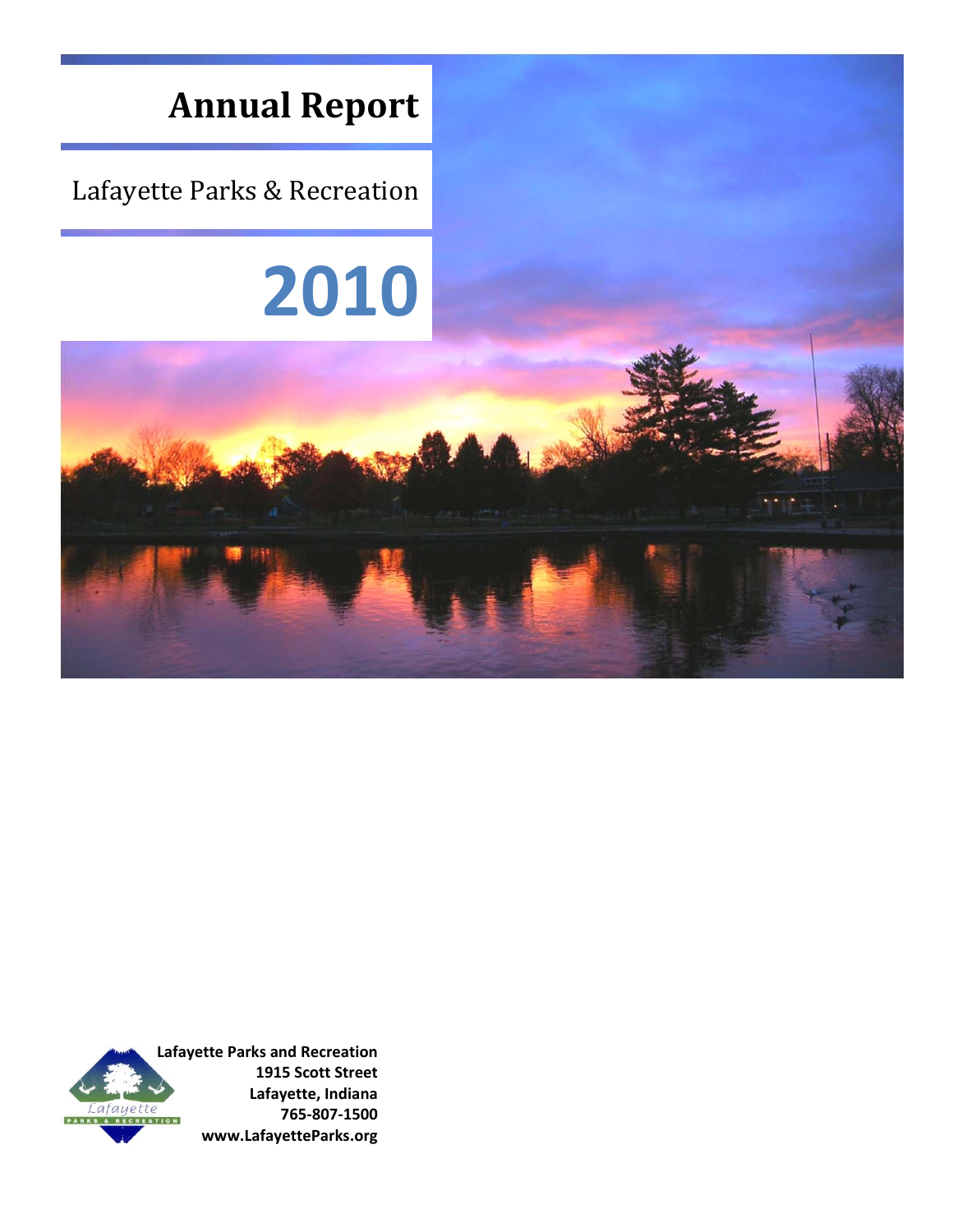# **City of Lafayette, Indiana**  Parks and Recreation Department

# *2010 Annual Report*

# **Table of Contents**

**Prepared by:**  Lisette Johns Parks Administration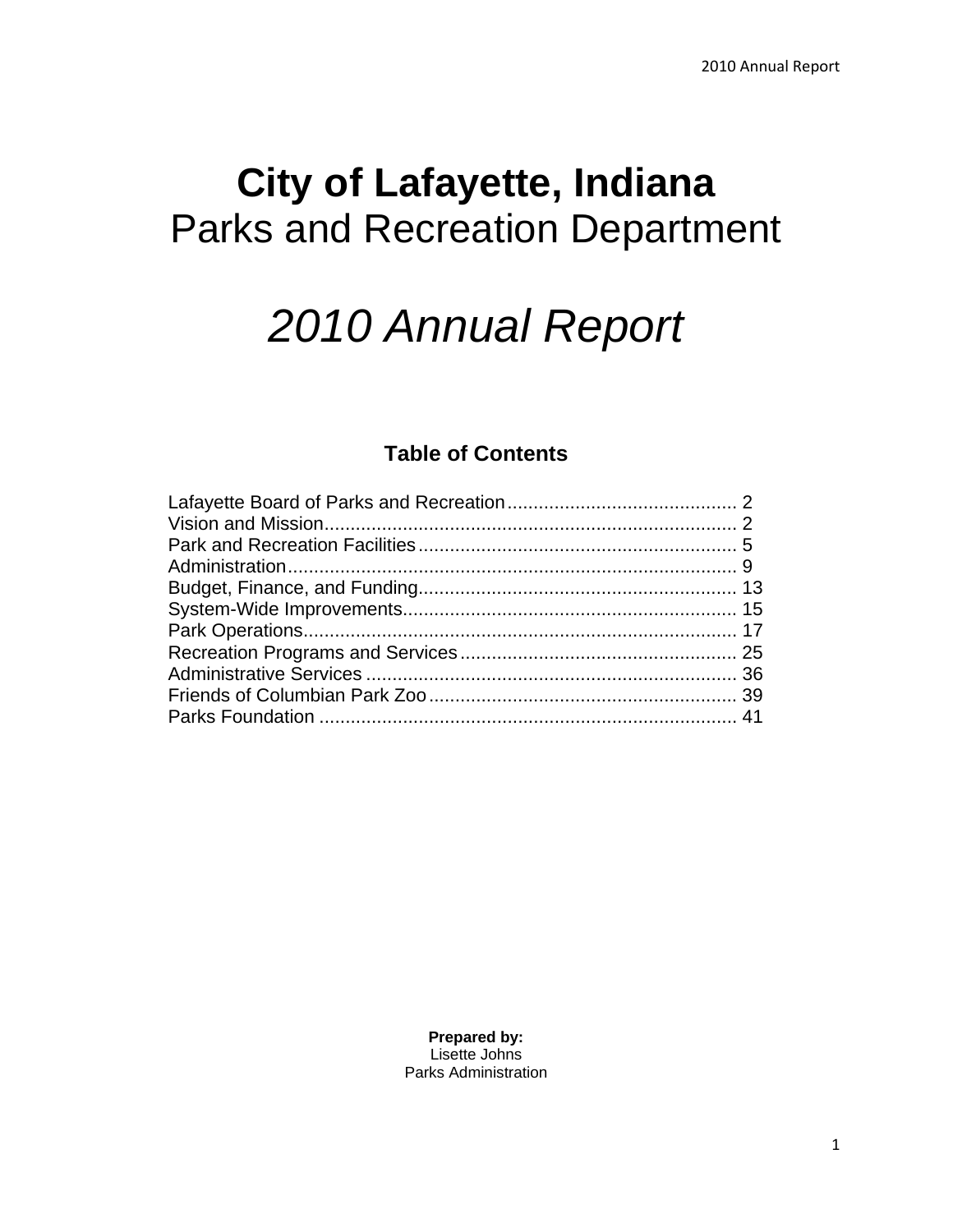# **I. LAFAYETTE BOARD OF PARKS AND RECREATION**

The Lafayette Board of Parks and Recreation is the policy making authority for the Lafayette Parks and Recreation Department. The Board is composed of four members who are appointed by the Mayor to serve staggered four-year terms without compensation.

The 2010 Parks and Recreation Board consisted of Dawn Patterson, President, Maurie Denney, Victor Klinker, and Dave Mecklenburg. Joseph Bumbleburg served as Secretary to the Board.

The Lafayette Parks and Recreation Department and its Board operate under the provision of the "Indiana Parks and Recreation Law", IC 36-10-3, in accordance with City ordinance.



**Lafayette Board of Parks and Recreation** (l to r) Front Row: Maurie Denney, Dawn Patterson Back Row: Joe Bumbleburg, Victor Klinker, Dave Mecklenburg, Ted Bumbleburg

# **II. VISION AND MISSION**

In March 2009, the Board of Parks and Recreation updated and adopted a 5-year comprehensive master plan for the City's park system. Cornerstone Planning and Design coordinated development of the master plan. Citizens of Lafayette were actively involved throughout the planning process. Issues were determined through community-wide citizen input and research and comparison with national standards.

The mission statement, vision, and goals for long-term excellence were revalidated. New five-year goals and an action plan were adopted through this dynamic process. The plan will guide the planning implementation of activities until 2013.

#### **MISSION**

The Lafayette Parks and Recreation Department maintains quality park and recreation facilities and services, and facilitates leisure opportunities so that all citizens will receive:

*Personal Benefits* in the form of physical fitness, relaxation, rest, and revitalization;

*Social Benefits* in the form of stronger and healthier families, ethnic and cultural harmony, reduced antisocial behavior, and enriched lives for persons with disabilities;

*Environmental Benefits* in the form of a green and tree-filled city, habitat for native plants and animals, and open and protected green space;

*Economic Benefits* in the form of more productive and healthier citizens, increased tourism, and contributions to the quality of life sought by business and industry.

#### **GOALS FOR LONG-TERM EXCELLENCE**

#### Human Resources

A *Park Board* that provides strong leadership and which fosters cooperation among itself, the Superintendent, the Mayor, and the City Council.

A qualified, committed *Park Staff* that is motivated and customer oriented, whose skills are competitively compensated, and whose achievements are recognized.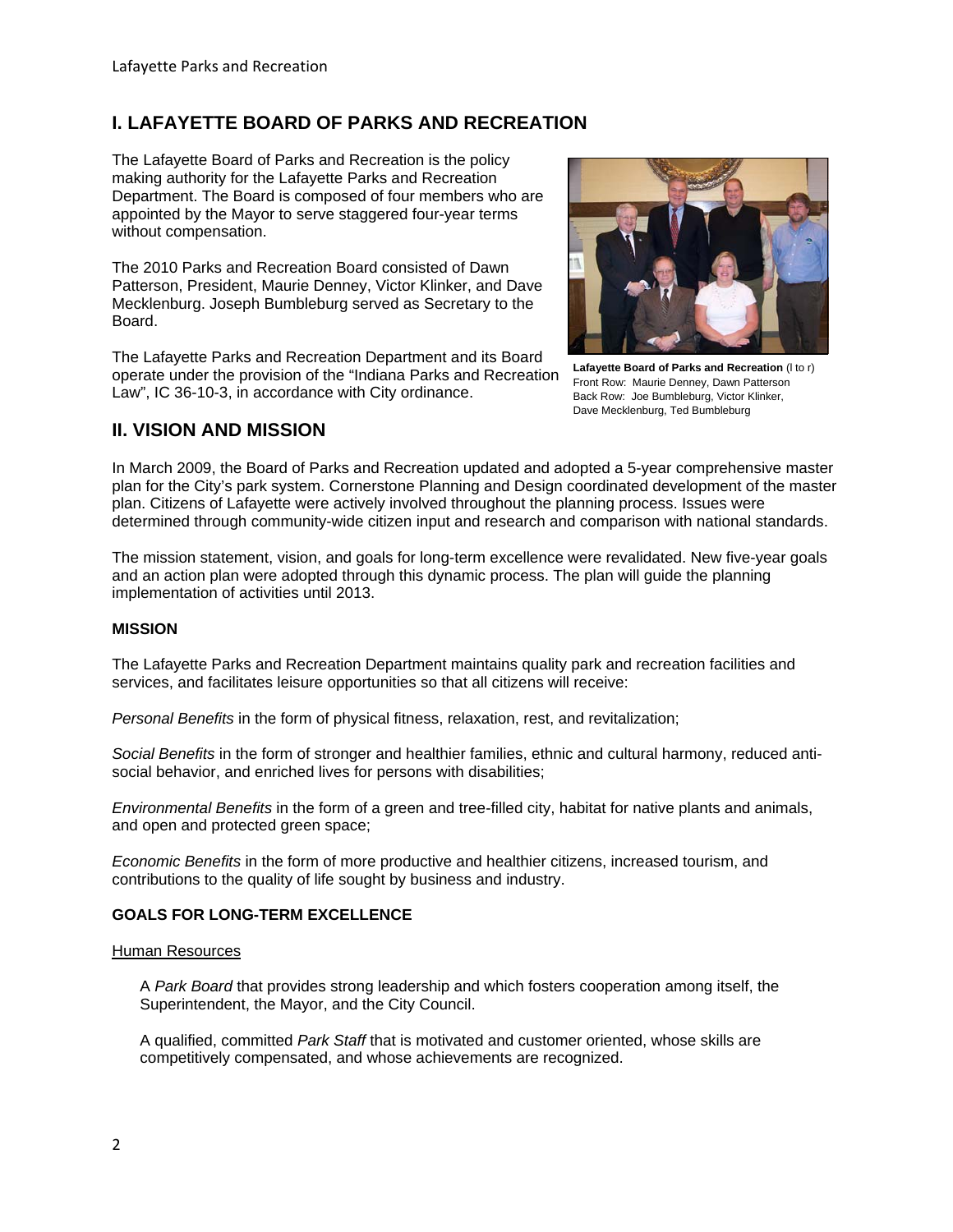#### Administration and Operations

An *Administration* that provides good management and that follows adopted plans.

A consistent set of *Policies* regarding patron use of park property and a price structure that supports maintenance of facilities and programs without denying access to any citizen.

A *Safety and Security* program that provides safe facilities to attract and impress the public, gives patrons a sense of security, and reduces vandalism.

A park system whose *Appearance* is a source of pride, whose facilities are clean, and whose *Maintenance* is guided by a financially sound preventative maintenance program.

#### Funding and Financial Management

A long-term financial plan that enables careful *Financial Management*, accountability for revenue, spending and public funds, and a capital improvements program.

Adequate long-term *Funding* that includes a consistent level of tax support, creative new funding sources, and partnerships with businesses and private donors, all supported by the effort of an active Parks Foundation.

#### Organizational Relationships

A park system that develops *Community* pride, is user friendly, provides great customer service, and is supported by citizens through public-private partnerships.

Beneficial *Government Relations* through coordination and collaboration with other park departments, other local government agencies, school corporations, and Purdue University in order to reduce duplication of facilities and programs, better coordinate the provision of infrastructure, and to share resources, including staff expertise.

#### Physical Resources and Services

*System-wide Improvements* that create an inviting family atmosphere at all parks.

A well-maintained *Columbian Park* whose facilities and services are responsive to citizen needs and interests.

An improved *Zoo* that makes adequate provision for the health and safety of all animals.

Fully-developed *River Corridor Parks* that maximize their potential and their location next to the Wabash River.

A system of *Neighborhood Parks* that provides age-appropriate recreation and which are maintained in cooperation with neighborhood associations and residents.

An improved *McAllister Recreation Center* staffed to provide high quality customer service.

Interesting *Programs* and classes for all ages, but the greatest emphasis on children and teens, that are priced to be self-supporting.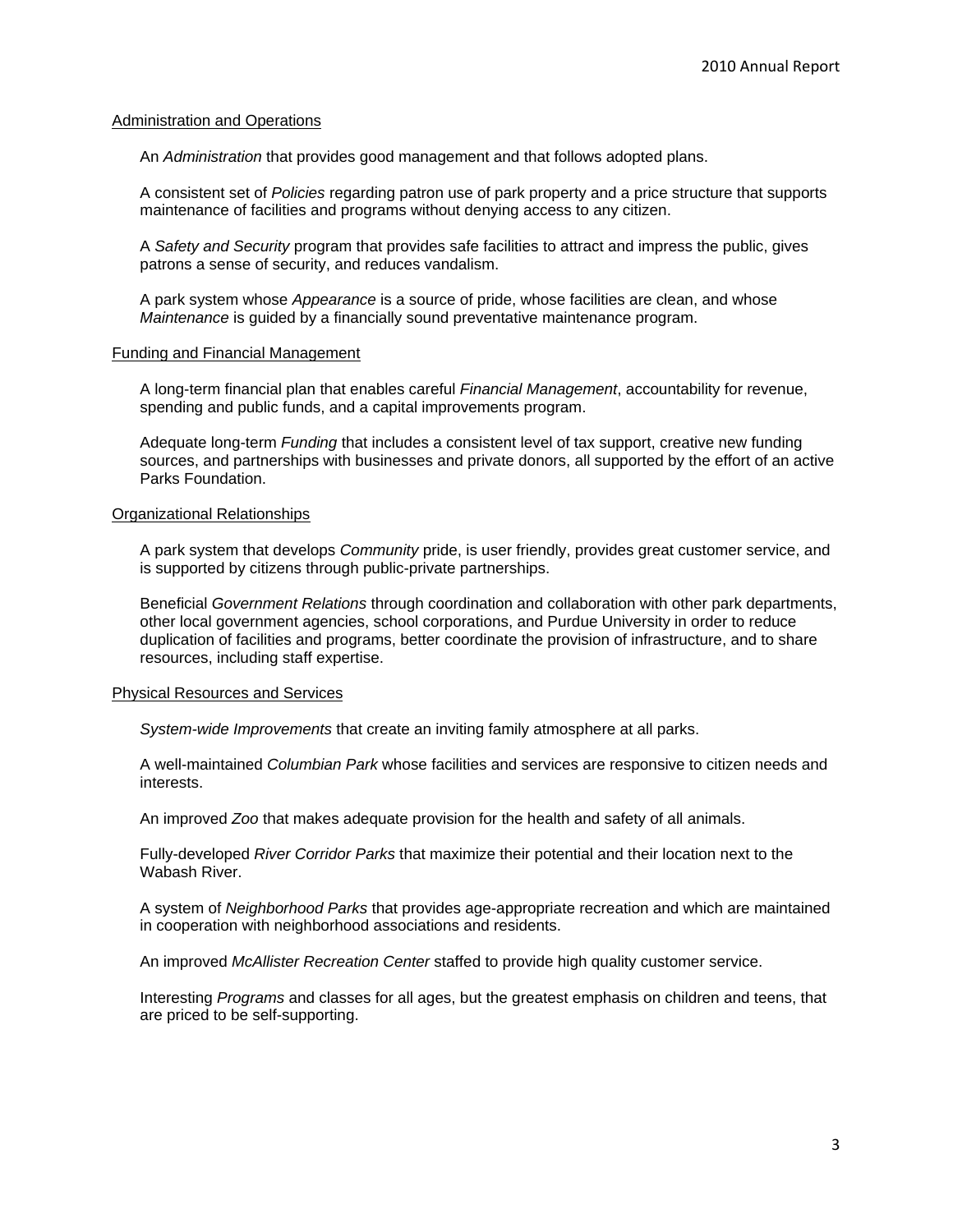#### Planning and Growth

A strong commitment to *Planning* that responds to community desires and results in multi-year plans that can be realistically implemented and funded.

A park system that provides for *Growth and New Facilities* commensurate with the growth of the city.

#### **COMMUNITY NEEDS/ISSUES**

The issues and community needs identified as a result of the planning process are the basis for the Action Plan through 2013:

- Columbian Park—repair lagoon
- Loeb Stadium—Structure replacement and maintenance building
- Youth and teen programs
- Columbian Park Zoo—finish parking access, classroom space
- New department maintenance facility
- Playground replacement
- Golf Course—clubhouse remodel/maintenance building
- Tropicanoe Cove—phase 2 addition
- New sports field complex
- More seasonal staff
- New equipment
- Master plans for neighborhood parks
- Future land acquisition for conservation use
- Senior programs
- Hispanic education and programs
- New park site on southeast side of community
- Winter programs
- Berlovitz Woods—new nature center
- Riverfront development
- Trails

# **ACTION AND PRIORITY PLAN**

2010

- 1. Identify/implement self-sustaining maintenance practices *on going*
- 2. Develop strategy and concept plans for Loeb Stadium *on going*
- 3. Develop new programs for youth *on going*
- 4. Apply for grant for Loeb Stadium *identifying potential grants*
- 5. Review opportunities for trail development *in the planning process*

#### 2011

- 1. Start construction on lagoon repairs
- 2. Review opportunities for trail development
- 3. Review maintenance needs for golf course

#### 2012

- 1. Construct renovations on Loeb Stadium
- 2. Zoo-finish expansion

#### 2013

- 1. Evaluate and develop new youth programs
- 2. Five Year Comprehensive Master Plan
- 3. Finish renovations on Loeb Stadium

**Jenks' Rest. The community believes more programming for seniors is needed.**

- 
- 

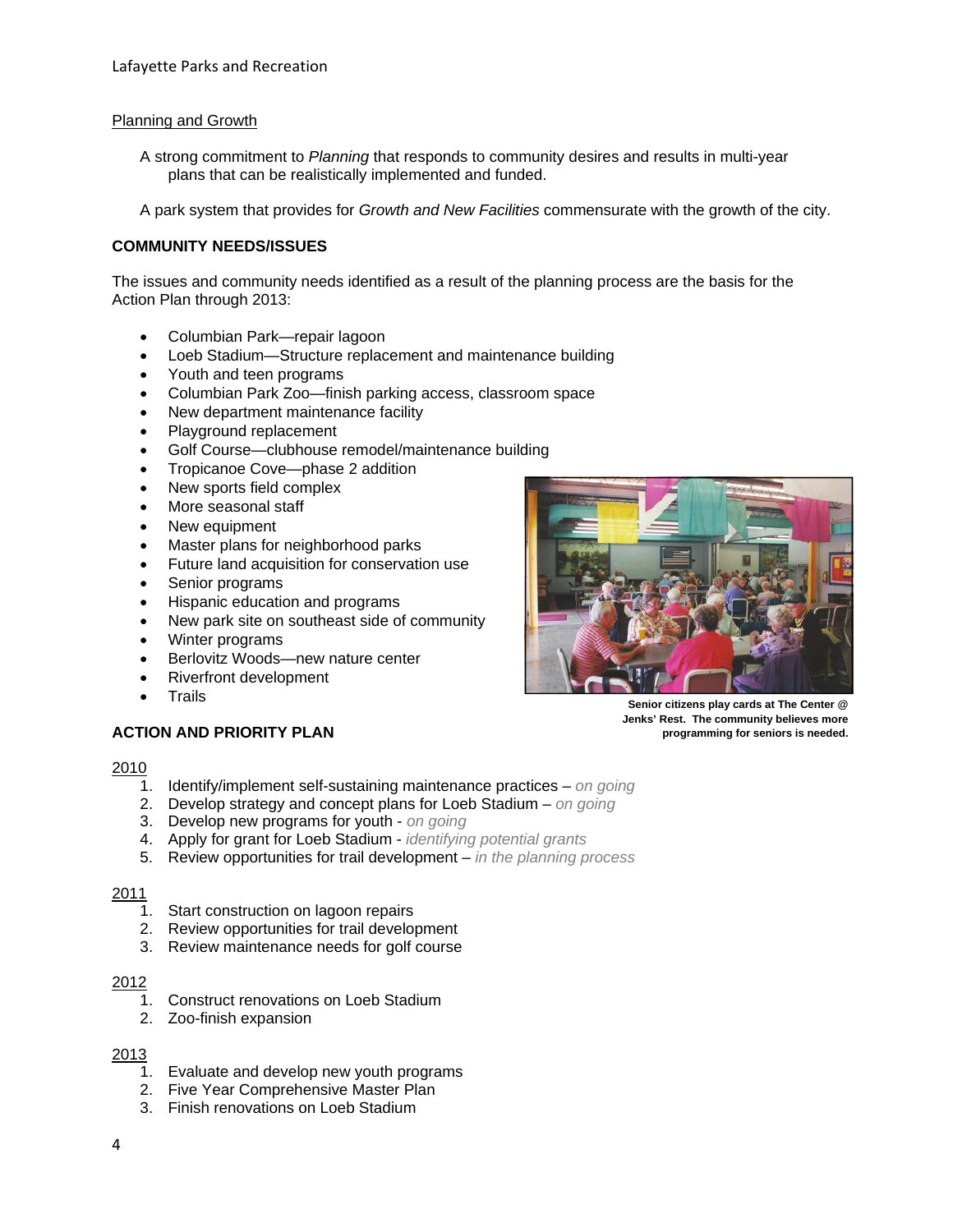- 4. Zoo-finish expansion
- 5. Complete Neighborhood Parks Master Plans
- 6. Replace any outdated playground equipment throughout the City

# **III. PARK AND RECREATION FACILITIES**

The Lafayette Parks and Recreation Department manages nearly 700 acres of park land within the City of Lafayette. Providing and preserving parks and open green space enhances the desirability of the community and contributes to the health and wellness of all Lafayette residents.

The Department also operates many unique facilities, including an award-winning family aquatic center, innovative playground, dog park, premier baseball stadium, zoo, amusement rides, recreation center, golf course, a linear trail system, and portions of the Wabash Heritage Trail. These facilities serve as an investment in the future well-being of Lafayette residents, contributing to the overall quality of life and viability of the city.

#### **COLUMBIAN PARK**

1915 Scott Street

The "crown jewel" of the Lafayette Park System, Columbian Park has served the community of over a century. Within Columbian Park, guests can fine the Columbian Park Zoo, Loeb Stadium, SIA Playground, Tropicanoe Cove Aquatic Facility, amusement rides, and various facilities for use to all persons in the community.

The Columbian Park Zoo was opened in 1908 and currently houses over 120 animals. More recently the Zoo was closed from 2004-2007 for renovations and reopened after the completion of several new exhibits. The zoo is still undergoing a multimillion dollar expansion which is scheduled to be done within the next few years.

Loeb Stadium, a 3,500-seat baseball stadium, was built in 1940 and is home field to Lafayette Jefferson High School, the American Legion Post-11 League, and 13-and-older Colt League. The stadium annually hosts the Colt World Series and IHSAA tournaments. The Loeb Stadium Advisory Committee was formed in 2008. They began regular meetings in 2009 and have continued meeting throughout 2010 to gather information and plan for the future of Loeb Stadium.

The SIA Playground provides Lafayette kids and families an exciting and adventurous place to play. The innovative playground is fully accessible and includes distinct areas specifically designed for all ages ranging from tots to adults.

Tropicanoe Cove Family Aquatic Center continues the long aquatic tradition in the Park while meeting the leisure needs of today's families. The Cove's features include a large leisure pool with zero-depth entrance, lazy river, water slides, water and sand playgrounds, sand volleyball court, bathhouse, and concession building.

Columbian Park also features amusement rides with a restored miniature train and other rides enjoyed by smaller children; many of these rides have been in the park for the past decades.

Facilities in Columbian Park include the Rush Pavilion, Jenks' Rest and picnic shelters. Rush Pavilion, which was restored in 1990, was originally built in 1890 and is on the National Register of Historic Places. Jenks' Rest is adjacent to the lagoon and houses The Center @ Jenks' and the Tippecanoe County Council on Aging and Junior Achievement. There are 18 picnic shelters throughout the park which patrons enjoy throughout the season. Also within the park is Memorial Island (veterans memorial and amphitheater), and the Boathouse, restored in 1999, which serves as the Parks Administrative Office.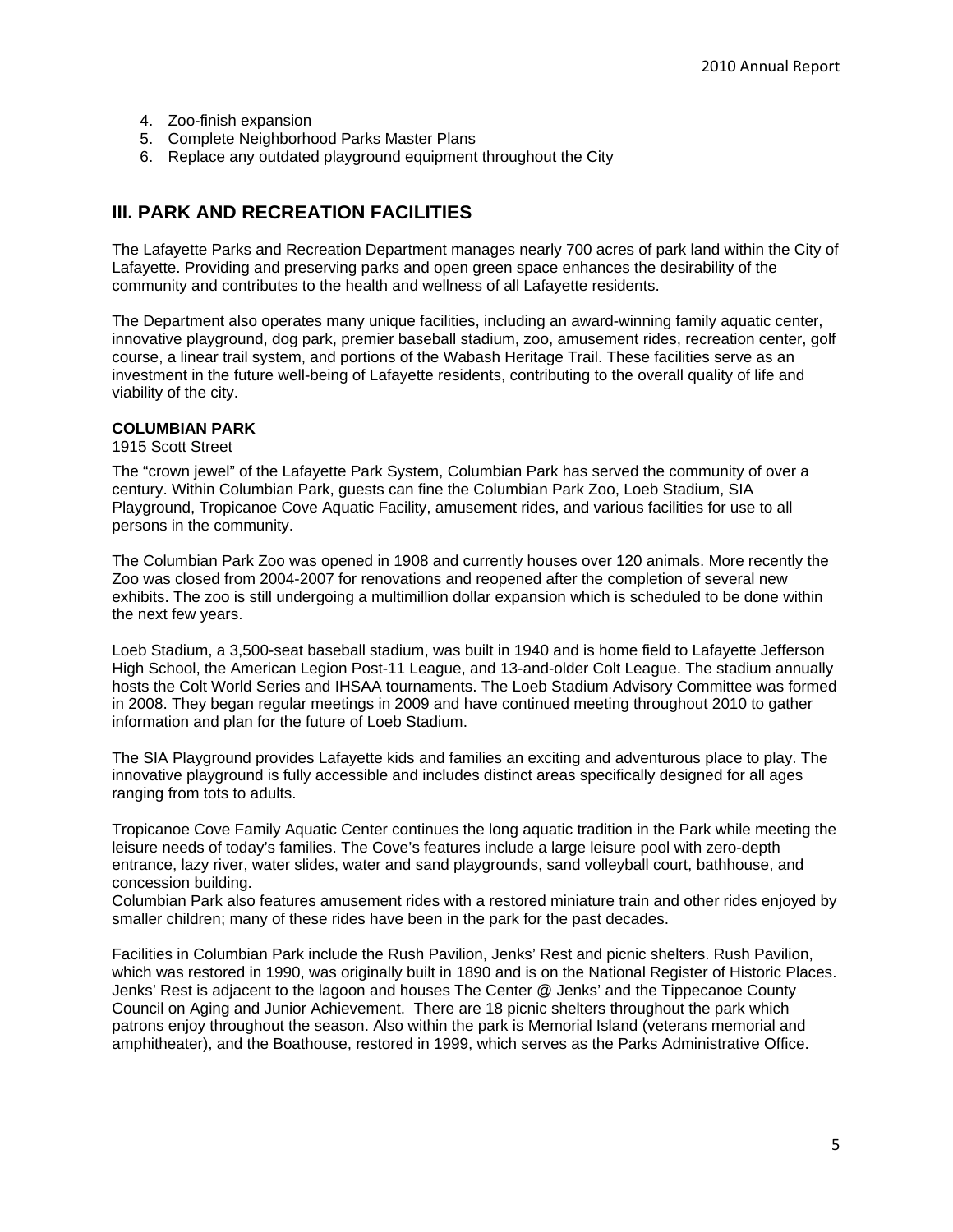#### **RIVERFRONT PARKS**

The Department manages a complex of parks along the Wabash River comprising over 450 acres.

#### Wabash Heritage Trail

Cooperatively maintained by Lafayette, West Lafayette, and Tippecanoe County Parks Departments, the 13-mile trail travels along the Wabash River and Burnett's Creek. Over two miles of the trail cross the Lafayette Riverfront Parks listed below.

Lyboult Sports Park Canal Road, 52 acres

This park is a favorite destination for sporting enthusiasts. Amenities include three lighted adult baseball fields, sheltered horseshoe courts, basketball courts, sand volleyball courts, picnic areas, and a public restroom facility.

#### McAllister Park North 9th Street, 350 acres

This park is home to the Lafayette Municipal Golf Course, which was built in 1971, and is adjacent to the Wabash Heritage Trail. The site lies within the flood plain and floods periodically. Flood control improvements were finished in 1999 to minimize the impact of floodwater on the golf course. A pump was installed in 2006 to aid in removing water from the golf course in the event of a flood.

McAllister Park has wildlife viewing and other natural areas. Trails are periodically mowed through native prairie areas, creating a beautiful place for Lafayette's citizen to get out and exercise and enjoy the natural surroundings.

#### Environmental Interpretive Area

North 9th Street & US 52, 44 acres

Located north of US 52 along the Wabash Heritage Trail, this wooded site is undeveloped and consists largely of high quality wetland.

#### **COMMUNITY PARKS AND RECREATION CENTER**

The Department manages seven community parks, one community recreation center, and a linear park trail system. These facilities are larger in size to better serve all city residents and comprise over 175 acres.

#### Armstrong Park

9th Street & Beck Lane, 26 acres

The park features three lighted youth baseball fields, five lighted tennis courts, lighted basketball courts, restrooms and concession building, multi-age playground, stocked pond, and 2/3 mile paved trail. A picnic shelter was completed in 2010 with new landscaping, tables and two new adult swings. Wildflower Prairie areas and a reforested wood lot will continue to mature and enhance the park setting. Armstrong Park is also home to Castaway Bay, a community aquatic center, which opened in 2003.

#### Berlovitz Woods

McCarty Lane & Veterans Memorial Parkway, 20 acres

Berlovitz Woods is currently undeveloped. The 20-acre site is made up of woods and quality wetland. Future development plans include trails, natural interpretive areas, small playground, picnic areas, and parking. Development plans will maintain the natural character of the woods and wetland areas.

CAT Park and Soccer Fields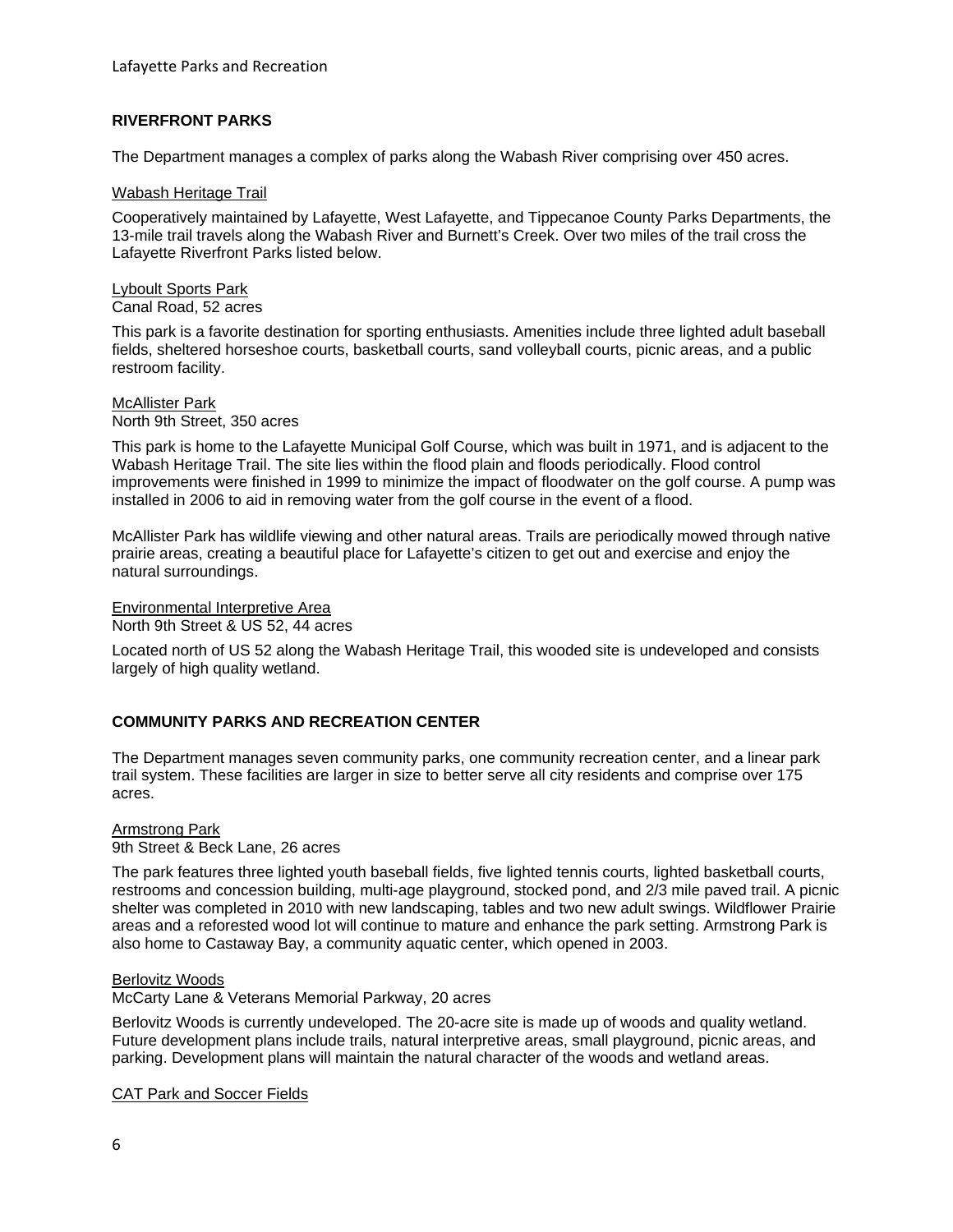#### McCarty Lane, behind Caterpillar, 32 acres

CAT Park and Soccer Fields was developed through a lease between the Department and Caterpillar for use of 32 acres of land south of the facility. CAT Park includes eight irrigated soccer fields of varying sizes, parking, restroom/concession building, and attractive landscaping. Future plans include trails, a playground and a basketball court.

# Linear Park Trail

Beck Lane & S. 9th Street

The goal of the Linear Park is to link every park and school around the city. The current two-mile segment begins at Powderhouse Lane and ends at 18<sup>th</sup> Street; the Linear Trail links with Armstrong Park. When completed, it will be a 60-mile path.

#### McCaw Park

Union Street & Creasy Lane, 26 acres

This park was developed through a redevelopment project that included a new fire station. The park is partially wooded and has three lighted youth baseball fields, tot and multi-age playgrounds, lighted tennis courts, basketball courts, parking, naturalized areas, and two small shelters with grills. Future plans include surfaced trails, a new playground and woodland restoration.

#### Munger Park

#### Greenbush Street, between US 52 & Creasy Lane, 32 acres

The park has a double shelter and grills, two public restroom facilities, playground, 1-mile paved trail, acres of wildflowers, dry detention basin, stocked pond, and fishing pier. Future plans include a new shelter, additional trees, and interpretive signs. Munger Park is an excellent example of sustainable design; mowed turf has been turned into wildflower prairie areas which filter and clean the water run-off. The park and its development were made possible by significant contributions from Cinergy PSI and Thomas and Alice Munger.

#### Murdock Park

#### 18th Street & Ferry Street, 30 acres

The largest and most forested park within the central city, this park has two shelters, grills, one lighted youth softball field, concession building, restrooms, 0.9-mile interpretive trail, 18-hole disc golf course, multi-age playground, sledding hill (with snow machine, made weather permitting), and a lighted basketball court. Future plans include trail enhancement and ongoing re-forestation.

#### Shamrock Park

#### Wabash Avenue, 11 acres

Redeveloped with Community Development Block Grant (CDBG) funds, this park has a boat launch ramp, shelter, grill, multi-age and tot playgrounds, lighted half-court basketball courts, lighted roller hockey rink, and open play space. The park is also home to the award-winning Shamrock Dog Park, which features two 2-acre fenced areas for large dogs and a 1/3-acre area for smaller dogs, water fountains, and gated entry.

# McAllister Recreation Center

# 2351 N. 20th Street, 7 acres

The center is housed in the former Longlois Elementary School and features a gymnasium, community meeting areas, game rooms, weight and fitness areas, open green space, basketball court, picnic shelter, grill, and multi-age playground. The interior of the building was renovated in 2002, and the building received a new floor in the gymnasium in 2008.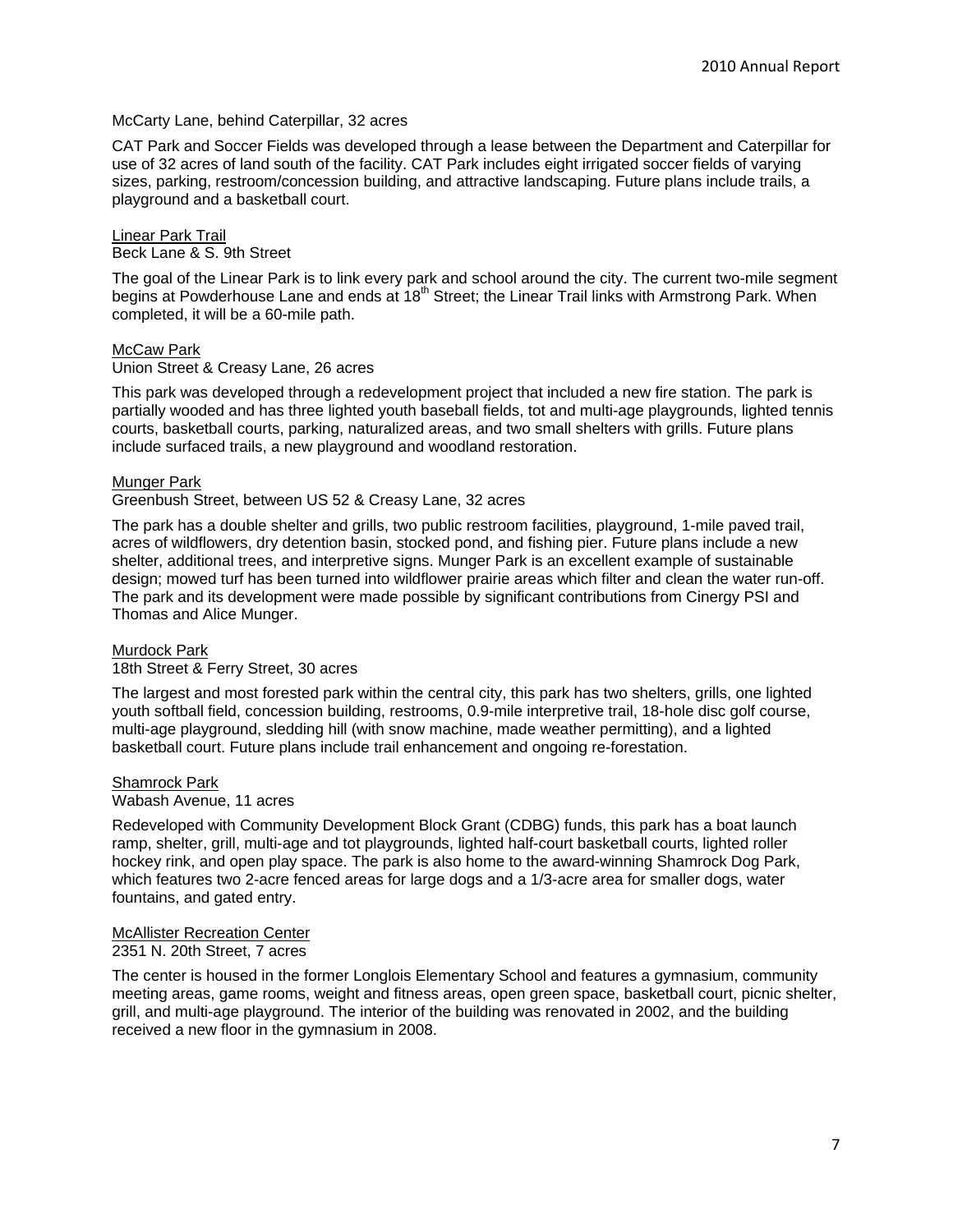#### **AQUATIC FACILITIES**

The Department manages three family aquatic centers. These outdoor facilities are open during the summer season to serve the aquatic needs of the community.

#### Castaway Bay

Armstrong Park along Beck Lane

Opened in July of 2003, Castaway Bay features include a beach-like entry, spray and play areas, geysers, bubble bench, an exuberant play area that can be used for games or exercise, grass area for sunning, open green play space, and a modern bathhouse.

#### Tropicanoe Cove Family Aquatic Center Columbian Park along Main Street

Tropicanoe Cove helps preserve the aquatic tradition in Columbian Park while meeting the leisure needs of today's families. Features include a large leisure pool with zero-depth entrance, lazy river, water slides, water and sand playgrounds, sand volleyball court, bathhouse, and concession building. The multiple pools are serviced by a state-of-the-art water quality system.

#### Vinton Pool 3111 Prairie Lane

The renovated Vinton Pool serves north-side neighborhoods. Vinton Pool is configured in a Z-shape and features a beach-like entrance with playful water geysers. The pool also has a double splashdown slide



**Tropicanoe Cove continues to be a destination for family fun in Lafayette. The Cove celebrated its 10th year in operation in 2009.**

and water basketball hoop. Two large 12-foot umbrellas provide shade to visitors on the deck. Structure improvements include a renovated pool basin and new gutter, filtration, and sanitation systems. The bathhouse was upgraded for accessibility and cosmetic purposes.

# **NEIGHBORHOOD PARKS**

The Department manages eight smaller parks that serve neighborhoods comprising over 15 acres.

#### Arlington Park

1700 Arlington Road, 1 acre

Located just north of Greenbush Street, this park was completely renovated in 2005. Improvements include a multi-age playground, picnic shelter, resurfaced and color-coated tennis and basketball court, and open green space and landscaping. Renovations were made possible thanks to CDBG funds, Tate & Lyle, Small World Child Care, and the Vinton Neighborhood Association.

# Centennial Park

6th Street & Brown Street, 0.5 acre

Site of a historic marker commemorating its downtown neighborhood, this park features a basic multi-age and tot playground, basketball court, and picnic shelter. The basketball court was paved in 2001. Centennial Park serves youth programs sponsored by the YWCA and Lafayette Urban Ministries. A new master plan was finalized. Renovation began in fall 2006, made possible by CDBG, Community Foundation, LUEA and Alcoa. Construction was completed in 2007.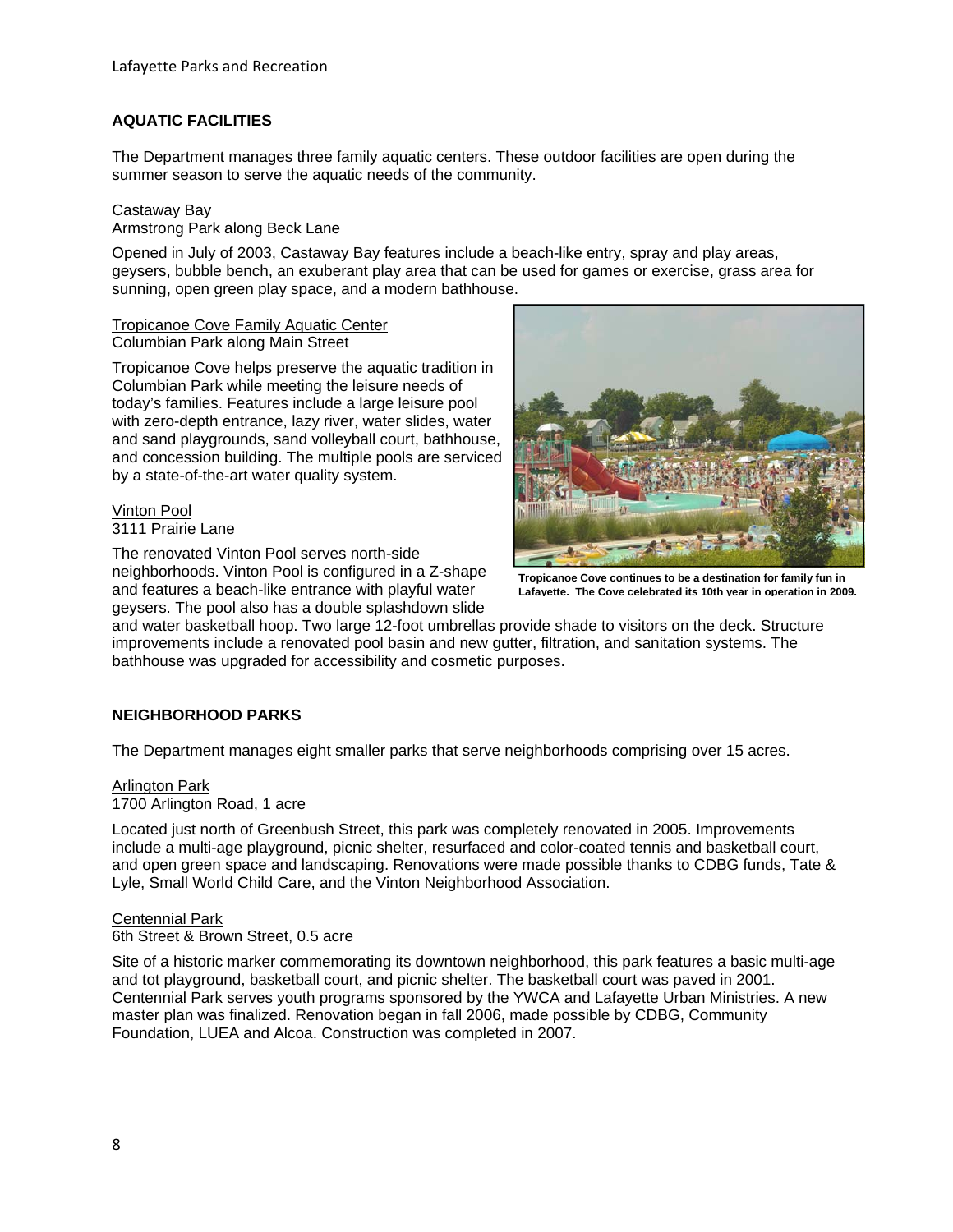Hanna Park

18th Street & Hanna Street, 2.2 acres

Located next to the Hanna Community Center, this park was completely renovated in 2005. The improved Hanna Park includes unique playground equipment for 2-5 and 5-12 year old children, musical chimes, tricycle path, resurfaced basketball court, picnic shelter, and grill. This park has been adopted by the Hanna Neighborhood Association. It serves youth programs sponsored by Hanna Center and Dennis Burton Child Care Center. Improvements have been made possible by CDBG funds, the Community Foundation and the Lilly Grant.

Hedgewood Park

Hedgewood Drive & Beverly Lane, 1 acre

Adopted by the Hedgewood Neighborhood Association, this small park received a new multi-age playground, adult swing, picnic table, park bench, signage, and landscaping in 2001. Also, the neighborhood association has established a neighborhood watch program for Hedgewood Park to ensure that the park is a safe place to play.

Kennedy Park

Sequoia Drive & Beck Lane, 12 acres

The largest of the Department's neighborhood parks is adjacent to Miami Elementary School. It has a basic multi-age playground and soccer field. The playground received safety improvements in 2000. A park master plan is in the future for Kennedy Park.

Linnwood Park 15th Street & Greenbush Street, 0.5 acres

In 2003, Linnwood Park saw many improvements made possible by CDBG funds, LUEA, and the Community Foundation. Linnwood Park amenities include a multi-age playground, basketball court, shelter and picnic area, attractive trees and landscaping, and a historic looking fence.

North Darby Park Darby Lane, 0.8 acres

North Darby Park was completely renovated in 2006. The small neighborhood park contains a multi-age playground, basketball court, new sidewalks and landscaping, and new fencing. Funding has been made possible by CDBG grant and Tate & Lyle.

South Tipp Park

3rd Street & Fountain Streets, 0.8 acres

Located next to the Community Family Resource Center (CFRC), this park features a basic multi-age playground and tot playground, basketball court, and picnic shelter. Some safety improvements to the playground were completed in 2003. The park serves youth programs sponsored by CFRC. South Tipp Park is a past recipient of CDBG funds and has been adopted by the Ellsworth-Romig Neighborhood Association and CFRC. A park master plan is in the future for South Tipp Park.

# **IV. ADMINISTRATION**

Since May of 2004, Ted Bumbleburg has served as Superintendent of Parks and Recreation. Under his leadership, the Department has continued with planning, public input and inter-departmental cooperation. Ted continues to foster a "team" environment where the administration and staff work together to best serve the leisure needs of Lafayette citizens in accordance with the Department's Mission.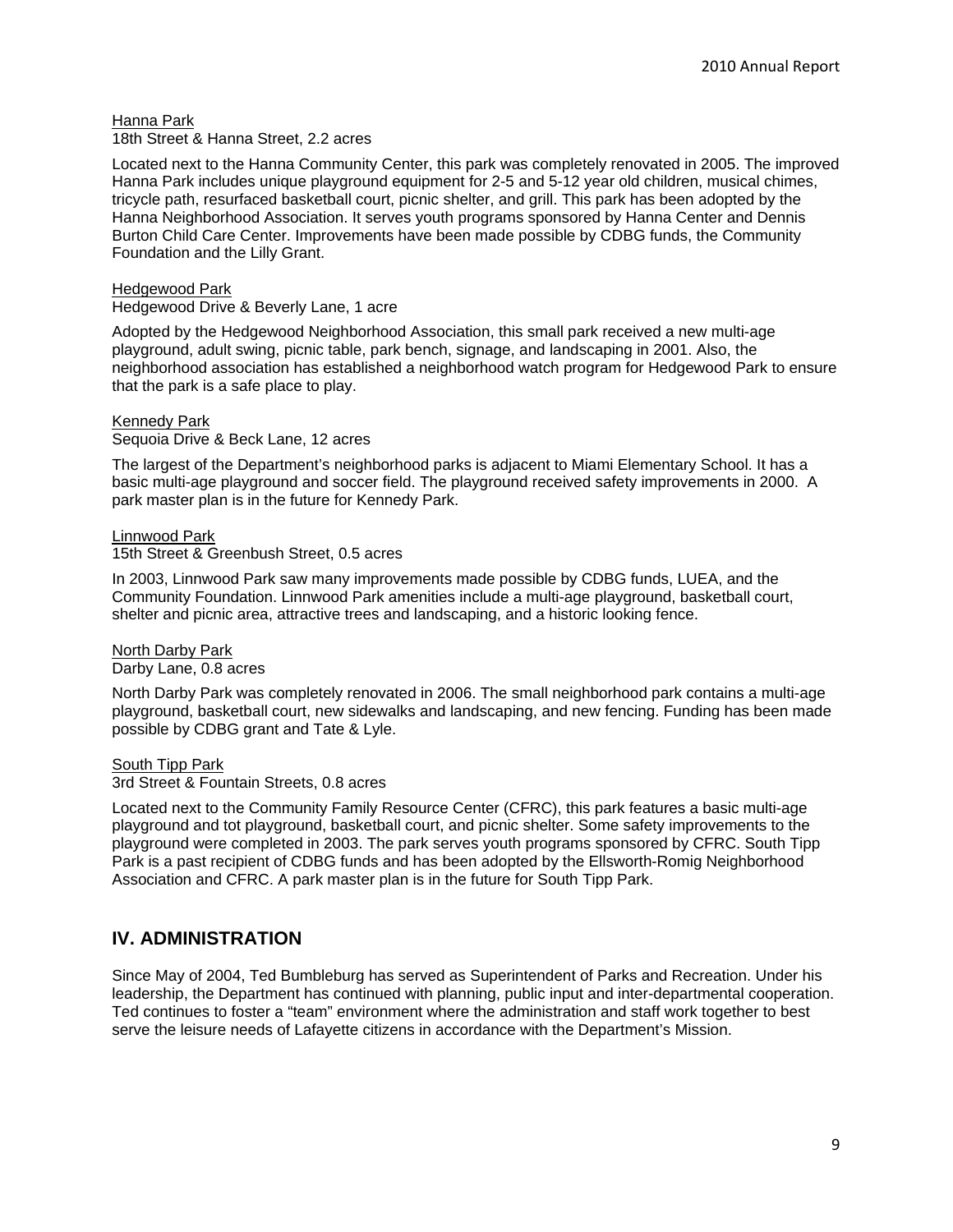### **ORGANIZATION**

The Department is comprised of the following divisions: Administrative Services, Park Operations, Amusements, Columbian Park Zoo, Lafayette Municipal Golf Course, and McAllister Recreation Center. During 2010, there were 37 full-time positions, 17 part-time and temporary, and approximately 200 seasonal employees.

#### Administrative Services

This division is responsible for financial accounting, fiscal planning, purchasing, data and record management, clerical and office services, marketing, public information, and customer service.

| <b>Administrative Services in 2010</b> |                                                                                                                               |  |
|----------------------------------------|-------------------------------------------------------------------------------------------------------------------------------|--|
| Manager                                | Angie Schultz (Accounting Manager)                                                                                            |  |
| Key<br>Personnel<br>Changes            | • Lisette Johns was promoted to Accounting/Office Clerk in April<br>• Lindsey Huffman, Marketing Manager, resigned in October |  |

#### **Park Operations**

This division is responsible for park and facility maintenance, trails, urban forestry, natural resources, city beautification, capital development and improvement, risk management, and safety and security.

| <b>Park Operations in 2010</b> |                                                                                                                                                                                                                                                        |  |
|--------------------------------|--------------------------------------------------------------------------------------------------------------------------------------------------------------------------------------------------------------------------------------------------------|--|
| <b>Managers</b>                | John Cornell (Columbian Park Manager)<br>William "Karl" Hensley (Parks Facilities Manager)<br>Belinda Kiger (Community Parks and Urban Forestry Manager)<br>Thomas Rankin (Safety and Security Manager)<br>Cyndi Bodin (Natural Resources Coordinator) |  |
| Key<br>Personnel<br>Changes    | none                                                                                                                                                                                                                                                   |  |

#### Amusements

This division is responsible for aquatics, amusement rides, and concessions.

| <b>Amusements in 2010</b>   |                                                                                                                                                                                                                                                                                                 |  |  |
|-----------------------------|-------------------------------------------------------------------------------------------------------------------------------------------------------------------------------------------------------------------------------------------------------------------------------------------------|--|--|
| Manager                     | Clay Finney (Amusements Manager)                                                                                                                                                                                                                                                                |  |  |
| Key<br>Personnel<br>Changes | • Continuing with seasonal employment trends, the amusements<br>area hired<br>24 management staff (for varies amusement areas)<br>$\circ$<br>64 pool lifeguards<br>$\circ$<br>8 cash office personnel<br>$\circ$<br>5 amusement rides operators<br>$\circ$<br>12 concession workers<br>$\Omega$ |  |  |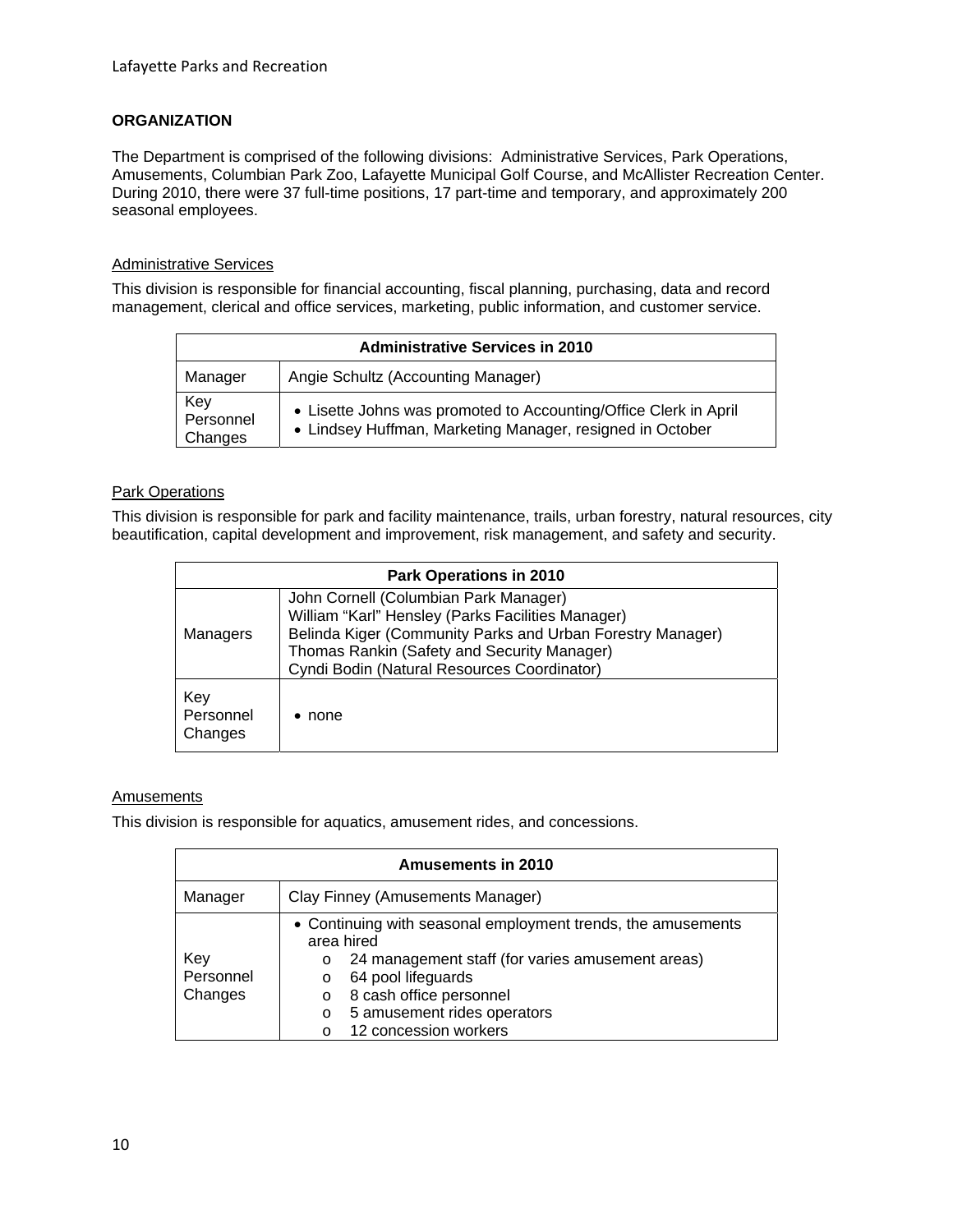#### Columbian Park Zoo

The division is responsible for running the Zoo, providing educational programming, and raising funds for the renovation process.

| Columbian Park Zoo in 2010  |                                                                                                                                                                                                                                                                     |  |  |
|-----------------------------|---------------------------------------------------------------------------------------------------------------------------------------------------------------------------------------------------------------------------------------------------------------------|--|--|
| Director                    | Claudine Laufman (Zoo Director)                                                                                                                                                                                                                                     |  |  |
| Key<br>Personnel<br>Changes | • Amy Balser, Head Zookeeper, resigned in September<br>• Brian Cogar was hired as Head Zookeeper in November<br>• Valerie Edwards, Full-time Zookeeper, resigned in November<br>• Heather Powell was promoted (from seasonal) to Full-time<br>Zookeeper in November |  |  |

#### Lafayette Municipal Golf Course

This division is responsible for running and maintaining the golf course.

| Lafayette Municipal Golf Course in 2010 |                                                                                   |  |
|-----------------------------------------|-----------------------------------------------------------------------------------|--|
| Managers                                | Jason Biddinger (Gold Course Manager)<br>Bob Kowatch (Golf Course Superintendent) |  |
| Key<br>Personnel<br>Changes             | None                                                                              |  |

#### McAllister Recreation Center

This division is responsible for the operation of McAllister and providing and overseeing a variety of recreational activities for the citizens of Lafayette.

| <b>McAllister Recreation Center in 2010</b> |                                                                                                                                                                                                                                                                                     |  |  |
|---------------------------------------------|-------------------------------------------------------------------------------------------------------------------------------------------------------------------------------------------------------------------------------------------------------------------------------------|--|--|
| Manager                                     | Jon Miner (McAllister Center Manager)                                                                                                                                                                                                                                               |  |  |
| Key<br>Personnel<br>Changes                 | • Kathy Riegle retired from Administrative Assistant in April 2010<br>• Chad Aldridge was hired as Assistant Manager in May 2010<br>• Jennifer Weaver resigned from Program Assistant in August 2010<br>• Patricia Crumley was hired as Administrative Assistant in October<br>2010 |  |  |

#### **STAFF**

The recent accomplishments of the Department could not have been achieved without the tremendous reservoir of talent within the staff. The organization's philosophy and commitment to training have been instrumental in developing a staff that is dedicated to the Mission and empowered to help achieve it.

Twenty staff members hold undergraduate degrees. During 2010, staff members have been certified in many specialties. Five staff members are certified playground inspectors, five are certified pool operators, four are certified pesticide applicators, two are registered technicians, two are certified park and recreation professionals, and five have received training for chemical immobilization. One staff member is a Certified Arborist by the International Society of Arboriculture and serves on the Indiana Arborist Association Executive Board, Sugar Creek Trail Executive Board, Lafayette Tree Advisory Committee, and the Tree Lafayette Fund Executive Board. One staff member serves on the Indiana Regulated Amusement Safety Device Board, and the Tippecanoe County Convention and Visitors Bureau Commission.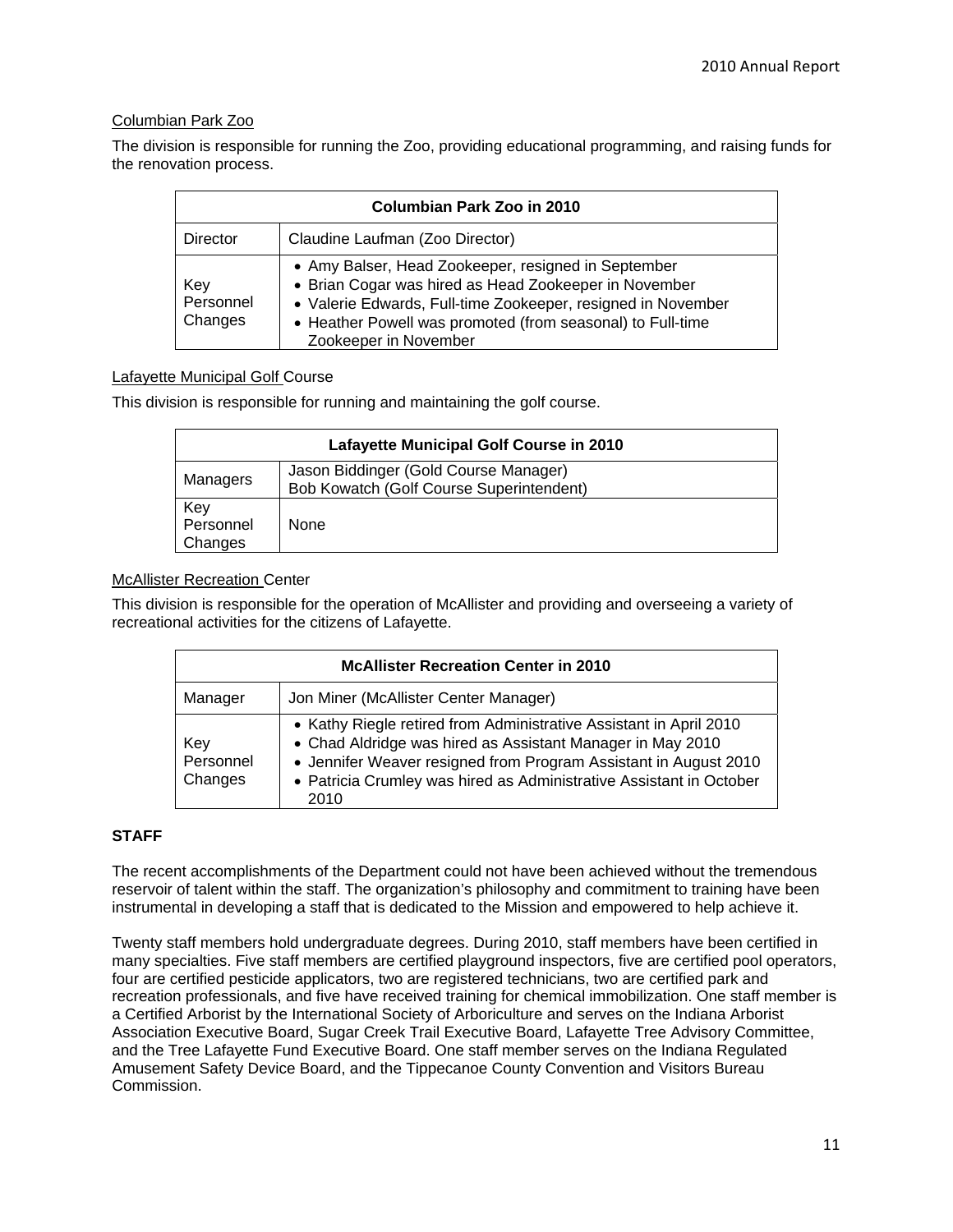#### **PUBLIC INVOLVEMENT**

Citizen participation has become a routine and critical element for the continuous improvements within the park system. Citizens were highly involved in planning park improvements for Centennial Park.

#### **COLLABORATION**

The Department continued to work collaboratively with governmental agencies, local organizations, and area businesses to better serve the citizens of Lafayette. Organizations that the Department worked closely with in 2010 include the American Red Cross, Community Appearance Task Force, Community and Family Resource Center, Downtown Business Center, Friends of the Columbian Park Zoo, Friends of Downtown, Greater Lafayette Commerce, Dog Park Association of Greater Lafayette, Greater Lafayette Convention and Visitors Bureau, Hanna Community Center, Indiana Department of Natural Resources Forestry Division and Outdoor Recreation Division, Indiana Urban Forest Council, Lafayette Adult Resource Academy, Lafayette Colt Tournaments, Lafayette School Corporation (LSC), Tree Lafayette, Lafayette Parks Foundation, Lafayette Urban Enterprise Association, Lafayette Volunteer Bureau, Leadership Lafayette, Lyn Treece Boys and Girls Club, Tippecanoe County Master Gardeners, Purdue University, Tippecanoe County Health Department, Tippecanoe County Historical Association, Tippecanoe County Parks and Recreation, Tippecanoe County Public Library, Wabash Center, Wabash River Enhancement Corporation, and West Lafayette Parks and Recreation.

The Department maintains reciprocal agreements with LSC for use of sports and educational facilities. LSC's GLASS program continues to meet at McAllister Recreation Center.

Collaborative efforts with the Parks and Recreation Departments from West Lafayette and Tippecanoe County and the Indiana Department of Natural Resources have allowed the four departments to better serve the recreational needs of all residents in the Greater Lafayette community. All four agencies continue to work together to develop a system of parks and recreation spaces along the Wabash River stretching from Prophetstown State Park to Fort Ouiatenon.

The Department has developed a positive relationship with Purdue University and frequently works with the Veterinary School and the departments of Health and Kinesiology; Restaurant, Hotel, Institutional, and Tourism Management; Forestry; Cooperative Extension; Agronomy; Landscape Architecture; College of Engineering EPICS Program; and Career Services.

The McAllister Recreation Center has developed partnerships with several area organizations and individuals to assist with the Departments' quality programs. Some of our partners are: The Lafayette School Corporation; Greater Lafayette Area Special Services (GLASS); Greater Lafayette Tennis Association Inc.; Jamie West and West Active Dance; Lafayette Volunteer Bureau; Lafayette Kiwanis Foundation; Fraternal Order of Eagles Aerie No. 347; Lafayette Police Department; Lafayette Fire Department; Mid-North Chapter of Fishing Has No Boundaries; Indiana Department of Natural Resources; Cloud Jockeys; Wabash Valley Woodworkers; Purdue University Engineering Education; St. Lawrence/McAllister Neighborhood Association; Monon Neighborhood Association; CityBus; Tippecanoe County Public Library; Tippecanoe County 4-H; Lafayette Jefferson Athletic Department; Dave Howell; Jill Howell; Andy Kennedy; Mark Preston; and the McAllister Foundation.

The Columbian Park Zoo has developed partnerships to improve exhibits and enhance the quality of the Zoo's educational programs and special events. Partners for 2010 included: B102.9, Caterpillar, Coca-Cola, J.R. Kelly Company, Friends of Columbian Park Zoo, Pyramid Sign & Design, Kettlehut Construction, Wal-Mart, Pizza Hut, Purdue University, Journal and Courier/LafayetteMomsLikeMe.com, Eli Lilly Corporation, Tempest Homes, Advanced Electric, Cyr Plumbing and Heating, Irving Materials Incorporated, Community Foundation of Greater Lafayette, Bison Financial, Monster Mini-Golf, TerraCraft Inc., Sam's Club and WFLI TV-18.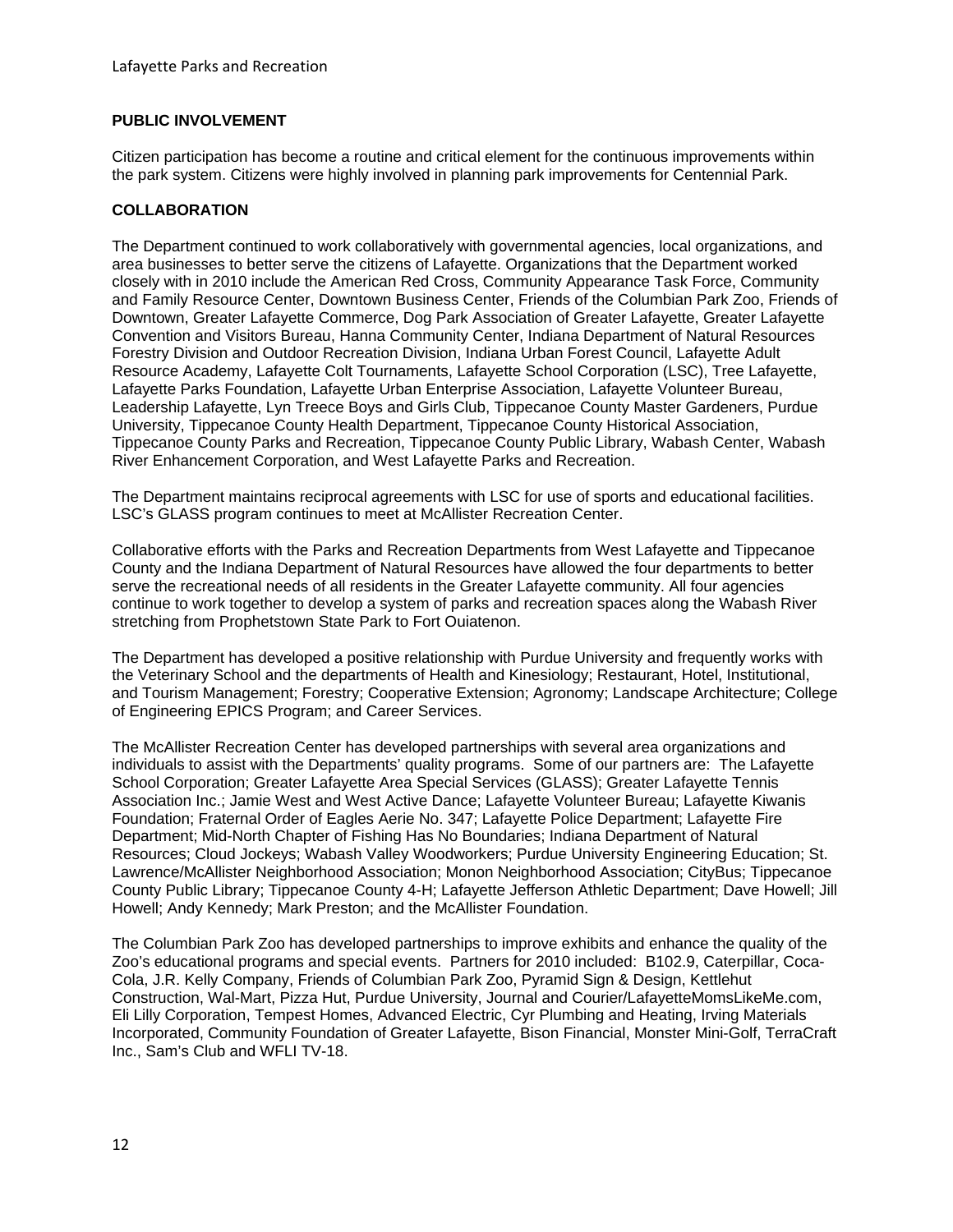#### **COORDINATION WITH OTHER CITY DEPARTMENTS**

Strong inter-departmental working relations have been established, especially with Human Resources, Street, Fleet Maintenance, Water and Sewer, Engineering, Legal Services, Purchasing, Controller's Office, Community and Redevelopment, Police, Fire, and Information Services. The Engineering Staff reviews all development plans. Purchasing is coordinated with the City's department. Financial accounting is through the City's system.

#### **PLANNING**

Planning for the future continued to play a significant role during 2010. A key element of all planning efforts was involving citizens at every level. This planning will help serve as a sound foundation for the Department's continued success. Projects and plans started or completed during 2010:

- Zoo Education Classroom
- Linear Park Trail

#### **FIVE-YEAR MASTER PLAN**

The City of Lafayette Parks and Recreation Board's 2009-2013 Five-Year Comprehensive Master Plan was created by utilizing the Lafayette community's input and involvement. Community involvement occurred in several different facets including public meetings, on-line surveys, meetings with community leaders, meetings with staff, mail-in comments from the local newspaper, e-mail comments, and review of other community planning documents.

While the 1998-2002 Master Plan was "built from the ground up", the 2009-2013 Master Plan was created by reevaluating the goals which were identified in the 1998-2002 and 2003-2008 Master Plans and assessing the priorities of the Lafayette citizens, as well as reviewing how the Lafayette community has changed in the last five years and how it is expected to change in the next ten years. The 2009-2013 Master Plan includes an assessment of the current state of the Board and Department and a review of the history of the past five years. It also includes an evaluation of the actions and accomplishments since the last five year plan was adopted.

Finally, the process included activities that will contribute to the ability to create a sustainable system. The staff reviewed the detailed analysis and inventory of each park and facility within the system. Through field investigation and utilizing geographical system information (GIS) data, maps and spreadsheets were updated. These documents quantify every acre of park land, its physical improvements, the condition of each facility, and features. This data will provide a comprehensive understanding of each facility and its needs. The data contributes to effective planning for future maintenance, staffing, and funding needs for each park and facility. The data can be translated into a maintenance management program and incorporated into a financial management plan. This means the decision makers can be proactive in the future to continue to provide quality facilities. The plan was adopted by the Park Board on March 9, 2009.

# **V. BUDGET, FINANCE, AND FUNDING**

A goal of the Department has been to create a self-sustaining system. This can be achieved through a combination of efficient operation, improved revenue generating activities, and public-private partnerships. The basic elements for attaining an efficient operation include an excellent preventative maintenance program and the ability to monitor and track all expenses and revenue. An annual budget is developed for the Department's general fund which is supported by property taxes. The non-reverting operating and the non-reverting capital funds are for self-supported services. The general fund provides tax support for basic, fundamental services. The non-reverting operating fund enables the Department to offer a variety of self-supporting programs such as Zoo education, day camps, and Tropicanoe Cove. The non-reverting capital fund also provides the Department with the ability to plan for the future.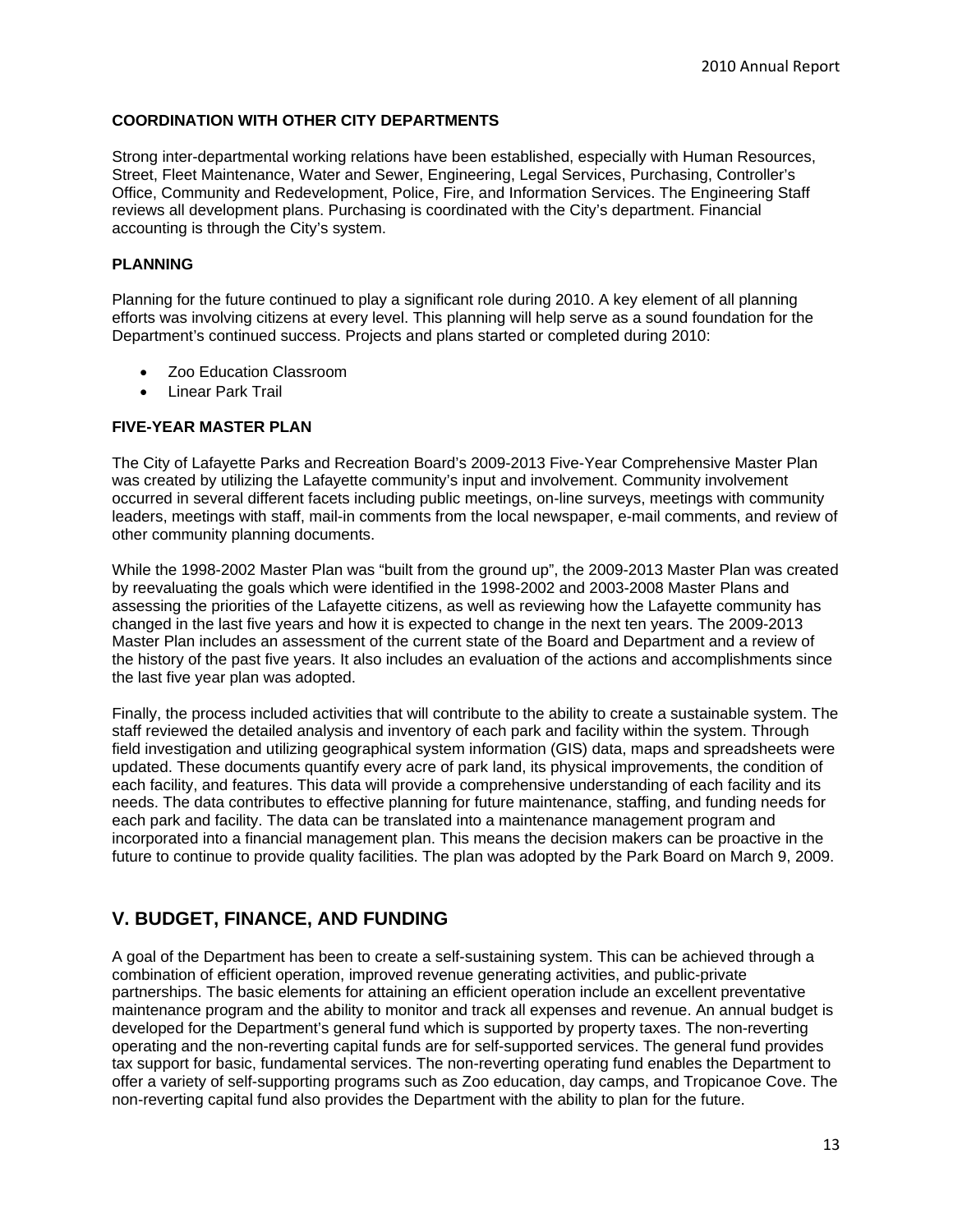#### **GENERAL FUND BUDGET**

The 2010 annual general fund appropriation was \$3,473,568.99.

| 2010 General Fund         |                  |  |
|---------------------------|------------------|--|
| Category                  | Amount           |  |
| <b>Personnel Services</b> | \$2,280,846.87   |  |
| <b>Supplies</b>           | \$<br>390,947.12 |  |
| Services                  | \$<br>801,775.00 |  |
| Total                     | \$3,473,568.99   |  |



#### **PROGRAM REVENUE**

Following is an itemization of total revenue generated by the Department in 2010 for programs and services.



#### **SPONSORSHIPS AND CORPORATE PARTNERSHIPS**

Sponsorships and corporate partnership opportunities in 2010 through the Lafayette Parks Foundation provided the Department with added funding. The impact of these programs is highly visible. The Kids Can Scholarship Fund, sponsored by donations from area organizations and individuals, enabled area youth to participate in parks and recreation activities at little or no cost.

The Workreation program, linked closely to the Kids Can Scholarship Fund, entered its twelfth summer in 2010. The program provides an opportunity for youth to perform various volunteer functions in a supervised setting at a park facility. Each participant is rewarded with a Kids Can Pass for each hour of work. A Kids Can pass can be used for entry to any of the three aquatic facilities, or for \$5 off of any McAllister or Columbian Park Zoo program registration fee. Volunteer opportunities were provided at Columbian Park, Vinton Pool, and Castaway Bay. During the 2010 season, youths participated in Workreation, earning 995 passes, with a value of over \$3,556 for summer recreation. Workreation participants volunteered over 995 hours at park facilities.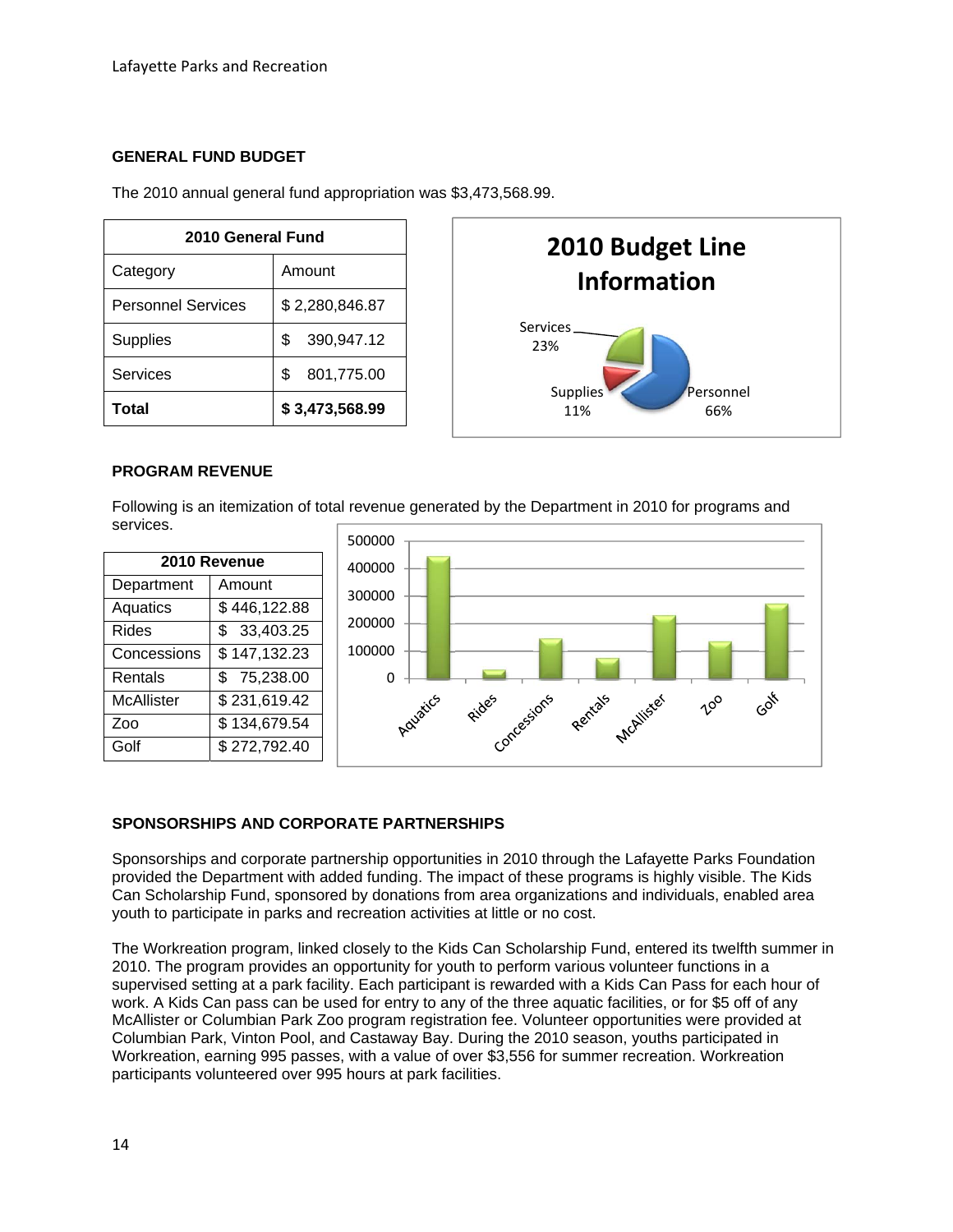#### **Lafayette Parks Foundation 2010 Major Contributors**

Corporate Sponsors & Other Partners FOCPZ Lafayette Parks Foundation Kirby Risk Corporation Lawn & Shrub, Inc. Estate of Mary Margaret Bibler DeFouw Family

Kids Can Scholarship Fund Donors Lafayette Life Foundation Mr. & Mrs. Steve Hageman The Mitchell Agency Scheumann Foundation, Inc

# **VI. SYSTEM-WIDE IMPROVEMENTS**

The following improvements were made in the Lafayette Park system during 2010:

#### **ARMSTRONG PARK**

- Renovated the infield of field number two
- Installed occupancy sensors in park restrooms for automatic shut off when not in use
- Installed water bottle fill station
- Built new picnic shelter with electrical outlets, grill and picnic tables. Shelter is ADA compliant
- Landscaped and installed split-rail fence around the shelter
- Installed adult swings

#### **CASTAWAY BAY**

- Built and installed shrouds on the pool's drains
- Caulked all cracks and expansion joints in the facility
- Painted the bike racks
- Painted restroom floors
- Repaired all plumbing on shower head assemblies
- Stained exterior siding

#### **CAT PARK**

- Installed occupancy sensors in park restrooms for automatic shut off when not in use
- Aerated fields and seeded for grass growth

#### **COLUMBIAN PARK**

- Three fountains were purchased for installation on the lagoon
- All picnic tables were stained throughout the park
- Repaired banks along various sides of the lagoon
- Trash cans were painted
- Rewired electrical at stage area on Memorial Island
- Built new shelving in the maintenance shop
- Changed out all soap dispensers in the park
- Built and installed new entrance gates at the intersections of Park/Wallace and at Park/Scott
- Repaired broken sidewalks along Main Street
- New curbs were put in along Main Street and Park Avenue
- Edged all sidewalks inside of Columbian Park
- Built and installed shrouds on pool drains at Tropicanoe Cove
- Caulked all cracks and expansion joints at Tropicanoe Cove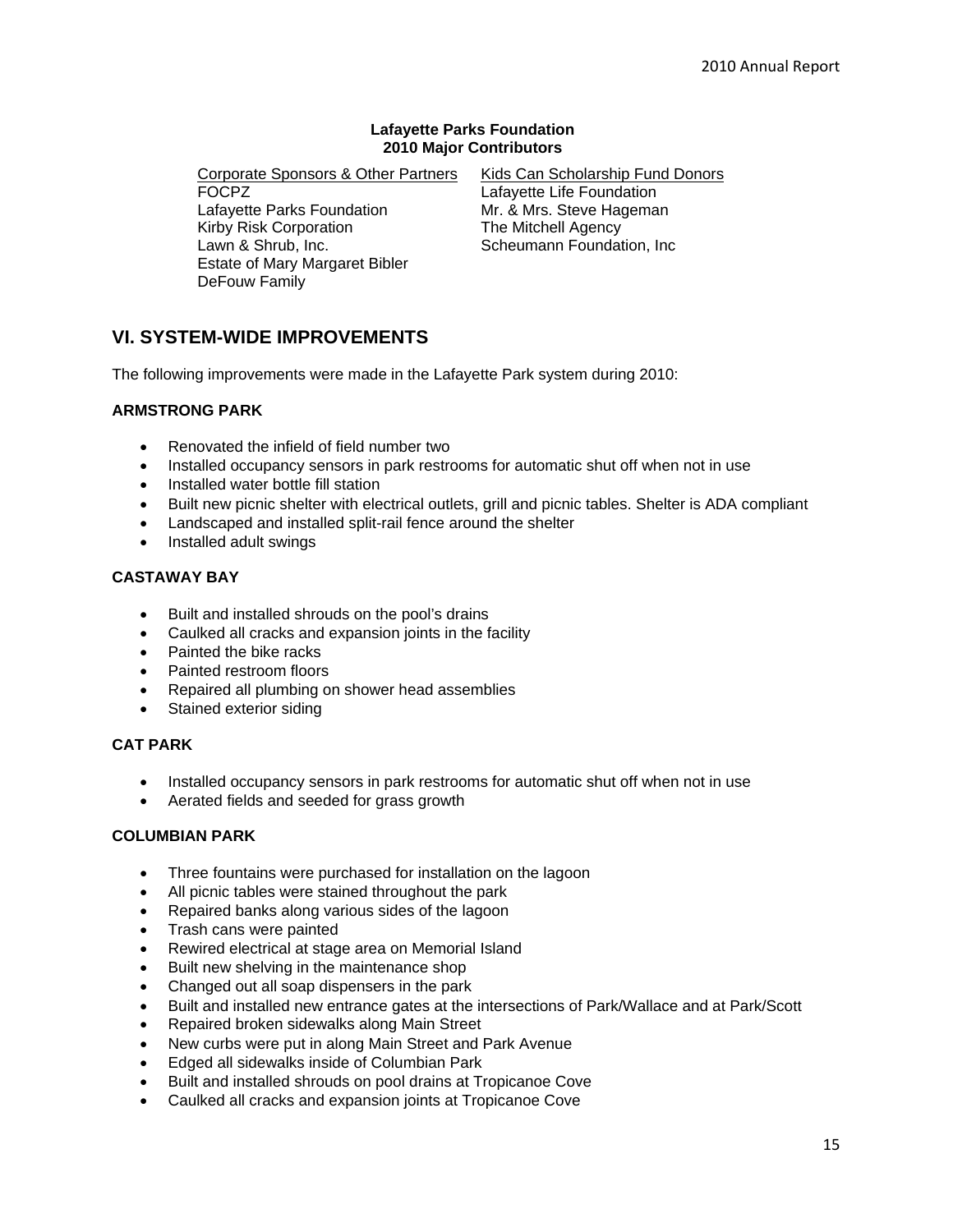Lafayette Parks and Recreation

- Painted the lazy river inside of Tropicanoe Cove
- Painted all exterior doors at Tropicanoe Cove
- Painted all bike racks at Tropicanoe Cove and SIA Playground
- Replaced broken sidewalk near the bridge area of SIA Playground
- Installed 300 cu ft of safety surfacing at the SIA Playground
- Ran two new electrical lines at Jenks' Rest
- Painted the cannon by Jenks' Rest
- Built new shelving in the loft of the Big Barn by Jenks' Rest
- Built and installed two new barn doors at Loeb Stadium; then painted the entire barn
- Painted the press box at Loeb Stadium
- Constructed and installed counter tops at Loeb Stadium's concession area
- Installed new water fountain at Loeb Stadium
- Repaired concrete walls in Loeb Stadium's concourse
- Installed new drinking fountain in dugout at Loeb Stadium
- Painted all hallway doors inside Loeb Stadium
- Built new privacy fence around Zoo propane tank
- Converted shed at Zoo's Family Farm into a small Gift Shop
- Removed, sanded, painted and reinstalled Zoo Family Farm entrance sign
- Stained and installed ceiling trim in Animal House at Zoo

#### **LAFAYETTE MUNICIPAL GOLF COURSE**

- Installed a new roof for the maintenance facility
- Implemented a new management system and POS
- Installed a stamped concrete addition to the drinking fountain are between green #4 and #5 tees (this project was made possible with the help from a generous donation from the Phil Kelly Family)
- Removed storage barn

#### **LYBOULT SPORTS PARK**

- Installed new drinking fountains
- Installed new water source at each field

#### **McALLISTER RECREATION CENTER**

 Upgraded the volleyball net system which included new standards (poles), net, out of bounds antennas and personalized pads that read "McAllister" in the center's signature purple and gold

#### **McCAW PARK**

- Enlarged and renovated field number three for Pony District Tournament
- Installed occupancy sensors in park restrooms for automatic shut off when not in use
- Installed water bottle fill station

#### **MUNGER PARK**

- Installed water bottle fill station near Greenbush restrooms
- Installed occupancy sensors in park restrooms for automatic shut off when not in use

#### **RIEHLE PLAZA, PEDESTRIAN BRIDGE & BIG FOUR DEPOT**

• Painted all handrails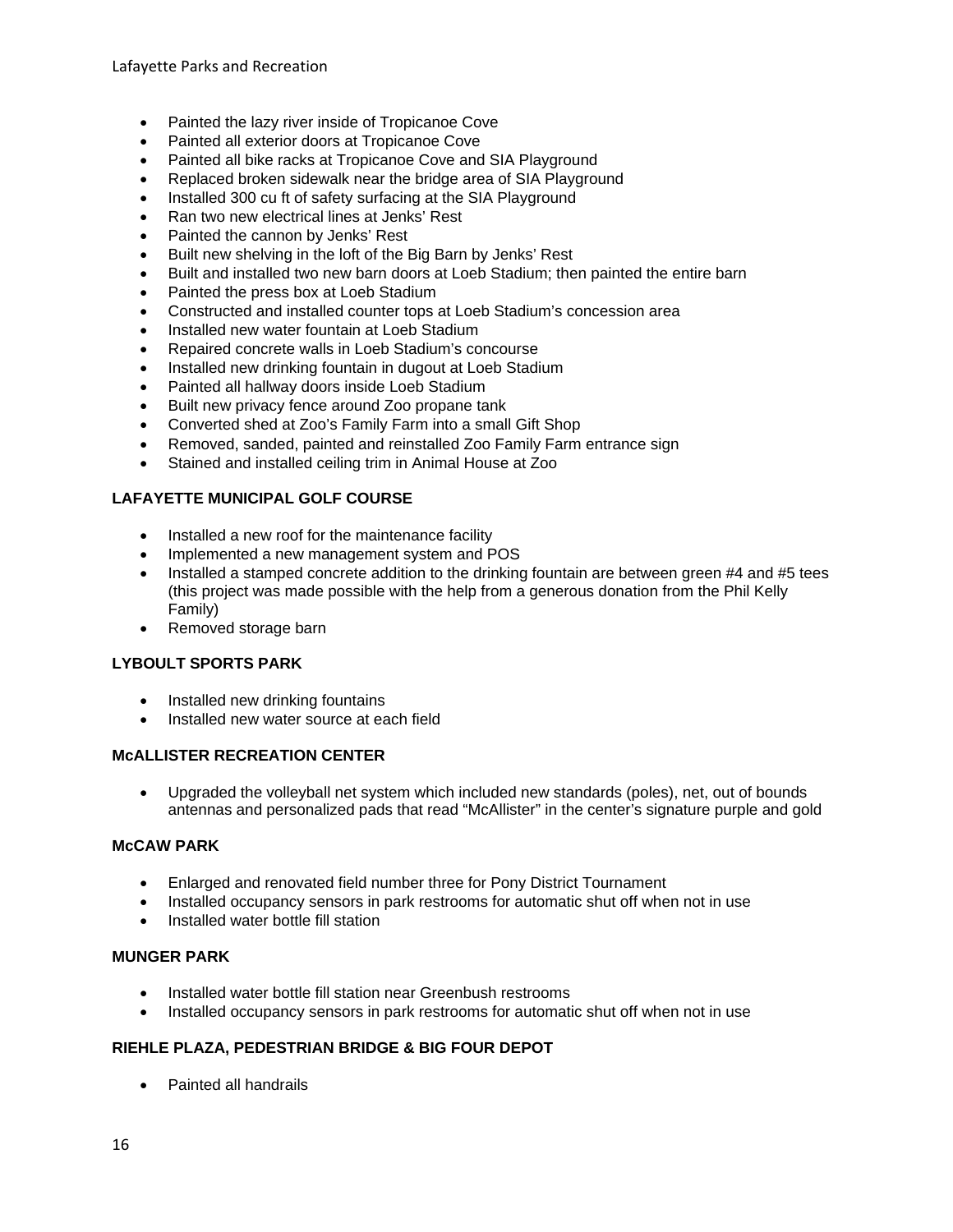#### **SHAMROCK PARK**

• Repaired cracks in roller hockey court

#### **VINTON NEIGHBORHOOD POOL**

- Built and installed shrouds on the pool's drains
- Painted the walls and floors in the restrooms
- Caulked all cracks and expansion joints in the facility
- Painted the bike racks
- Installed new water fountain
- Installed new baseboard in restrooms

# **VII. PARK OPERATIONS**

The Park Operations Division is responsible for park planning and design, capital improvement projects, parks grounds and facility maintenance, linear trails, urban forestry and natural resources, and city beautification.

The Central Maintenance facility houses outlying park maintenance, urban forestry, natural resources, and landscaping staff. The Columbian Park Maintenance facility houses the Columbian Park maintenance staff and Safety and Security personnel.

#### **MAINTENANCE**

Maintenance services are provided to all parks and facilities utilizing park staff and contracted services. Lafayette Parks maintains 615 acres (not including the golf course), comprised of 31 acres of sports turf, 208 acres of general turf, and 73.50 acres of landscape beds, wildflowers, wetlands, and no mow areas, as well as 12.70 acres of retention ponds. The Park system has 71 structures, including 25 buildings, 12 restroom buildings, 1 barn, 1 amphitheater, 1 stadium, and 30 shelters. Park property contains 42 acres of pavement, including 27 sports courts, miles of paved trails, and 18 parking lots. Lafayette Parks also has 15 playgrounds, and nearly 1 mile of fence.

Services include turf management, sports field maintenance, playground maintenance, custodial services and trash collection, tree maintenance, snow removal, trail maintenance, landscape and plant bed maintenance, pond maintenance, small equipment and ride maintenance, and custodial services. These services also include routine maintenance and repairs such as electrical, light construction, plumbing, and management of pool water quality.

The Maintenance division attended the following conferences in 2010:

- Midwest Regional Turf Foundation's Turf Expo and Field Day
- Athletic Field and Ground Manager's Summer Conference
- P.L.A.N.T.S. 2010 and Green Expo
- J.F. New Wildflower Nursery Workshop and Open House
- Tree Pruning and Safety
- In-house Equipment Safety training
- Turf and Ornamental Seminar

Certifications include Certified Playground Inspectors, Certified Pool Operators, 30 Hour OSHA training in General Industry Safety and Health, and Certified Pesticide Applicators.

The Maintenance Division cooperates with many civic and community groups including: Lafayette Summer Baseball, Downtown Business Center, Greater Lafayette Recreational Soccer Alliance, Lafayette Adult Softball, Greater Lafayette Tennis Association, Lafayette Cloud Jockeys, YWCA, Friends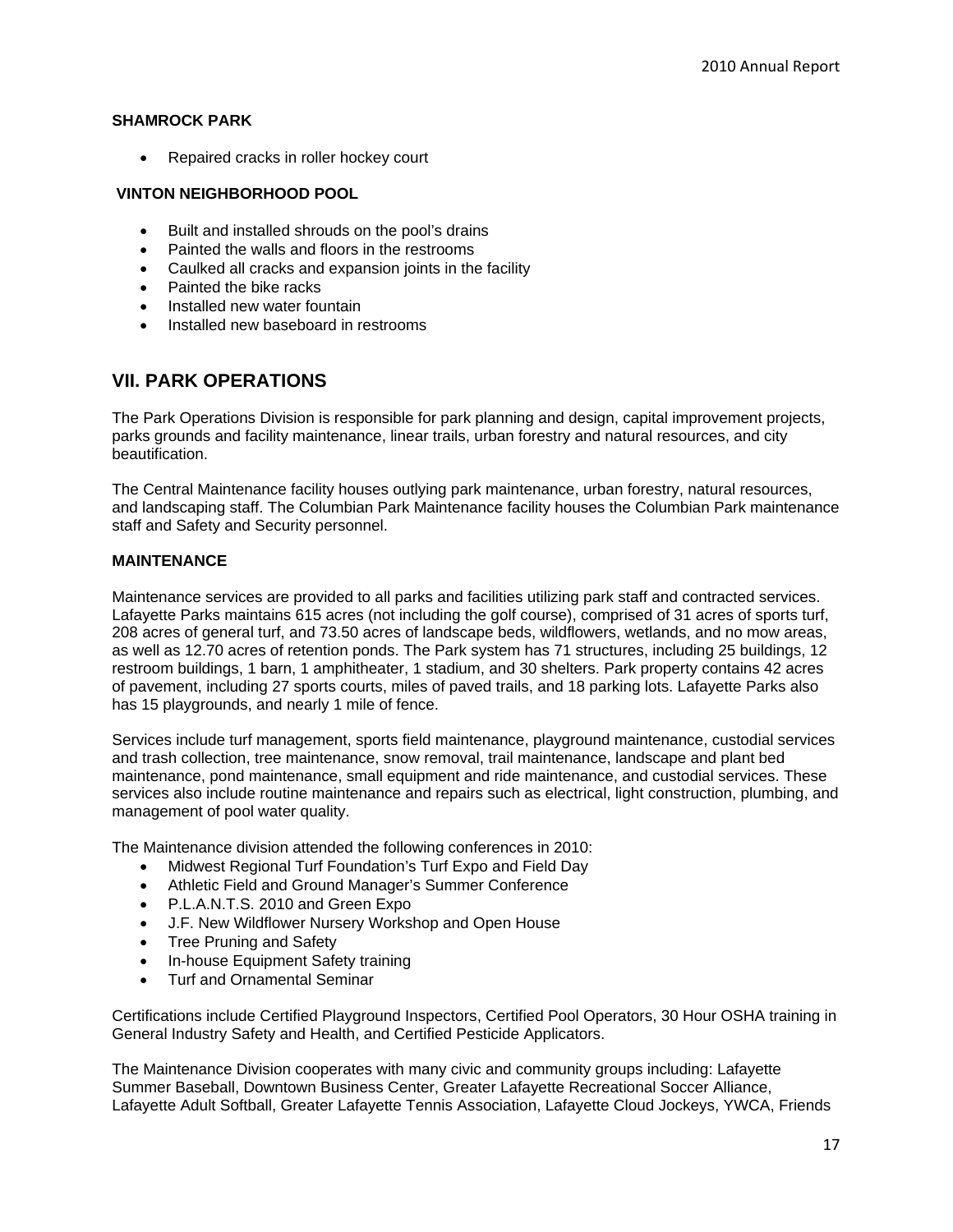of Downtown, Lafayette Tree Fund, Tippecanoe County Master Gardeners, Dog Park Association of Greater Lafayette, Community Corrections, Lafayette School Corporation, and Greater Lafayette Chamber of Commerce.

#### **COMMUNITY PARKS AND URBAN FORESTRY**

The Urban Forestry Division of the Department is responsible for:

- Park management and planning park projects, natural resource projects, trail development, and park landscape maintenance
- Planning tree planting and landscape projects for City and Parks
- Preparing tree planting and maintenance specifications for City and Parks
- Conducting hazard tree evaluation for City and Parks
- Contracting and managing maintenance of urban trees and city landscape areas
- Review landscape plans for compliance with the City of Lafayette Tree Ordinance for all new development in the City
- Advisor and Secretary to the Official Lafayette Tree Advisory Committee
- Advisor and City liaison to the Tree Lafayette non-profit tree group
- Designing and managing City beautification projects
- Events and special projects relating to urban forestry and beautification
- Managing the Natural Resource Coordinator and part-time landscape designer

The Community Parks and Urban Forestry Manager advises and assists City departments, neighborhood associations and the Lafayette Tree Fund on forestry issues and provides information and assistance to homeowners with tree questions and concerns, coordinates urban forestry projects with the Indiana Department of Natural Resources – Forestry Division, Purdue University, West Lafayette, Tree Lafayette and, helps to coordinate Park natural resource projects with the Natural Resource Coordinator.

The Urban Forestry Division assists several groups in citywide beautification and preservation initiatives and events including: Chamber of Commerce Community Task Force, Downtown Business Center, Friends of Downtown, Lafayette Volunteer Bureau, neighborhood associations, Master Gardeners, Jefferson High School Ecology Club, Friends of Downtown, the American Heart Association, Downtown Business Center Beautification Committee, De-trash the Wabash Committee, the Lafayette Tree Fund, and the Lafayette Tree Advisory Committee.

Three City departments apply funds and coordinates with the Urban Forestry Division involving forestry and landscaping projects. The Parks Department coordinates with the City Engineers, Community and Redevelopment Development Department, and the Street Department on forestry issues. The Tree Lafayette also raises funds and supplies volunteers for street tree planting and pruning projects.

The Memorial Tree Program is housed and managed in the Park Department. Park Department staff will locate where the tree is to be planted within the park system and a memorial plaque is located on the Tree of Life in the Boathouse Administration office.

#### **Lafayette Tree Advisory Committee**

The Lafayette Tree Committee is the official City tree advisory committee appointed by the Mayor and required by the tree ordinance. This Committee gives the Community Parks and Urban Forestry Manager guidance, advice and support on urban forestry issues for the City. The Committee also helps to formulate policy. The Community Parks and Urban Forestry Manager works closely with this committee and is the facilitator and recording secretary of this committee.

The Tree Advisory Committee is taking action to enhance, protect and preserve the City trees. A goal set by the Lafayette Tree Advisory Committee (LTAC), as of 2002 was to start reviewing and re-writing the Tree Ordinance in order to improve the ordinance and to work at creating a better urban forestry management plan for the City of Lafayette currently this is an on-going process. Several amendments to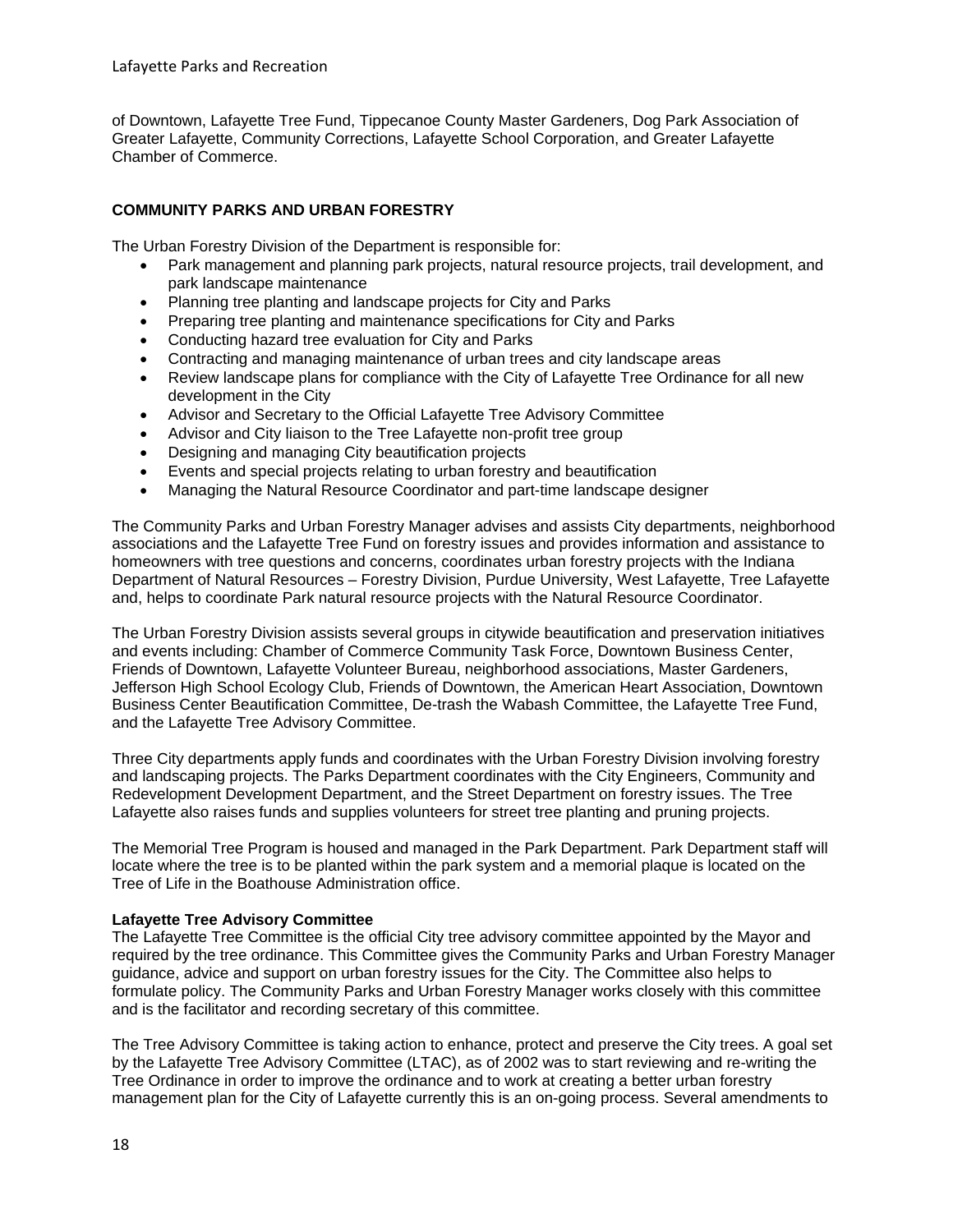the ordinance have been written and passed. The Committee began reviewing and rewriting the current City tree ordinance to create a stronger ordinance in 2002. In September of 2003 the committee created an amendment that made tree topping illegal on City property; the amendment was approved by City Council in 2004. In 2004 the Committee created an amendment that would require trees to be planted in the public right of way in new development; the amendment was passed by City Council in 2005. The LTAC started an annual Urban Forestry Award Program in 2005. This is a program that awards new development for good tree planting and good design. In 2006 the LTAC wrote an amendment to the Street Tree Ordinance that would require tree contractors who do tree work in the City of Lafayette be licensed by the City. The amendment was passed June 2010 by City Council, the Lafayette Tree Fund worked established an Urban Forestry Foundation through the Community Foundation for use in Tippecanoe County. In 2008 the Lafayette Tree Advisory Committee organized the Big Tree Register Program. The committee plans to publish the register in the near future. A professional tree inventory was conducted during the fall this year for 5,058 trees that included ten different neighborhoods in the city of Lafayette. Tree Lafayette group received a DNR-urban forestry grant to help fund the inventory. The City partnered to help pay for a portion of the project.

#### **Tree Lafayette Non-profit Tree Group**

Tree Lafayette is the non-profit tree committee that helps implement tree planting and pruning projects with volunteers on city property. For several years this group has been instrumental in coordinating the City Arbor Day program. This not for profit tree group is an important and valued supplement to the city Urban Forestry program.

Their mission is: "Tree Lafayette serves our community by providing the leadership and inspiration to engage the community in the activity of planting trees. We are a source of knowledge and information regarding the value that trees provide to the urban setting. We are committed to urban beautification, a healthy environment, and a sustainable quality of life that the urban forest provides."

Tree Lafayette completed a strategic plan in 2008 that has helped the group create better leadership, activity and education toward urban forestry for the community. They created seven strategic committees of focus: Tree Program, Education Program, Marketing, Finance, and Governance. Tree Lafayette plays a main role in the organization of the annual Lafayette Arbor Day event.

#### **Tree Planting**

A total of 285 trees were planted in the community in 2010, by the City and the Tree Lafayette Group Funds. The City planted 31 street trees downtown Lafayette. This was a continuation of the downtown master plan. This planting included structural soil, and tree grates. The City funded the planting of 57 trees for Arbor Day along Creasy Lane, and replaced 8 trees removed for a sidewalk project. The Tree Lafayette funded the planting of 99 trees in Mill Creek, Amelia Ave, Oregon St. and various replacements throughout the City. The Park Dept. contacted two large planting at Murdock and Munger Parks and planted flowering trees at the golf course for a total of 63 plantings. Several trees were planted through City code enforcement in new development. These trees are not included in the City urban forestry budget but have in the past been counted as trees being added to the community. Due to changes in the plan review process, this number is not made available this year but will be a part of the report next year.

#### **Tree Planting Breakdown:**

- 99 Trees funded by the Tree Lafayette on City property.
- 96 Trees funded at other City owned project sites.
- 63 Park Department
- N/A New Development as required by ordinance
- **258 Total trees planted in the City during 2010**

#### **Tree Maintenance**

The Lafayette Tree Ordinance mandates the responsibility to maintain trees in the public parkway with the adjacent homeowner. The Urban Forestry Manager evaluates trees in the right-of-way and issues permits to prune or remove trees as needed. The Lafayette Tree Fund, in coordination with the Urban Forestry Manager, utilized volunteers to prune small/medium trees along City Streets as well as plant trees in the public right of way. The Parks Department maintains approximately 3,000 park trees. The Urban Forestry Division issues permits to property owners for contractual large tree pruning in the public right-of-way.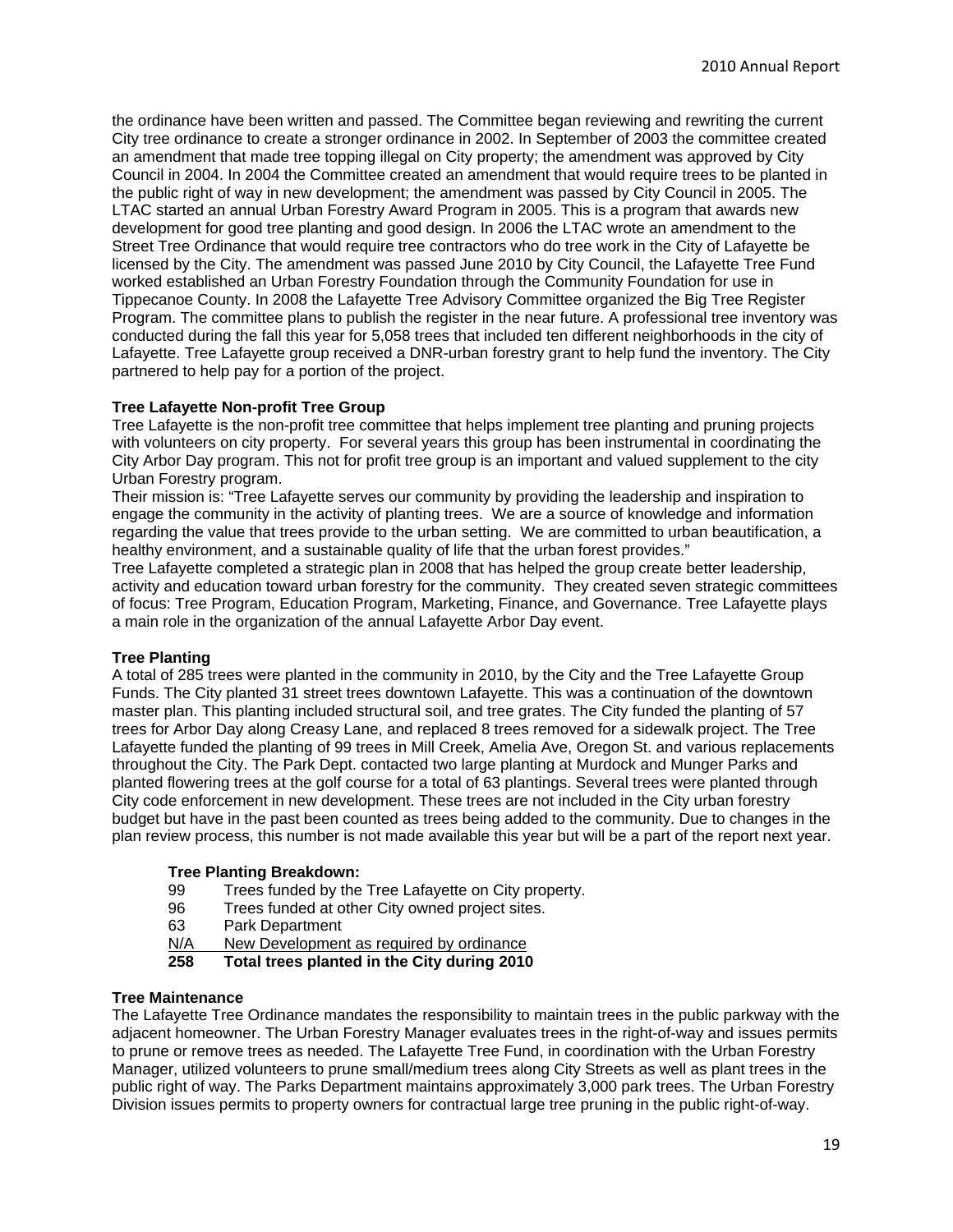The City contracted out the maintenance of City land and approximately 4000 trees are maintained with mulching, watering and pruning through this contract. The street Department collected tree limbs and brush and performs leaf pick-up, which was utilized toward the mulch program.

# **Trees Pruned in City:**

- 138 Trees pruned in the Park Department
- 648 Trees pruned by Tree Lafayette
- 60 City of Lafayette
- 6 Permits to property owners for tree pruning (no cost to City)<br>852 Total Trees Pruned in City during 2010

**852 Total Trees Pruned in City during 2010** 

#### **Hazardous Tree Removals**

To ensure public safety, the City of Lafayette budgets annually for the removal of large hazardous trees in the public right of way and public property by on call basis. The contractor hired for this work is required to work by International Society of Arboriculture Standards as well as ASHTO standards. They are required to have an ISA certified arborist on staff. The Urban Forestry Division issues permits to property owners for tree removal in the public right-of-way. The City Street Dept. removes hazardous limbs from the streets and right of way during storms, as equipment will allow.

### **Trees Removed:**

| 151 | <b>Total Trees Removed from City during 2010</b>              |
|-----|---------------------------------------------------------------|
| 8   | Permits to property owners for tree removal (no cost to City) |
| 12  | Trees removed through City Projects                           |
| 109 | Trees removed by City of Lafayette                            |
| 22  | Trees removed by Park Department                              |

#### **Equipment**

The Park Department purchased pruning tools for pruning trees in City parks. Several items for small to medium size tree maintenance were purchased. The Tree Lafayette purchased another power pruning saw that will be used on City trees as well as safety equipment as well as more safety equipment.

# **Arbor Day/Tree City USA**

Arbor Day celebration was held April 24, 2010 at Creasy Lane where 57 trees were planted in the public right of way along this major road. This was a joint celebration between the City of Lafayette and the Tree Lafayette. Mayor Tony Roswarski was present to read the Arbor Day proclamation. The IDNR, Division of Forestry, district forester, presented the seventeenth consecutive Tree City USA award to Mayor Roswarski. Volunteers from the Tree Lafayette, Lafayette Tree Advisory Committee along with over 100 volunteers from various organizations throughout the community, were in attendance to help plant the trees and celebrate Arbor Day.



Lafayette Mayor Tony Roswarski and Department of Natural Resources District 13 Forrester Eric Summerfield. Photo taken by Belinda Kiger.

# **Special Projects - Street Tree Inventory**

Tree Lafayette wrote a DNR grant to partner with the City of Lafayette to have a professional Street Tree Inventory conducted. The project was managed by the Community Parks and Urban Forestry Manager. A partial inventory was conducted in October, 2010 by Davey Tree Group. Approximately 5,000 trees were inventoried which encompassed the city center and residential areas. These areas were chosen due to the largest, oldest and most crucial trees are located in this part of the City. The inventory gave valuable information as to the size and condition of each tree in the public right of way and how the trees should be maintained. The inventory was prepared using GIS equipment and is compatible with the City's GIS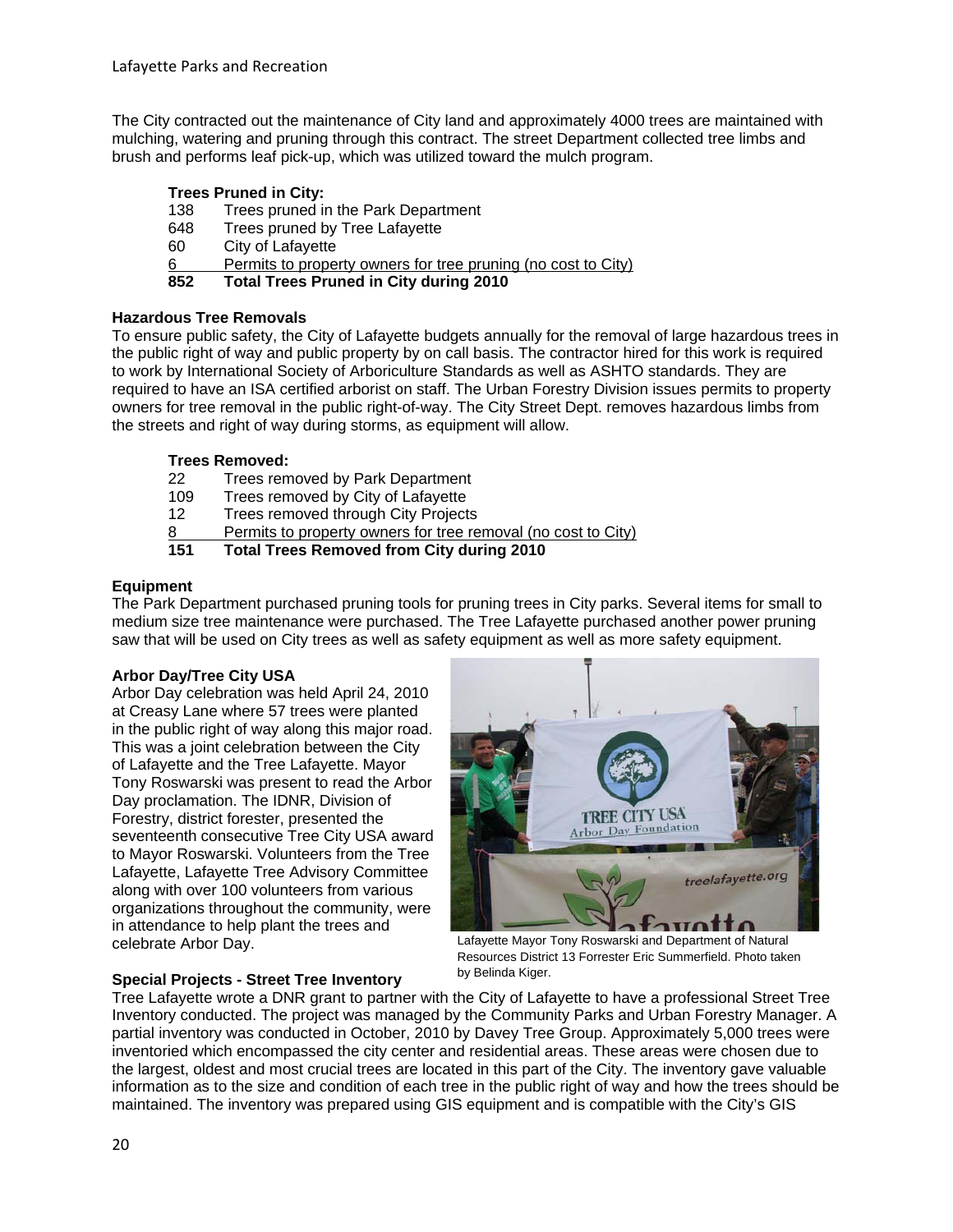program. Within the boundaries inventoried, the highest percent of specie is 31% maples as street trees. The inventory helps the City to locate the ash trees, which comprises 16% of the tree population, so we can better manage for the emerald ash borer. A STRATUM report of the urban forest was conducted as well. This report tells the ecological function the trees are giving to the community.

#### **Lafayette's i-Tree Streets Analysis (STRATUM data results of the tree inventory)**

The City's street trees mitigate stormwater runoff, conserve and reduce energy consumption, improve air quality, reduce carbon dioxide levels, and provide other benefits associated with aesthetics, increased property values, and quality of life. Lafayette's street trees are providing the community substantial annual benefits such as:

- The interception of 4.5 million gallons of stormwater valued at \$123,011 per year, for an average benefit of \$32.32 per tree.
- Reduction of energy and natural gas use from shading and climate effects equal to 551.5 Megawatt-hours, and 75,657.8 therms are valued at \$42,103 per year, for an average of \$11.06 per tree.
- Reduction of atmospheric carbon dioxide (CO2) by a net of 1,029 tons per year is valued at \$15,440, for an average of \$4.06 per tree.
- Increased property values, aesthetics, and other less tangible improvements are valued at \$73,331 per year, for an average of \$19.27 per tree.
- The total annual benefit received from the City's street trees is \$272,250. The average benefit per tree is \$71.60 per year.

The street tree inventory provides comprehensive information about Lafayette's urban forest resource. The above overview refers to the complete data set which is on file with the Community Parks and Urban Forestry Manager.

#### **Emerald Ash Borer Park Department Management**

The Lafayette Park Dept. is committed to maintaining healthy trees in the Park system. The emerald ash borer (EAB) is an exotic insect that attacks ash trees. The EAB has been detected in northern Tippecanoe Co. and will soon migrate to the Lafayette area. If not treated the ash trees will die. Ash trees make up approximately 7% of the tree population in the Park system. Park ash trees have been evaluated and it has been decided they will be removed and replaced gradually as funding allows. In 2010, 14 ash trees were removed from various parks: 3 Hanna. 4 Linwood and 7 South Tipp. The ash trees will be replaced with different tree species

#### **Education**

The Community Parks and Urban Forestry Manager continues to work with neighborhood associations to educate them on the importance of trees in the neighborhood. This is an on-going effort. As a result these neighborhoods continue to add urban forestry goals to their master plans for their neighborhoods and communicate with the city forester.

The Community Parks and Urban Forestry Manager has a B.S. in landscape architecture from Purdue University and is a certified arborist. Several arborist conferences/workshops were attended in 2010. Educational information on tree care, pruning, planting was purchased from the International Society of Arboriculture for public use. A more complete City Urban Forestry website is still planned for the future.

The Lafayette Tree Advisory Committee continues to commit to the creation of an educational/outreach program to educate citizens about Community Forestry and proper care of trees in the near future. As part of this program, the Committee created and organized the Big Tree Register not only to acknowledge the large trees in the country but to help educated about the importance of keeping trees healthy so they can grow large so to provide better benefits for a higher quality of life to the community.

The Community Parks and Urban Forestry Manager partners with the Purdue University Forestry Department, to work with forestry students on special City/Park projects. The manager also lectures to the Arboriculture class about Community urban forestry issues each semester at Purdue University.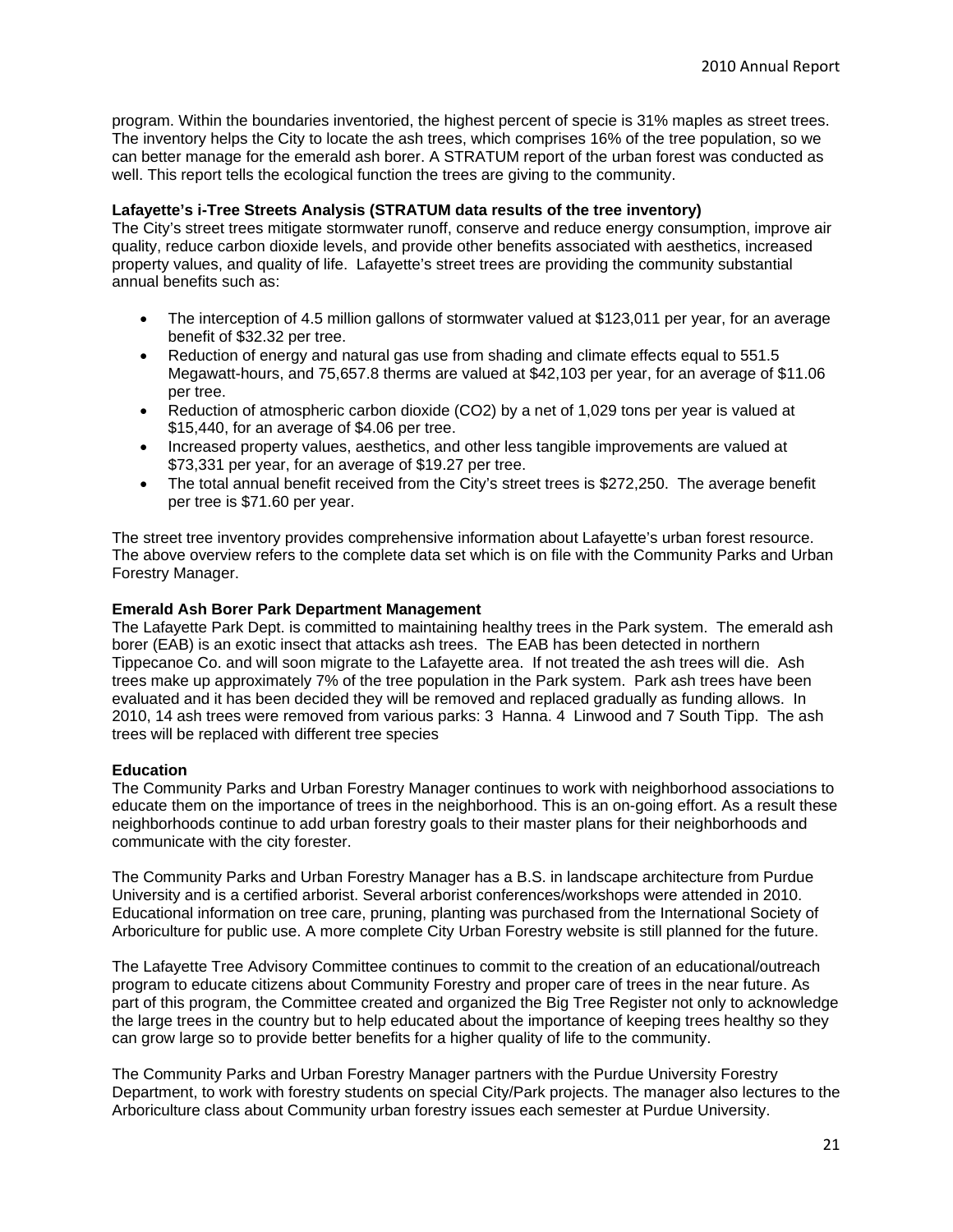Urban Forestry education and information can also be obtained by the public on the Lafayette Tree Fund's website www.treelafayette.org.

#### **Certifications and Conferences**

- Urban Forestry Educational Seminars
- Indiana Arborist Conference for Arborist certification
- Indiana Urban Forest Council conference
- Great Lakes Park Institute

#### **Awards**

The City of Lafayette received the Chamber of Commerce Community Appearance Taskforce, 2010 fall "Spirit of the Season Award" for the downtown planters. These containers are designed and maintained by the management of the Community Parks and Urban Forestry Manager.

| Lafayette Urban Forestry Budget Cost Breakdown - 2010                          |                 |  |  |
|--------------------------------------------------------------------------------|-----------------|--|--|
| <b>Tree Planting</b>                                                           |                 |  |  |
| Lafayette Parks Department                                                     | 13,299.19<br>\$ |  |  |
| City of Lafayette Projects                                                     | \$171,471.48    |  |  |
| <b>Tree Lafayette</b>                                                          | \$<br>15,016.10 |  |  |
| <b>Totals</b>                                                                  | \$199,786.77    |  |  |
| Tree Maintenance - pruning, fertilizing, water equipment & basic care of trees |                 |  |  |
| Lafayette Parks Department                                                     | 18,172.36<br>\$ |  |  |
| City-wide Land                                                                 | \$<br>39,588.60 |  |  |
| <b>Tree Lafayette</b>                                                          | \$25,460.88     |  |  |
| Street Department (limb pick-up and mulch program)                             | \$630,971.92    |  |  |
| <b>Totals</b>                                                                  | \$714,193.76    |  |  |
| <b>Tree Removal</b>                                                            |                 |  |  |
| Lafayette Parks Department                                                     | \$<br>14,600.00 |  |  |
| <b>City Department Projects</b>                                                | \$<br>10,577.44 |  |  |
| City of Lafayette                                                              | \$<br>37,096.93 |  |  |
| <b>Totals</b>                                                                  | \$<br>62,274.37 |  |  |
| <b>Management</b>                                                              |                 |  |  |
| City Forester & % of other Salary                                              | 66,853.30<br>\$ |  |  |
| Education                                                                      |                 |  |  |
| Park Department/City                                                           | \$<br>790.00    |  |  |
| <b>Tree Lafayette</b>                                                          | \$<br>2,076.65  |  |  |
| Tree Inventory                                                                 |                 |  |  |
| City                                                                           | \$<br>4,400.00  |  |  |
| <b>Tree Lafayette</b>                                                          | \$21,150.00     |  |  |
| <b>Totals</b>                                                                  | \$<br>95,269.95 |  |  |
| Other:                                                                         |                 |  |  |
| <b>Marketing</b>                                                               |                 |  |  |
| <b>Tree Lafayette</b>                                                          | \$<br>2,392.66  |  |  |
| <b>Grand Total of Urban Forestry Cost Breakdown</b>                            | \$829,279.15    |  |  |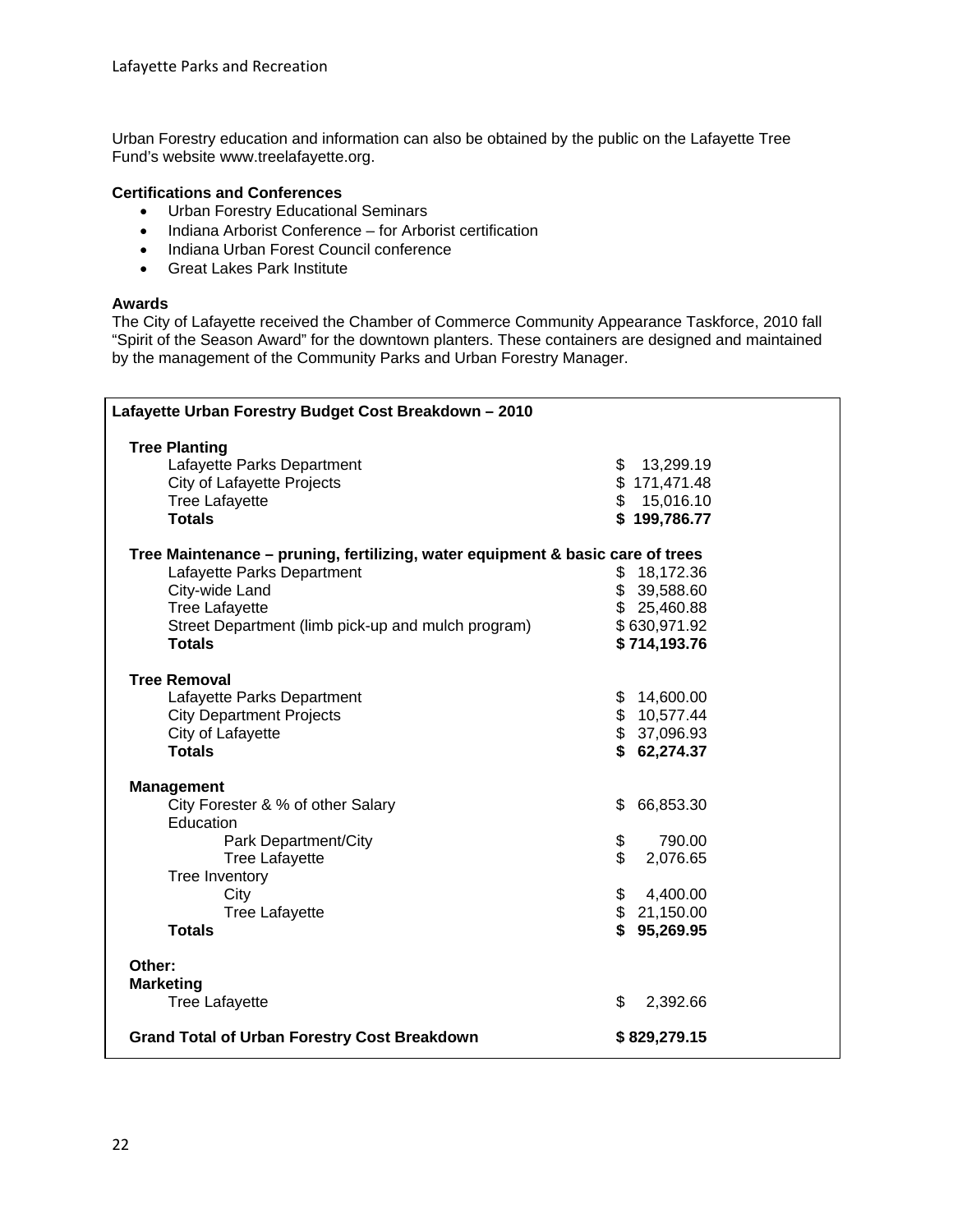#### **NATURAL RESOURCES**

The Natural Resources Division is responsible for planning, managing, and supervising park landscaping projects, managing the Adopt-A-Spot and Adopt-A-Median programs, assisting with city beautification, and developing and maintaining park signage.

#### **Landscaping**

The Natural Resource Coordinator assists the Community Parks and Urban Forestry Manager in planning and managing park tree planting and landscape projects, city beautification, city land maintenance, preparing tree planting and maintenance specifications for park plantings and the City wide Street Tree delivery program and trail maintenance. The Natural Resource staff is responsible for maintenance of 73.50 acres of landscape beds, wetlands, and no mow areas.

Between efforts of Park Staff and Master Gardeners, over 3000 annual flowers, accent plants and perennial plants were planted in the Parks and other City properties, including Columbian Park, the Lafayette Golf Course, and planters on the pedestrian bridge, the Fire Station at McCaw Park and other small areas that needed a splash of color. A total of 24 hanging baskets were purchased for the Rush Pavilion and the Lafayette Golf Course, and over 500 cubic yards of mulch was purchased and spread, totaling 220 hours of staff time and almost \$4000. Additional tropical plants were installed to further enhance the island just outside the changing rooms at Tropicanoe Cove. New Plantings continue to be enhanced at the Columbian Park Zoo. Due to the summer drought, an additional 25 Tree Gator bags were purchased, and over 400 staff hours were utilized watering trees and other plant material.

The Natural Resource Coordinator also manages the contracts for the specialized and professional maintenance of a total of 25 acres of native prairie and wildflower areas spread throughout several parks including Munger, McCaw, Armstrong and Cat Parks. JF New was contracted to install and help maintain native plantings and natural areas at the above listed parks, including the Lafayette Golf Course.

The banks along the pond edges at both Munger and Armstrong Parks were over-seeded with wildflower seed in an attempt to discourage flocks of waterfowl, especially Canada geese. In support of these alternate vegetative methods to control and reduce waterfowl, the second annual "Goose Round Up" was completed in late June in both Columbian Park and the Lafayette Golf Course, resulting in the relocation of another 120 Canada geese to Fish and Wildlife Preserves in another part of the state.

There are 12.70 acres of retention ponds in 3 of Lafayette's larger parks. A "Clean Lake Maintenance Program" includes biweekly visits to each site to inspect for nuisance aquatic vegetation, with treatment as necessary. Applications of lake dye are made to help control algae growth between treatments.

A significant number of non-native and invasive plants were eradicated along the Wabash Heritage Trail, the Murdock Park Urban Forest Trail, and in several natural areas at McCaw, Munger, and Murdock Parks. SIA Toyota Logistics Company held another work day to eradicate invasive honeysuckle in the woods at Armstrong Park.

#### **Adopt-A-Spot and Adopt-A-Median Programs**

The City Adopt-A-Spot and Adopt-A-Median Programs are managed by the Department. The Adopt-A-Spot Program is for local businesses, groups or organizations that want to actually get out and physically work in the already designed and landscaped areas found around the City. Many of these Adopt-A-Spots were created through the Railroad Relocation project. There is a one-time fee of \$100 to have the graphics on the Adopt-A-Spot sign changed to reflect the name of the organization that has chosen to sponsor and maintain the site. Monthly inspections of Adopt-A-Spot sites are conducted and award certificates are given to the Adopt-a-Spots that meet or exceed guideline standards.

The Adopt-A-Median Program is a Corporate Sponsorship Program, and the annual fee for sponsorship was reduced to \$500 for each median. Maintenance is funded through this sponsorship and performed by a professional landscape contractor, and managed as part of the City Land Maintenance contract.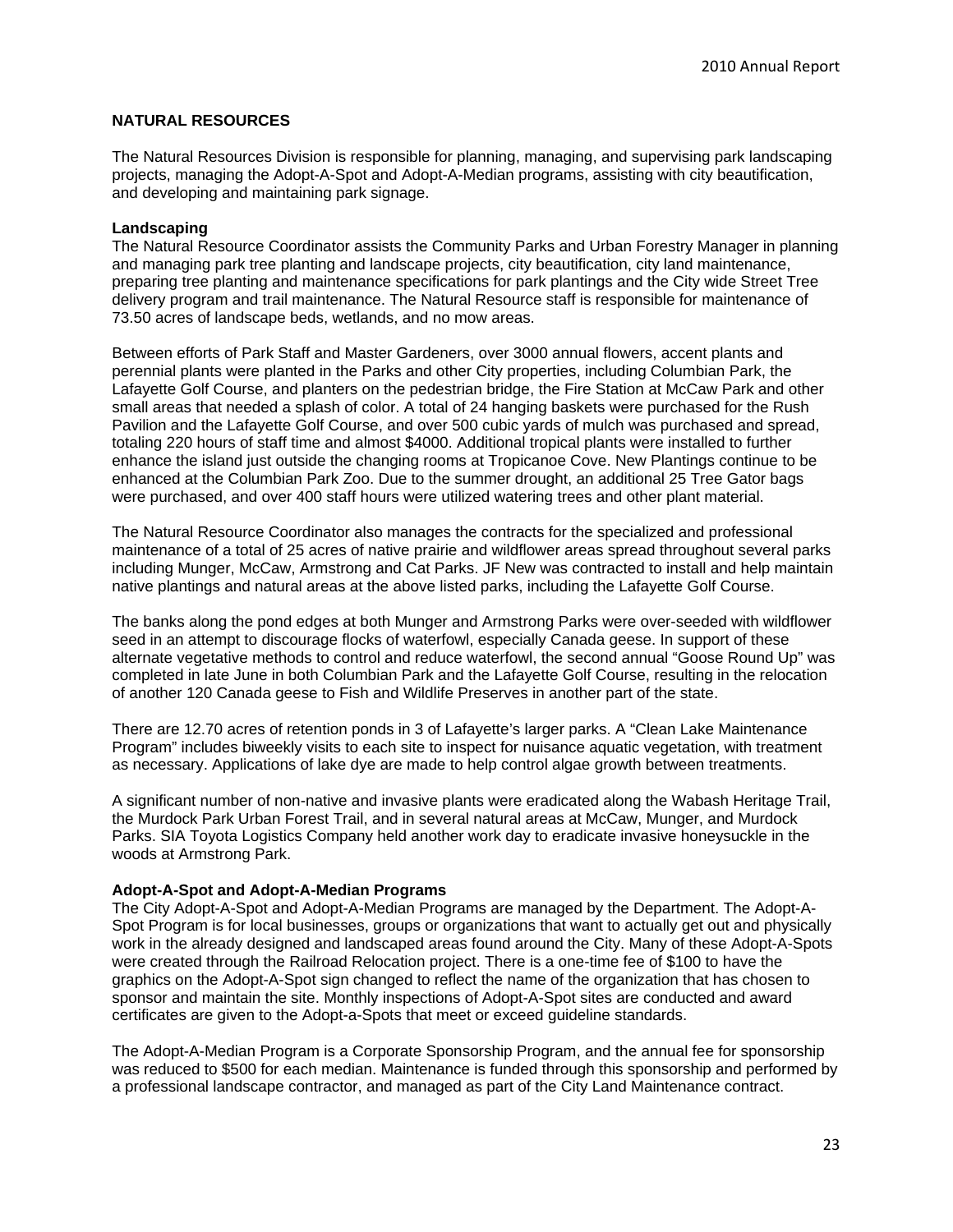#### **Citywide Beautification Projects**

The Natural Resource Coordinator worked with and assisted several committees, groups and organizations including the Chamber of Commerce Community Appearance Task Force, Friends of Downtown, Master Gardeners, Clean Sweep and DeTrash the Wabash events (which had over 500 volunteer participants), Arbor Day celebrations, and the Street Tree Program. These trees are purchased by the Department and delivered by Park staff, and this program is funded by the Parks Urban Forestry division. In 2009, nineteen street trees were given to property owners to enhance the urban forest in our community. The Natural Resource Coordinator also works with the Dog Park Association of Greater Lafayette. Columbian Park was host to 'Bark For the Arc' at the 9<sup>th</sup> Annual 'Hike With Your Hound' in partnership with the Arc of Tippecanoe County, Over \$1000 was raised and went to benefit the Arc of Tippecanoe County, which is committed to all individuals with developmental disabilities realizing their goals of learning, living, working and playing in their community.

#### **Park Signage**

Updates were made to admission and information signs at the pools. Several 'Rules' signs were refurbished, updated and added at high use parks within our area. New polycarbonate panels were replaced over several signs, and larger directional signs were added at the Dog Park.

#### **SAFETY AND SECURITY**

The Department's Safety and Security Program ensures the public's full enjoyment of the City's recreational and natural areas. Security staff patrols parks to promote safety, education, and proper use of parks. Security staff enforces park rules, inspects for unsafe conditions and behaviors, monitors events and reservations, patrols grounds and buildings, and building lock ups. The security staff works closely with the Lafayette Police Department.

Park Security staff has received many hours of training. This training included Severe Weather Training, dealing with the Emotionally Disturbed, Conflict Management, Homeland Security issues, CPR, and Patrol Techniques. Security staff received additional training on Public Safety and Public Health Rules of the Lafayette Parks Department, General Park Courtesy Guidelines, and numerous Lafayette Municipal Codes and Ordinances. Training was also given on Emergency Medical Situations, Operation and Care for City Vehicles, Accident Investigation, Police Radio Signals and 10 Codes, Dealing with Criminal Disturbance Situations, De-escalation Techniques, Known Sex Offenders, Locating Lost Children, First Responder Check List, Amber Alert Procedures, Pepper Spray and Gang Recognition Training.

The Material Safety Data Sheets were updated with all of the latest regulations to keep the department in compliance. The department did a complete walk through of all park property to ensure that OSHA regulations were in compliance.

The Key Inventory continues to be updated to stay current with new employees and employees that have moved on. A Confined Space program was updated once again for Park Maintenance employees. This program includes: Rescue and Emergency Service Agreement, Hazard Assessment and Identification, and Training and Entry permits. Park facilities were updated with proper fire extinguishers, tested and certified for the year 2010. The fire extinguishers were inspected every month by the Safety and Security Coordinator. The smoke detectors in each facility are placed in a maintenance plan to be cleaned twice a year to ensure proper working condition. Alarm systems were tested and cleaned. All pool employees were instructed on security issues, and what their responsibilities are.

Ninety-eight percent of park staff has been trained and certified in CPR, AED, Blood Borne Pathogens and First Aid. Tom Rankin is the instructor and is certified through the American Red Cross. One adult and one child AED is now on site at McAllister Center. The remaining 3 AED's have been updated with the 30:2 compression to breath software and are now maintained and inspected by Rankin on a monthly basis.

OSHA compliant medical cabinets are being maintained at Columbian Park, Central Maintenance, McAllister Center and the Municipal Golf Course. These are updated on a monthly basis.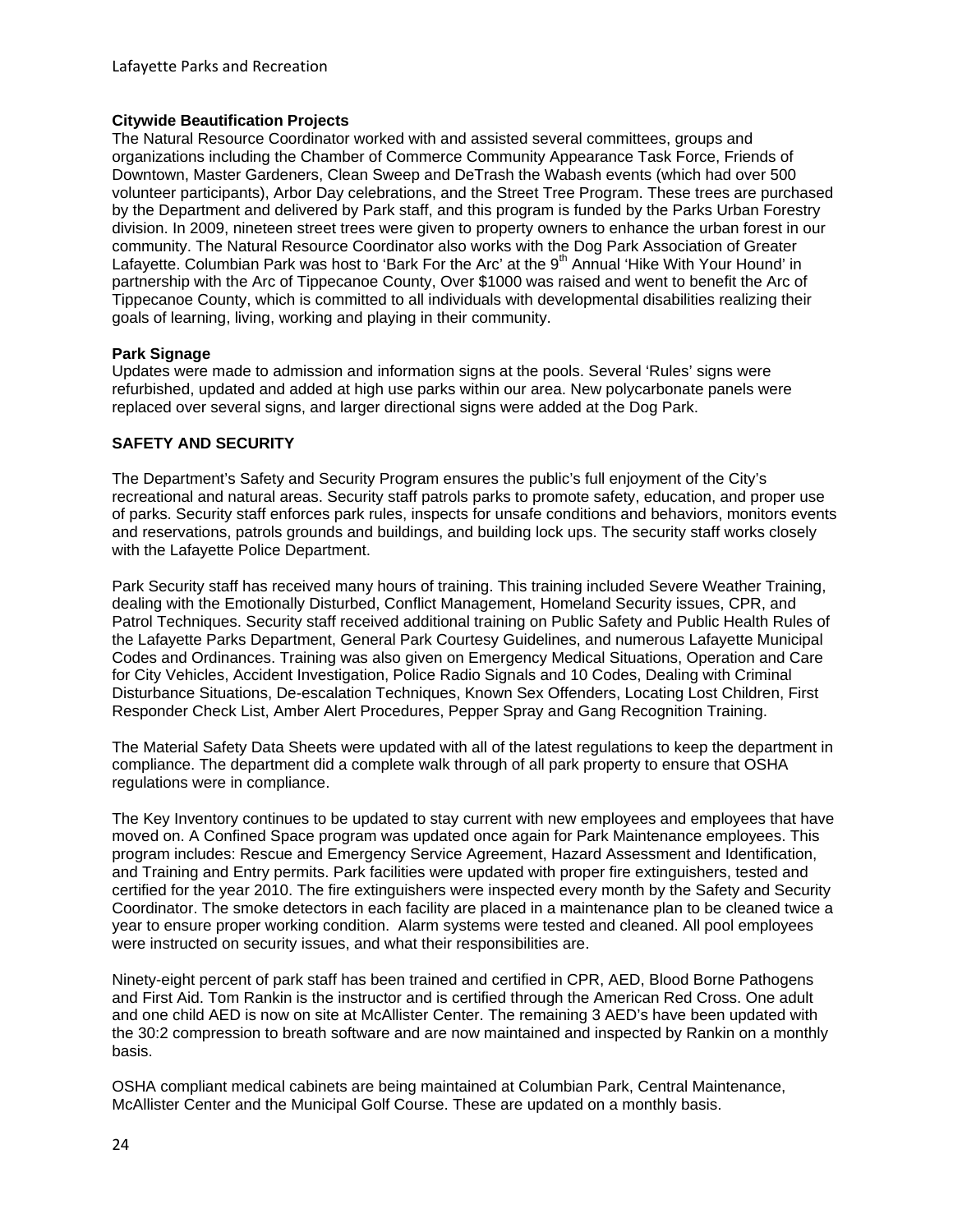The Zoo staff members have been trained and certified in the use of Pepper Spray. They have also received Critical Incident Training.

The 2010 Colt World Series was very busy but uneventful from a security stand point. With the assistance of uniformed Lafayette Police Officers and Indiana State Excise Police there were no security issues.

# **VIII. RECREATION PROGRAMS AND SERVICES**

The Department strives to provide a variety of recreational facilities and activities for the citizens of our city. The Department has responsibility for amusements (aquatics, rides, and concessions), zoo, golf, McAllister Recreation Center, and general recreation.

#### **AMUSEMENTS DIVISION (includes Aquatics, Rides, and Concessions)**

The hours of operation for the amusements were changed in 2010 to one less hour a day. As a result, one water walking session was added in the evening at Tropicanoe Cove.

| Amusement Schedule in 2009:                 |                                    |
|---------------------------------------------|------------------------------------|
| Monday, Tuesday, Thursday, Friday, Saturday | 11:00am to 7:00pm                  |
| Wednesday (Family Night)                    | 11:00am to 8:00pm                  |
| Sunday                                      | 12:00pm to 7:00pm                  |
| Water Walking Schedule (Tropicanoe Cove):   |                                    |
| Monday-Friday Morning                       | 7:00am to 8:00am; 8:00am to 9:00am |
| Monday, Tuesday, Thursday, Friday Evenings  | 7:00pm to 7:45pm                   |
| Saturday                                    | 8:00am to 9:00am                   |
|                                             |                                    |
| Amusement Schedule in 2010:                 |                                    |
| Monday, Tuesday, Thursday, Friday, Saturday | 11:00am to 6:00pm                  |
| Wednesday (Family Night)                    | 11:00am to 8:00pm                  |
| Sunday                                      | 12:00pm to 6:00pm                  |
| Water Walking Schedule (Tropicanoe Cove):   |                                    |
| Monday-Friday Morning                       | 7:00am to 8:00am; 8:00am to 9:00am |
| Monday, Tuesday, Thursday, Friday Evenings  | 6:15pm to 7:00pm; 7:00pm to 7:45pm |
| Saturdav                                    | 8:00am to 9:00am                   |

#### **AMUSEMENT'S SEASONAL EMPLOYEES**

employee. **Returning Employees 2010** 

The Amusement Division had 80.1% of its staff return in 2010. The average salary was \$8.87 per

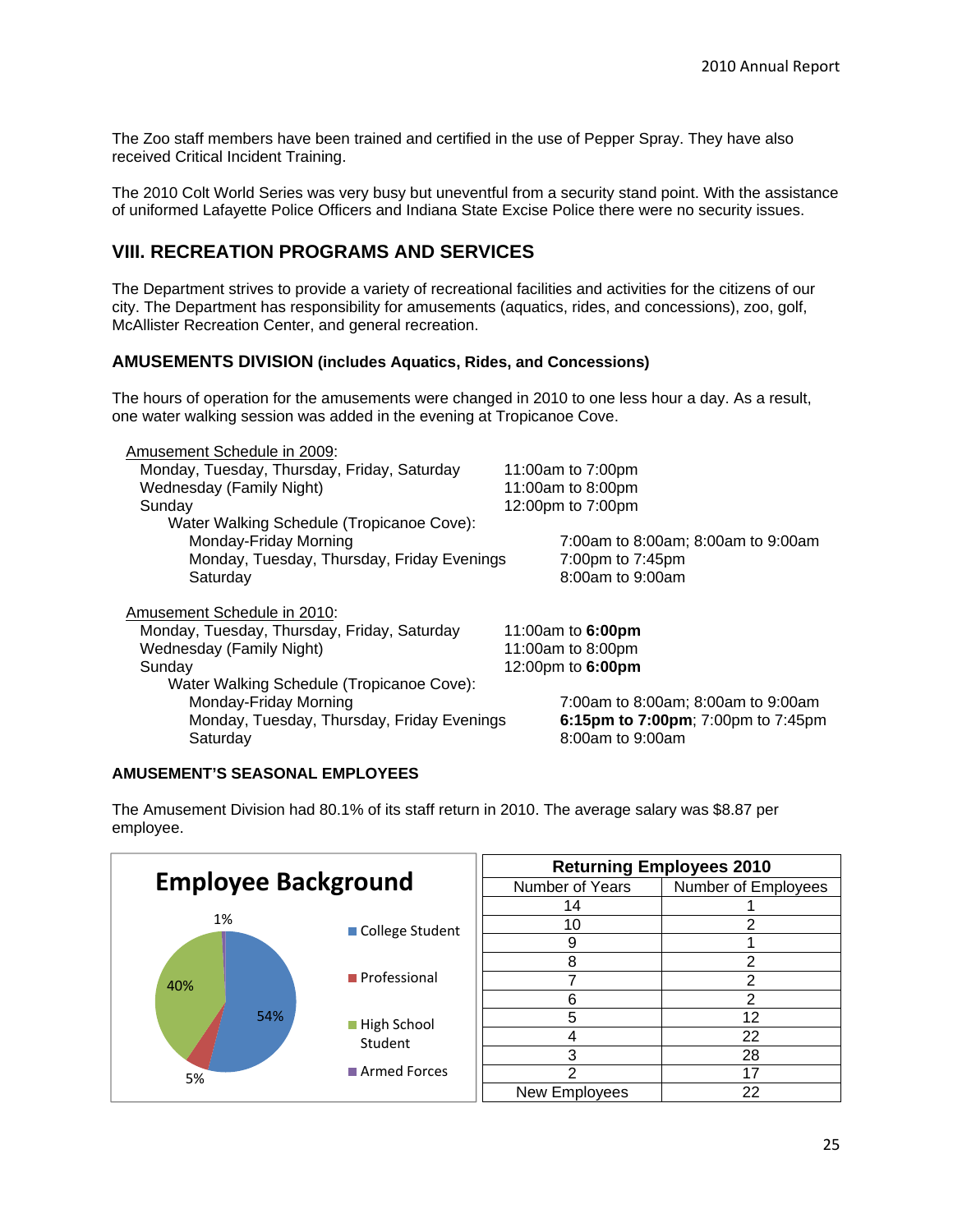#### **AQUATICS**

The Department operates three aquatic facilities: Tropicanoe Cove, Castaway Bay, and Vinton Pool.

#### Tropicanoe Cove

Tropicanoe Cove was in operation for 83 days during the 2010 season. Attendance for the 2010 season was 81,832 with an average daily attendance of 985.93. The highest day attendance for Tropicanoe Cove was 2,198 on July  $7<sup>th</sup>$ , 2010. The weather during the summer included 54 sunny days, 12 stormy days, and 17 cloudy days. There were 24 days with temperature above 90 degrees, 51 days with temperature between 80 and 90 degrees, and 8 days with temperature under 80 degrees.

Tropicanoe Cove continued to live up to its family aquatic center name by appealing to people throughout their lifespan. The Cove provides an atmosphere that encourages parents and grandparents to join their children at the aquatic center.

| Tropicanoe Cove 2010 Attendance Figures |         |                        |              |
|-----------------------------------------|---------|------------------------|--------------|
| Category                                | Weekday | <b>Weekend/Holiday</b> | <b>Total</b> |
| Toddler (-2)                            | 2,313   | 1,246                  | 3,559        |
| Under 48"                               | 3,214   | 2,028                  | 5,242        |
| Over 48"                                | 23,557  | 13,469                 | 37,026       |
| Toddler - After 4:30pm                  | 307     | 178                    | 485          |
| Under 48" - After 4:30pm                | 245     | 308                    | 553          |
| Over 48" - After 4:30pm                 | 1,672   | 1,773                  | 3,445        |
| Just Watching                           | 1,219   | 866                    | 2,085        |
| Toddler - Family Night                  | 162     |                        | 162          |
| Under 48" - Family Night                | 616     |                        | 616          |
| Over 48" - Family Night                 | 3,517   |                        | 3,517        |
| <b>Water Walking</b>                    | 4,819   |                        | 4,819        |
| <b>Special Events</b>                   | 308     |                        | 308          |
| Daily Passes                            | 6,713   | 2,354                  | 9,067        |
| Not-for-Profit                          | 1,191   | 191                    | 1,382        |
| Group Rate                              | 1,683   | 586                    | 2,269        |
| Season Pass (Daily)                     | 4,401   | 1,844                  | 6,245        |
| Kids Can Pass (Daily)                   | 673     | 186                    | 859          |
| <b>TOTAL</b>                            | 56,803  | 25,029                 | 81,832       |

Season Passes continued to be a popular item with 664 passes sold during the 2010 season. The Cove hosted 35 Birthday Parties and 10 Private Rentals during the 2010 season.

Tropicanoe Cove remained dedicated to serving the leisure needs of the community. Non-profit groups took advantage of reduced admission prices available to them at the facility. A total of 1,382 individuals were served at the not-for-profit rate in 2010. Thanks to the Kids Can Scholarship Fund administered by the Lafayette Parks Foundation, 995 passes were handed out to Workreation participants. Over \$3,556 of scholarship money was given out to children in 2010 for admissions to the Cove and other programs offered through the Workreation program by the Department.

The water walking program continued in 2010 with two classes being offered in the morning and two classes in the evening (previously years Tropicanoe Cove closed for general swim at 7:00pm; starting 2010, Tropicanoe Cove closed for general swim at 6:00pm and water walking had two evening sessions). Water walking participation in 2010 was 4,819. 104 water walking season passes were sold in 2010. Free water walking to all city employees was continued in 2010; 24 employees took advantage of the program.

Tropicanoe Cove added special events in 2010, they included: Sun Safety Day, Food for Fun, Father's Day Fun, Grandparent's Day, Military Appreciation, Boy Scout Day, Girl Scout Day, Mom's Day, BFF Day (Best Friends Forever), School Supply Splash, Tot Time and Season Pass Holder Appreciation Days.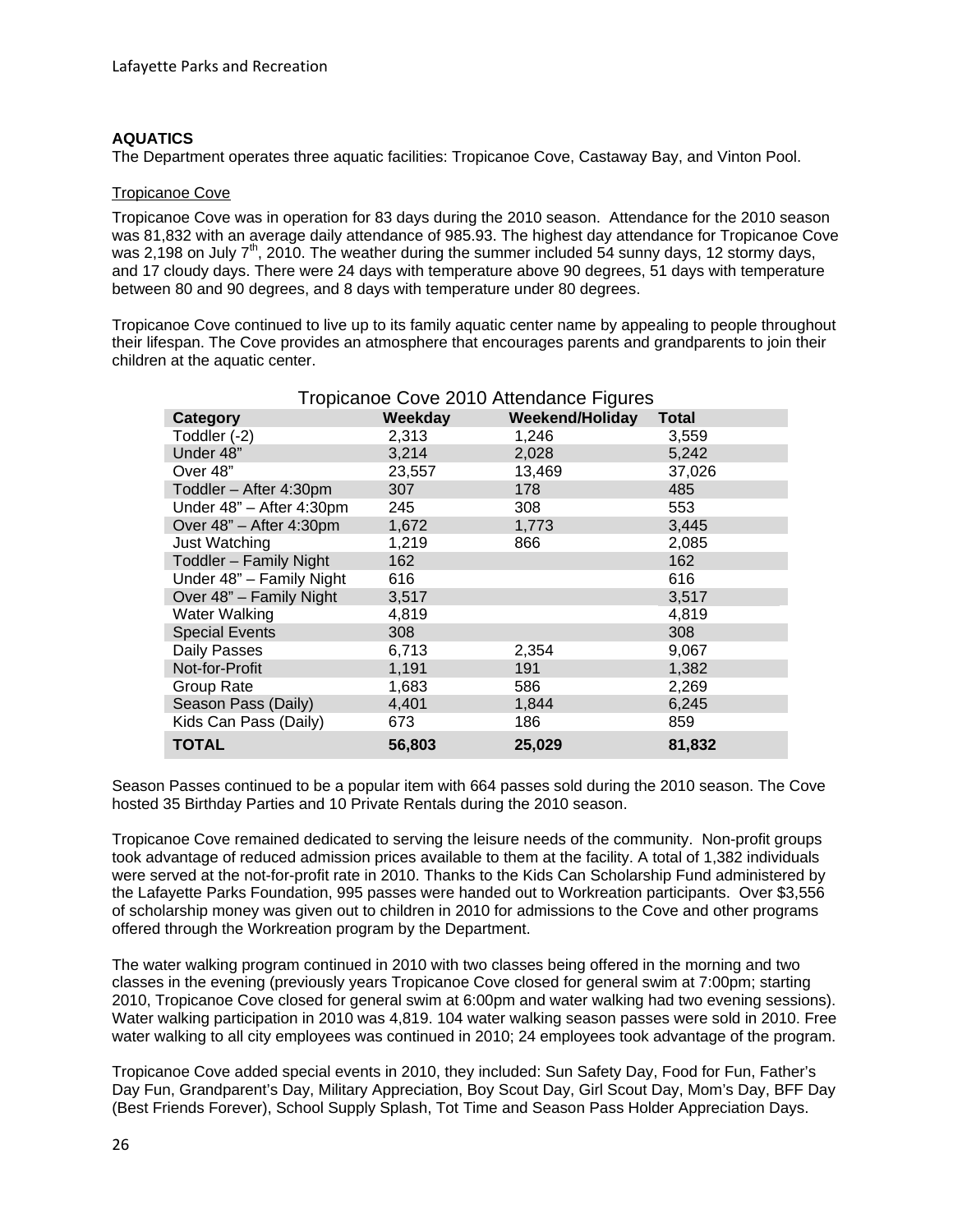#### Castaway Bay and Vinton Pool

Total attendance at Castaway Bay was 15,223 for 75 operational days with an average daily attendance of 202.97 people. Season Passes continued to be a big hit with 339 passes being sold during the 2010 season. Castaway Bay hosted one Private Rental during the 2010 season. Workreation was offered at the pool on Thursday mornings.

Swimming lessons though the Swim America program was expanded in 2010 with four sessions being offered in the morning and three sessions being offered in the evening. 202 participants went thru the program in 2010. New in 2010 was "Miracle Swimming"; swim lessons for adults. This program is designed to help non-swimming adults learn to be in control in the water, shallow and deep, and to prevent panic around water.

Total attendance at Vinton Pool was 9,785 for 74 operational days with an average daily attendance of 132.23 people. Vinton was quite popular with local day camps, attracting 3,309 visitors. Workreation was offered at the pool on Tuesday mornings. 46 season passes were sold during the 2010 season. Vinton Pool hosted one private rental during the 2010 season.

| Castaway Bay and Vinton Neighborhood Pool 2010 Attendance Figures |                         |                   |  |  |
|-------------------------------------------------------------------|-------------------------|-------------------|--|--|
| <b>Facility</b>                                                   | <b>Operational Days</b> | <b>Attendance</b> |  |  |
| Castaway Bay                                                      | 75                      | 15.223            |  |  |
| Vinton Pool                                                       | 74                      | 9.785             |  |  |
| <b>TOTAL</b>                                                      |                         | 25,008            |  |  |

#### **CONCESSIONS AND MERCHANDISE**

Swimming brings on a hearty appetite, but you won't go hungry at the Cove Café. The 2010 Cove Café menu included Arni's Pizza 7" and 14", Breadsticks, Salads, Hot Dogs, Nachos, Pretzels, Popcorn, Cotton Candy, Otis Spunkmeyer Cookies, Snickers, AirHeads, M&M's, Dippin' Dots, Hawaii Shaved Ice, Choco Taco, and Ice Cream Sandwiches.

Coca-Cola continued to be our beverage supplier in 2010.

Per cap spending in concessions: \$1.79

Big Squirts remained the top selling merchandise item in 2010. Rocky Mountain Sunscreen and Huggies Little Swimmers were our other big sellers in 2010.

#### **AMUSEMENT RIDES**

A total of 34,753 rides were given this year. The Columbian Park Train remained the most popular attraction with 24,082 riders. The Amusement Rides were part of the Schools on Safari package offered during the month of May to local schools and daycare centers; 3,562 students participated in this popular program.

In 2010 the Amusements Division purchased 3 fountains to be placed around the Columbian Park Lagoon to enhance to the view during the train ride.

| <b>Columbian Park Amusement Rides</b><br>2010 Ride totals |                        |  |  |
|-----------------------------------------------------------|------------------------|--|--|
| <b>Attraction</b>                                         | <b>Number of Rides</b> |  |  |
| Train                                                     | 24,082                 |  |  |
| Helicopter                                                | 4,277                  |  |  |
| Horse & Buggy                                             | 2,441                  |  |  |
| <b>Small Boats</b>                                        | 3,053                  |  |  |
| WaterWars                                                 | 900                    |  |  |
| <b>TOTAL</b>                                              | 34,753                 |  |  |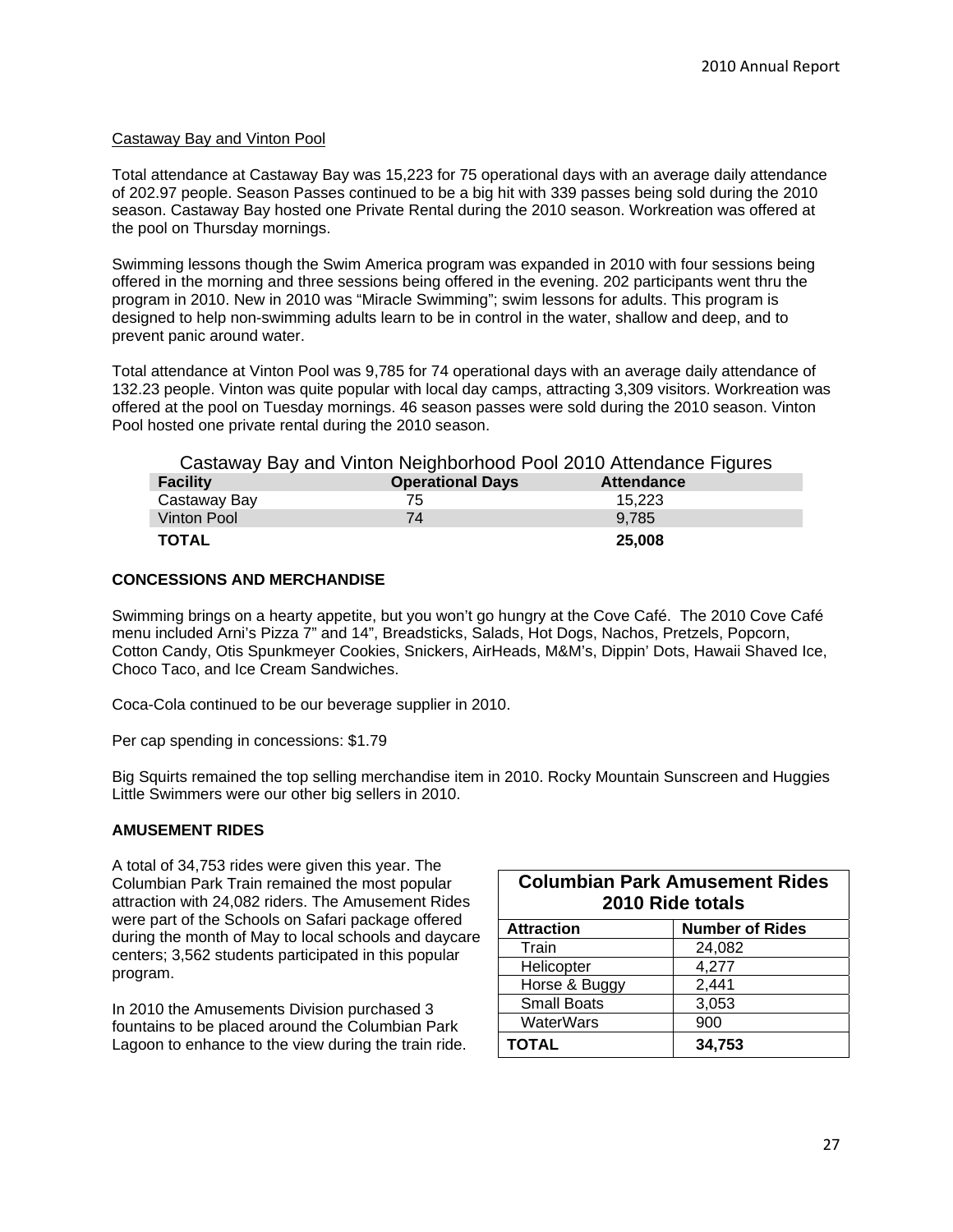#### **COLUMBIAN PARK ZOO**

The Zoo opened for the season on April 24, 2010 and continued to operate daily through October 10, when the zoo closed for the season. The gift shop operated daily from April 24 through mid-September and then remained open only on the days with nice weather until the zoo closed in October. Gross earnings in the gift shop for the 2010 season were just over \$65,000.00. This was a dramatic 45% increase from the gross revenue from the previous year. Such a significant increase in gift shop revenue could be attributed to many factors including the opening of three new exhibits, a hugely successful Webkinz two-day special event, and a season of great summer weather.

The Zoo continued to collaborate with Parks Staff, Parks Foundation Board members, and Friends of Columbian Park Zoo Board members to make progress with the master plan project and continued improvements at the Zoo. In early spring, Friends of Columbian Park Zoo purchased a used 2009 Town and Country mini-van for use by the Zoo's Education Department from a local car dealership. A continued increase in off-site Education programs had caused challenges with Zoo staff's ability to meet the needs of the community with only one suitable vehicle. Also in early spring, the finishing touches were placed on the Galapagos tortoise, Australia, and North American river otter exhibits. The new life-size bronze Galapagos tortoise sculpture, sponsored through the generosity of the Risk Family Foundation in 2009, was delivered and installed before opening day. Another bronze sculpture, generously sponsored by the Risk Family Foundation, was commissioned in early spring. The concept is of two otters swimming amongst logs, rocks, crayfish, and bluegill. This interesting sculpture will be completed by Rick and Rita Hadley, local bronze sculptors and owners of Moments in Bronze, Otterbein, Indiana. This interesting piece is due to be completed in late 2010.

On opening day, all three new exhibits opened to a very excited public. In late May, the new "Garden Party Butterfly Exhibit" sponsored by Lawn and Shrub, Inc. opened for a second successful season with the flutter of hundreds of North American butterfly wings. Average daily attendance for the butterfly exhibit was 652 patrons with a grand total attendance for the operating season at 63,294. Several thousand more patrons visited the new Australia exhibit with an average daily attendance of 724 and a season attendance total of 75,335 patrons.

Two other significant happenings occurred during the month of May. The Zoo held a fur drive for the Gulf Coast oil spill recovery efforts and the Zoo was featured on a segment of the "Savor Indiana" cable television program. To aid the clean-up efforts on the Gulf Coast areas affected by the spill, several containers of hair and fur was collected by the local community, deposited at the Zoo and then shipped to the appropriate aid organizations. Local news channel, WLFI TV18 featured the fur drive twice and brought awareness to the Zoo's efforts. The "Savor Indiana" Zoo segment featured a tour of the Zoo narrated by the show's host in conjunction with



Photo taken by Michael Heinz, Journal and Courier Lafayette-West Lafayette, Indiana.

the Zoo Dircector. The show aired on several dates and times during the month of June.

In mid-June, a check presentation ceremony was held for the new Education Classroom Building which is being generously co-sponsored by Mr.& Mrs. Bill DeFouw and the City of Lafayette. Mayor Roswarski spoke at this event and acknowledged Mrs. DeFouw's generous commitment and accepted her check for \$150,000 during the ceremony. Mayor Roswarski stated this project was another example of the publicprivate partnership success between City Government and local private businesses. It is hoped that the new building will be completed by fall of 2011. Also in June, the Zoo was approached by Ganz Corporation to be a host site for their Webkinz tour. Webkinz are small plush animals that come with a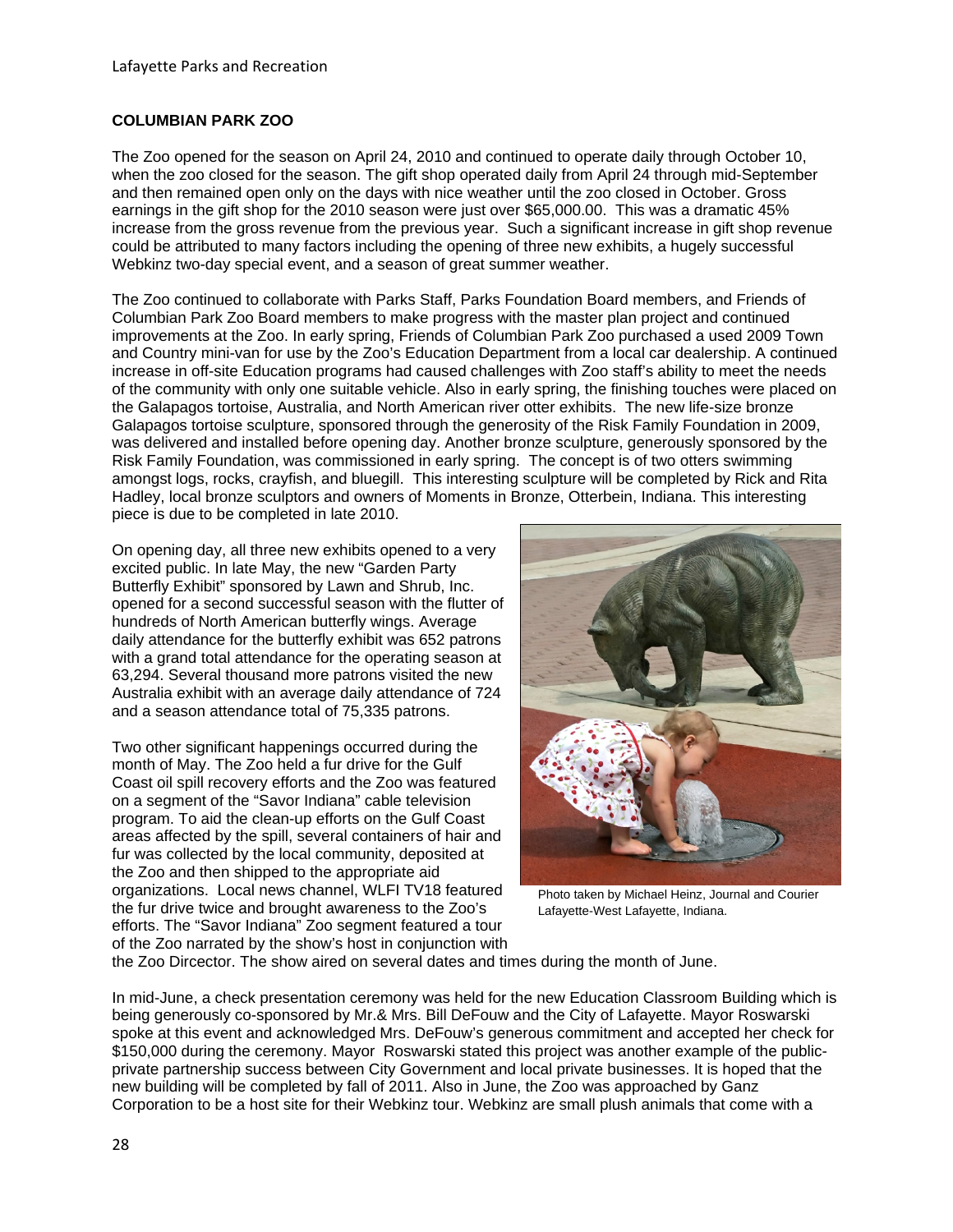single-user computer code, making them individually interactive through a special Webkinz internet site. Webkinz are a national craze and the Zoo agreed to host the special event for two days in late July.

In early July, the Zoo partnered with the local Master Gardeners group and began holding scheduled, informal "Garden Chats" on Zoo grounds. These short, informative chats focused on a variety of topics such as native Indiana plants, weed control and maintaining perennials. The Chats were well attended and will become part of the Zoo's summer programs again in 2011.

On July 30 and 31, the Zoo hosted Webkinz Zoo Days in collaboration with Ganz Corporation. In spite of rainy weather on the second day, the event was a huge success. Hundreds of Webkinz animals and accessories were sold from the Zoo's gift shop and the Ganz employees hosted a variety of Webkinz games, activities and contests; gross sales in the gift shop topped \$8,500 during the two days of this special event.

The Columbian Park Zoo welcomed a Russian film crew in mid-August as they featured a story on Lafayette native, Roberto Salazar. Roberto is a 9 year old boy who suffers from a rare genetic disorder called CIPA (Congential Insesitivity to Pain with Anhidrosis). Persons afflicted with CIPA are unable to feel pain or regulate their body temperatures. The Russian film crew, from the Russian network NTV, spent a few hours at the Zoo filming Roberto engaging with animal ambassadors for an upcoming documentary on rare medical conditions. NTV is the largest television network in Russia with over 150 million viewers.

Two other exciting events occurred during the month of August. Michael Heinz, photographer for the local Journal and Courier newspaper, took a photo of a young girl playing in the Zoo's entryway fountain which was published locally. Subsequently, the Associated Press picked up the image and it was featured by many newspapers across the country including Tulsa, Oklahoma, San Antonio, Texas, and Tampa, Florida. In addition, the new graphics "wrap" on the Friends of the Zoo sponsored mini-van was unveiled to the Park Board during their regularly scheduled Board meeting. The wrap is a combination of brightly colored illustrations and photo images that cover all aspects of the van except for the roof and a few windows. Many animals are featured on the wrap as is a variety of biomes such as grasslands, rainforests, and deserts. The wrap also features the Zoo's logo, website address, and website information for Friends of Columbian Park Zoo as well. The concept, creation, and application was executed by MadMen Creative, a new graphics company in Lafayette. Cost of the wrap was sponsored through the generosity of Friends of Columbian Park Zoo.

The fall months brought more excitement to the Zoo. In late September, the Education Staff hosted Zoo Snooze, an overnight camp-out experience for several families. The event was featured on both WLFI TV 18 as well as the Lafayette Magazine. The campers enjoyed food, a scavenger hunt, educational activities and encounters with Zoo ambassadors. The event began after the Zoo closed to the general public and ended the next morning before the Zoo opened at 10:00am. In late October, FOCPZ, in collaboration with Zoo Staff, hosted the annual Boo at the Zoo event. This year's event boasted record attendance of almost 6,000 attendees and netted over \$27,000 for the non-profit group. New additions to this year's event included several props that were purchased from the defunct Jefferson High School Haunted Mansion event along with members of a local acting troupe who entertained customers waiting in the long train line.

#### **Partnerships**

Columbian Park Zoo staff continued their partnership with Purdue University. Students from the Organizational Behavior and Human Resource Department, Animal Science Department, School of Veterinary Medicine, and the Veterinary Technology Program participated in several academic projects at the zoo while completing their coursework. Members from Purdue's Animal Sciences Marketing team filmed a promotional video in the new Australia exhibit to utilize in their recruiting process. Our long-time Purdue association with the EPICS (Engineering Projects In Community Service) continued working on several on-going projects and explored new project ideas. Zoo staff collaborated with Friends of Columbian Park Zoo (FOCPZ) to continue the tradition of family fun with such events as the Zoo Run Run, and Boo at the Zoo.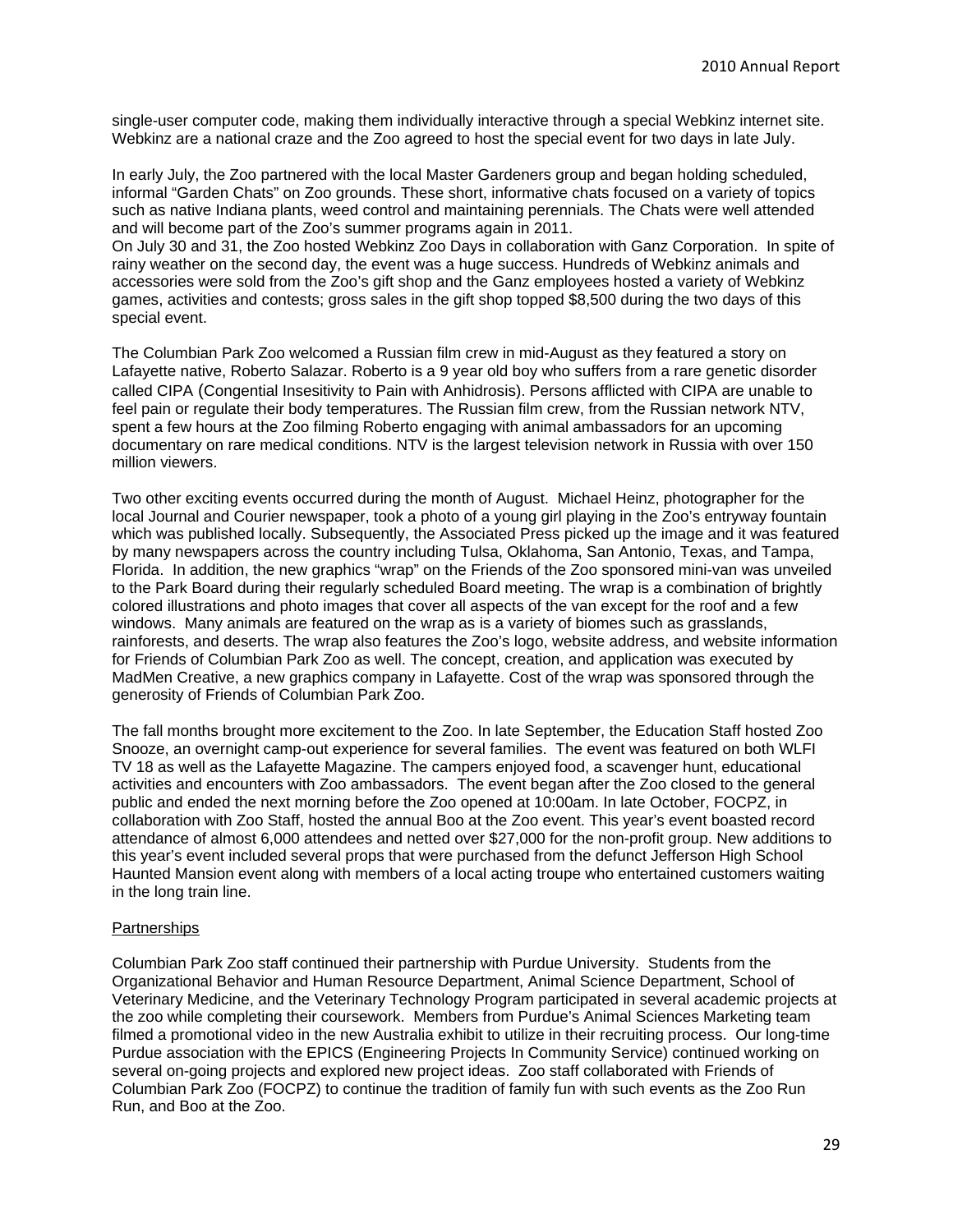#### Animal News

Several new animals were acquired during 2010 for use on exhibit or in educational programs. Two new chinchillas were added along with a few reptiles and amphibians. The Zoo also lost one of its favorite snakes, a boa constrictor named Diago. Diago died from natural causes and was a favorite Zoo animal ambassador. A large male boa constrictor, nearly seven feet in length, was purchased as a replacement. The Zoo also acquired two adult macaws for use in education programs as well. Most of these animals were obtained as loans, donations, or purchases from other zoos or from private individuals. In addition, a male Nigerian Dwarf goat was brought to the zoo on loan status to provide stud service for our herd of goats in the Family Farm. As a result, 10 goat kids were born during the months of May and June. Of the remaining 10 goat kids, several were retained to increase our herd size and the others were declared as surplus.

#### Professional Development

In 2010, Zoo staff member Valerie Edwards had the opportunity to attend the Safe Capture Chemical Immobilization Seminar to gain professional insight into chemical immobilization methods used with exotic animals.

#### Education

The Zoo's education program continued to be an excellent community service. Outreach programs performed included school visits, animal encounters, ZooMobiles, mini-zoo visits, day camps, and special presentations. Gross revenue was \$64,922.79 and is the greatest amount of revenue achieved for the Education Department to date. The Junior Zookeeper Program continued to be a success for the area's youth and 34 teenagers enjoyed a variety of educational field trips including an overnight trip to the Louisville Zoo in Louisville, Kentucky. The Volunteer and Internship programs continued to expand with volunteers donating 15,173 hours of their time to the Zoo. This is a 49% increase over last year's volunteer program participation and the first time Columbian Park Zoo has reached the milestone of 15,000 volunteer hours being logged in one calendar year. This increase could potentially be attributed to the increased number of interns participating in our Internship Program.

#### Volunteer Program

The Junior Zookeeper Program continued to be a success for the area's youth and twenty teenagers enjoyed a variety of educational field trips including an overnight trip to the Toledo Zoo in Toledo, Ohio.

# **Columbian Park Zoo 2010 Participation**

- 34,564 individuals of all ages participated in the Zoo's educational programs (12% increase from 2009 participation
- Education Department generated \$64,922.79 in income (7% increase from 2009 income)
- Volunteers logged a grand total of 15,173 hours at Columbian Park Zoo. Volunteers assisted with education programs, animal care and special services.

#### Awards and Recognition

The Zoo's new Australia, North American river otter and Galapagos tortoise exhibits were mentioned summer edition of the Lafayette Magazine. The fall edition of the magazine also featured an article on the Zoo Snooze, an overnight campout special event held at the Zoo. The Zoo also received additional recognition when a photograph of two children peering at a prairie dog through a plexiglass dome in the prairie dog exhibit was featured on the cover of the 2009-2010 Lafayette/West Lafayette Visitor's Guide.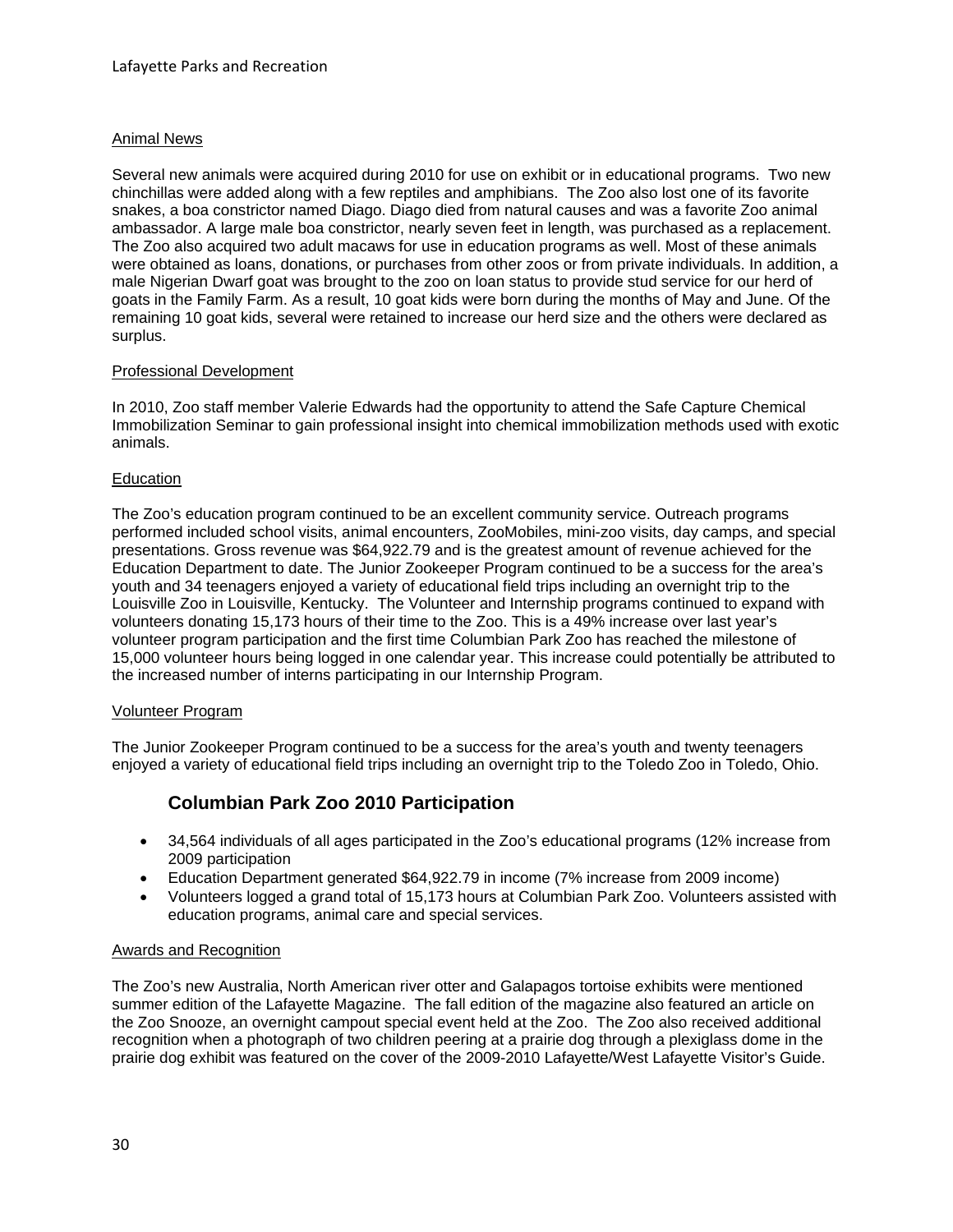#### **McALLISTER RECREATION CENTER**

2010 was an outstanding year for the McAllister Recreation Center and the community that we serve. In our eighth full year of operations after our 2002 renovation the McAllister Recreation Center continues to see program participation numbers grow. 2010 saw record participation in nearly every program and activity. The McAllister staff continues to work to create new and exciting opportunities for the community to enjoy our first rate community recreation center.

The Center continues to offer outstanding programs for the youth of our city and surrounding communities. Youth and adults are afforded the opportunity to participate in programs such as: Basketball, Volleyball, Flag Football, Sporties for Shorties series, Day camp programs, Yoga, Weight and Fitness training and Youth Dance. These programs continued to be improved upon and expanded on a continual basis. The center staff continues to look for new and innovative programming for the Greater Lafayette Community. The Center also continues to provide opportunities for city employees and their families to improve their wellness by utilizing the McAllister Fitness Center and by participating in wellness courses such as yoga.

#### Activenet

In the summer of 2010 the McAllister Recreation Center purchased Activenet. Activenet is a web-based recreation software management program. This program will enable the McAllister Recreation Center staff to become more efficient in our daily operations. In addition, Activenet will also provide patrons the opportunity to register for McAllister programs online for the first time. The Center staff spent considerable time and energy training and testing this new software program in preparation for implementation in January 2011. Online registration is tentatively scheduled to be operational in March of 2011.

#### Fitness Programming

The McAllister Recreation Center offers a variety of fitness programs to adults in the Greater Lafayette Community. Many individuals participated in weekly yoga or jazzercise classes. Classes in each of these programs are offered for beginners, advanced and seniors. The Center also houses a full weight and fitness area that can be utilized by adults at an affordable cost. Free weights, weight machines and a variety of cardio equipment help keep the community in shape throughout the year. In 2010 the Center added several new cardio training pieces of equipment including a new treadmill, upright bike, recumbent bike, an espinner training bike and a total body trainer. 2010 was a record breaking year for fitness participation that saw 6535 daily fitness passes were sold in addition to 47 monthly or yearly passes. The McAllister Recreation Center also provides the opportunity for city employees and their families to use the McAllister fitness areas at no cost. The fitness center saw 1494 employee workouts in 2010.

#### McAllister Camps

2010 was a record setting year for the McAllister Summer Camp. The camp, which accounts for approximately 90 percent of overall camp revenue, increased revenue from \$127,834.00 in 2009, to \$150,165.00 in 2010. This total represents a one year increase of 17.5 percent over 2009. The bulk of the increase in revenue can be attributed to the addition of a  $13<sup>th</sup>$  week of camp, thus resulting in five additional revenue days. In 2010, there were 61 operational days of Summer Camp, as opposed to 56 in 2009. Overall daily attendance during Summer Camp increased slightly from 125 children per day (251 overall children) in 2009, to 134 children per day (271 overall children) in 2010, representing a 7.2 percent increase in daily attendance (and an 8 percent increase in the number of overall children). Children who attend camps at the McAllister Recreation Center are given opportunities to improve their esteem, as well and their social and athletic development. The McAllister Center has been fortunate to have a high rate of retention in both staff as well as program participants. This consistency has allowed the McAllister Center to experience attendance growth in each of the last eight years.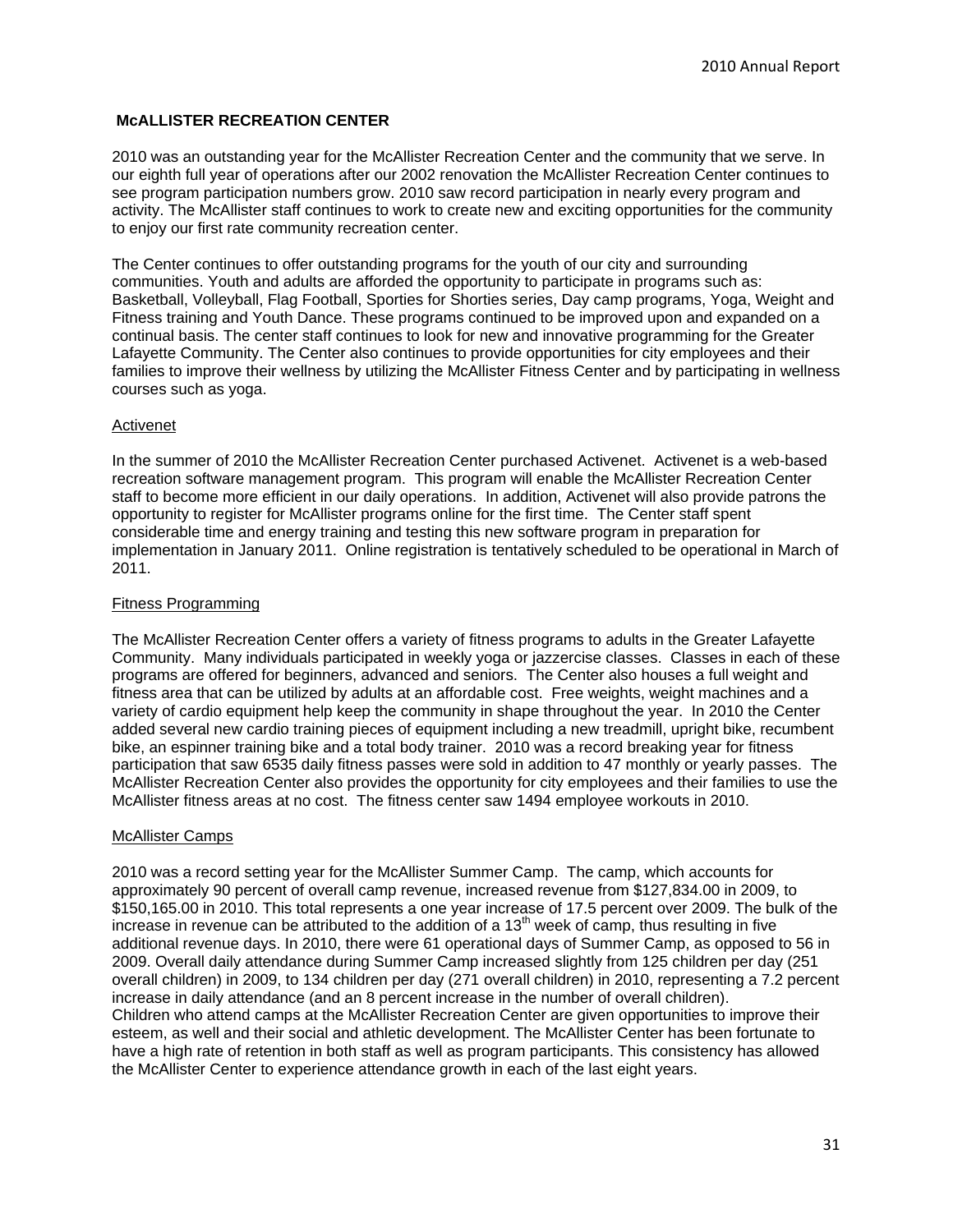In addition to record attendance and revenue during the 2010 McAllister Summer Camp, other camp programs throughout the year experienced similar success. These include Spring Break Camp, Fall Break Camp, and Holiday Camp. All of these camp programs were at maximum participation levels. Children who participate in the McAllister camp programs are given a unique opportunity to have an enjoyable and rewarding experience in a fun and safe environment. Participants enjoy a wide range of activities including games, crafts, enrichment activities, field trips, swimming, social interaction, and songs, just to name a few. Some of the field trips enjoyed by campers in 2010 included bowling, movies, swimming, community parks visits, gymnastics, and the Tippecanoe County 4-H Fair. The following pictures show examples of some of the children in action:



#### Youth Basketball

In 2010, the McAllister youth basketball program had 377 total participants. 199 children (20 teams) participated in the spring league, and 178 children (18 teams) participated in the fall league. Overall participation numbers once again held steady at or near the maximum number of 180 children. Participants are split into teams according to two age groups (6-8 year olds and 9-11 year olds), and are coached by parent volunteers. Teams practice one day a week for one hour, and play games on Saturdays. In addition to coaching, volunteers also operate the scoreboard, while McAllister staff officiate games.

#### Youth Flag Football

McAllister Center is home to the Little Broncho Flag Football program. This program, offered in partnership with Lafayette Jefferson High School, allows children between the ages of 6-9 the opportunity to participate in a recreation based flag football league. Children learn the basics of the game during the one hour practice each week, and get to put those skills to the test during the Sunday afternoon game. Children are split into teams based upon age, with 6-7 year olds making up one league, and 8-9 year olds making up the other. Parent volunteers coach the teams, and games are officiated by high school football players from Jefferson High School. A McAllister Center representative manages the program, along with a member of the Jefferson High School football coaching staff. In 2010, 202 children participated in the flag football program, as opposed to 137 in 2009. This represents a 47 percent increase in 2010 over 2009.

#### Adult Volleyball

The 2010 volleyball season not only saw the same loyal following from previous teams but some new faces as well.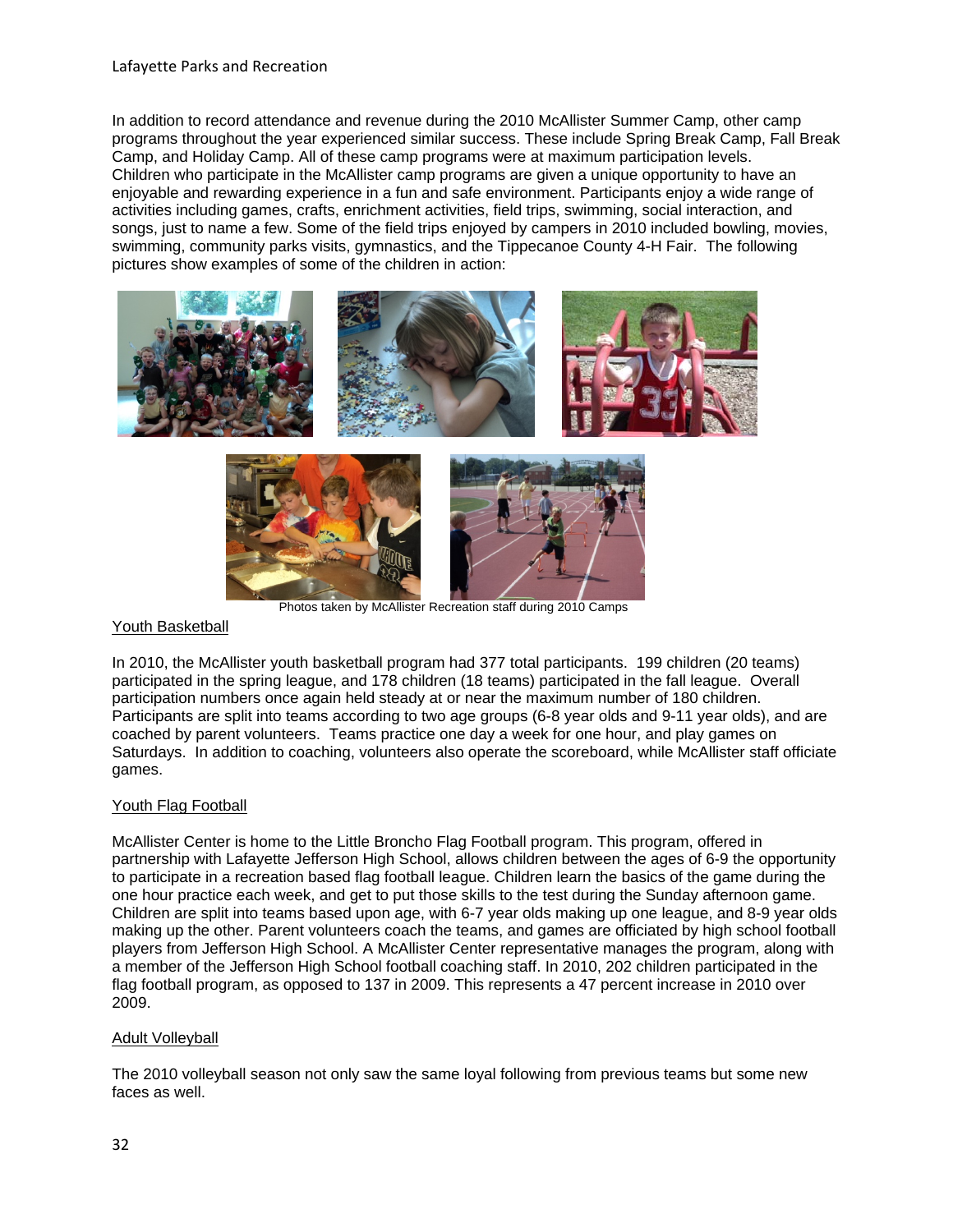The 1<sup>st</sup> session held from January to March had eight teams fighting for the league championship. The Chumley's team was dethroned as league champions by the "No Names". Due to the large number of interested teams we increased the league size from eight to ten. Chumley's took back the title during the season ending tournament.

The center upgraded the volleyball net system which included new standards (poles), net, out of bounds antennas and personalized pads that read "McAllister" in our signature purple and gold.

#### Special Events

In 2010 the McAllister Center offered three special programs for children of all ages to enjoy. The Center offered its summer bowling; kid's fishing day and the spring egg hunt to kids from the greater Lafayette area.

The 12<sup>th</sup> annual Super Summer Community Bowling was held during the months of June and July. Children ages 3-17 were treated to free bowling from noon-3 at Market Square Lanes, Star Lanes and Mike Aulby's Arrowhead Bowl. In all, over 2500 games were bowled during the six week program. The Spring Egg Hunt drew over 150 children this year to the McAllister Center. With the help of student volunteers and donations from Purdue University, children participated in events such as the egg hunt, face painting and egg coloring.

In June, the McAllister Center held The Kid's Fishing Day at Munger Park. Over 100 children tested their fishing skills during the event. Volunteers from the Mid-North Chapter of Fishing Has No Boundaries and Indiana Department of Natural Resources were on hand to assist the children and provided everyone with snacks and lunch.

#### Sporties for Shorties

The McAllister Center offered children ages 4 and 5 an opportunity to familiarize themselves with sports. The Sporties for Shorties T-Ball, Soccer, Basketball and Flag Football are programs designed to patiently introduce the basic fundamentals of sports to them through fun and exciting drills. The program ends with the children participating in their first game. Each sport had 25 energetic athletes participate this year.

#### Volunteers

Every year the McAllister Center is fortunate to have a number of volunteers to help with its many programs. Without the selfless contribution of parents and community volunteers, the Center would not be able to offer the variety of programs and special event held each year. In 2010, 260 individuals volunteered as coaches, referees, and scoreboard operators and at McAllister Special events such as the Summer Bowling, Spring Egg Hunt, and Kid's Fishing Tournament. The staff at the McAllister Center appreciates each of the volunteer's dedication and contribution.

#### Grants and Partnerships

In 2010 the McAllister Recreation Center was fortunate to receive several grants for the McAllister summer camp scholarship fund. \$1,500 was awarded by the Lafayette Kiwanis Foundation, \$1000was awarded by the Fraternal Order of Eagles, \$1500 from the Lafayette Parks Foundation and the Tippecanoe Tigers 4H club donated \$100 to the scholarship fund. These grants assisted 9 children in attending the McAllister summer camp at a reduced cost to their families. These children combined attended 84 weeks of camp. Over 100 children participated in various programs in 2010 with the assistance of our scholarship fund.

The McAllister Recreation Center has developed partnerships with several area organizations and individuals to assist with the Departments' quality programs. Some of our partners are: The Lafayette School Corporation; Greater Lafayette Area Special Services (GLASS); Greater Lafayette Tennis Association Inc.; Jamie West and West Active Dance; Lafayette Volunteer Bureau; Lafayette Kiwanis Foundation; Fraternal Order of Eagles Aerie No. 347; Lafayette Police Department; Lafayette Fire Department; Mid-North Chapter of Fishing Has No Boundaries; Indiana Department of Natural Resoures; Cloud Jockeys; Wabash Valley Woodworkers; Purdue University Engineering Education; St.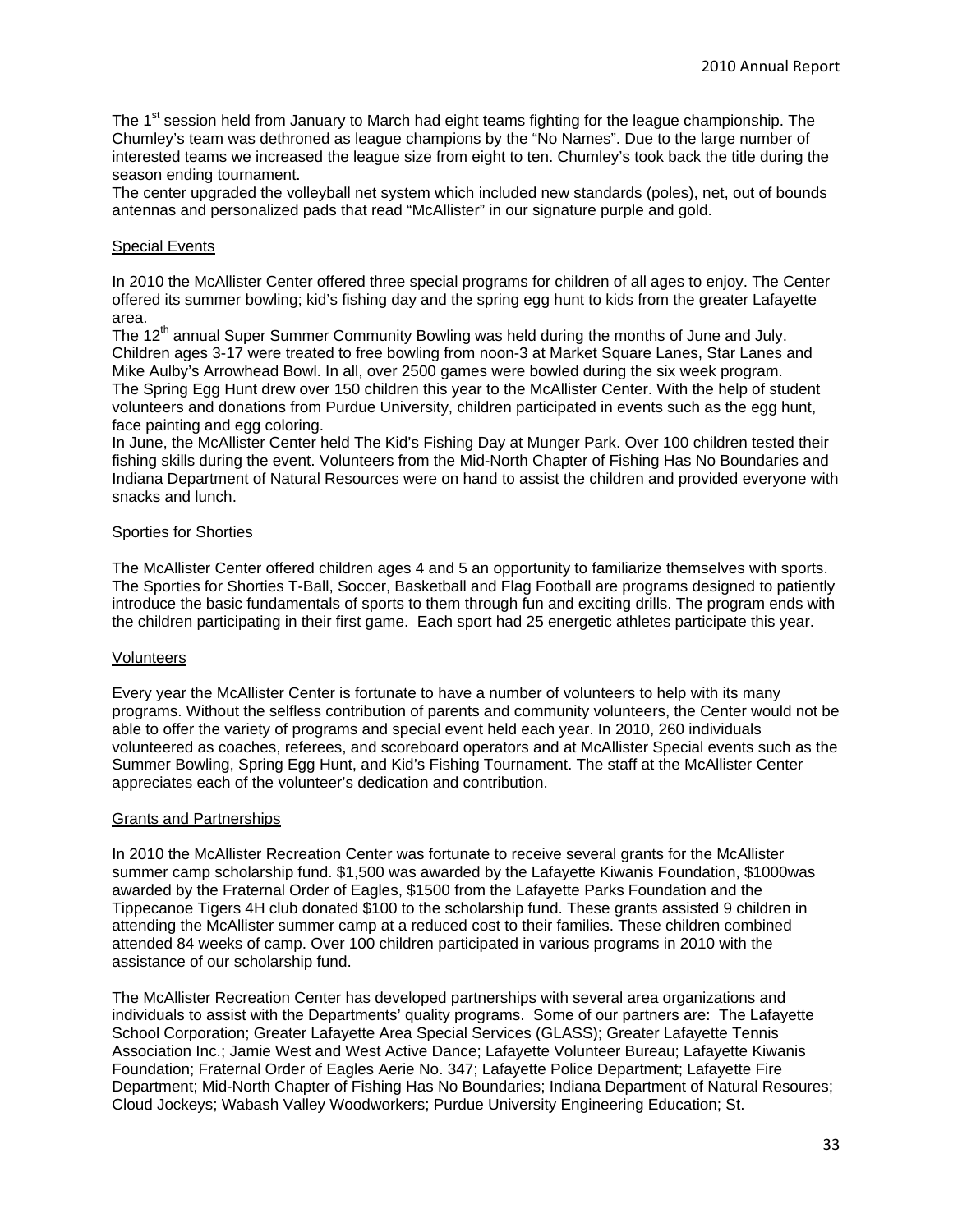1

Lawrence/McAllister Neighborhood Association; Monon Neighborhood Association; CityBus; Tippecanoe County Public Library; Tippecanoe County 4-H; Lafayette Jefferson Athletic Department; Dave Howell; Jill Howell; Andy Kennedy; Mark Preston; and the McAllister Foundation.

| 2010 McAllister Recreation Center Participation Report                                                                              |                                                    |                                                 |  |
|-------------------------------------------------------------------------------------------------------------------------------------|----------------------------------------------------|-------------------------------------------------|--|
| <b>Core Service Programs</b><br><b>Super Summer Community Bowl</b><br>Kid's Fishing Tournament<br><b>McAllister Spring Egg Hunt</b> | <b>Participants</b><br>$2,500$ games<br>100<br>151 | <b>Participant Hours</b><br>1,800<br>400<br>151 |  |
| <b>Elective Service Programs</b>                                                                                                    |                                                    |                                                 |  |
| <b>Adult Volleyball</b>                                                                                                             | 160                                                | 1,280                                           |  |
| Flag Football                                                                                                                       | 202                                                | 2,626                                           |  |
| <b>Sporties for Shorties</b>                                                                                                        |                                                    |                                                 |  |
| Baseball                                                                                                                            | 25                                                 | 100                                             |  |
| Basketball                                                                                                                          | 25                                                 | 100                                             |  |
| Football                                                                                                                            | 25                                                 | 100                                             |  |
| Soccer                                                                                                                              | 25                                                 | 100                                             |  |
| Youth Co-ed Basketball                                                                                                              | 377                                                | 6,409                                           |  |
| <b>McAllister Camp Programs</b>                                                                                                     |                                                    |                                                 |  |
| Fall Break Camp                                                                                                                     | 55                                                 | 880                                             |  |
| Holiday Break Camp                                                                                                                  | 40                                                 | 1,600                                           |  |
| Spring Break Camp                                                                                                                   | 74                                                 | 2,960                                           |  |
| Summer Camp                                                                                                                         | 134 (Average/Day)                                  | 65,256                                          |  |
| <b>West Active Youth Dance</b>                                                                                                      | 80                                                 | 160                                             |  |
| Yoga                                                                                                                                | 686                                                | 3,430                                           |  |
| <b>Recreation Center Passes</b>                                                                                                     | 109                                                |                                                 |  |
| Daily Fitness Passes                                                                                                                | 6,535                                              |                                                 |  |
| <b>Monthly Fitness Passes</b>                                                                                                       | 35                                                 |                                                 |  |
| 6 - Month Fitness Passes                                                                                                            | 3                                                  |                                                 |  |
| <b>Year Fitness Passes</b>                                                                                                          | 9                                                  |                                                 |  |
| <b>Employee Fitness</b>                                                                                                             | 1,494                                              |                                                 |  |
| <b>Facilitated Service Programs</b>                                                                                                 |                                                    |                                                 |  |
| Hershey Cross Country/Track                                                                                                         | 142                                                | 2,840                                           |  |
| <b>Instructional Tennis</b>                                                                                                         | 250                                                | 500                                             |  |

#### **LAFAYETTE MUNICIPAL GOLF COURSE**

Built in the early 1970's, the Lafayette Municipal Golf Course, also known as McAllister Park, is located on 155 acres alongside the Wabash River. The golf course is an 18-hole, par 72 layout and is the perfect course to test golfers of all abilities. This course is unique in that it has 18 elevated greens. The facility also has a large driving range, practice green, snack shop (*The Caddyshack*), and a Pro Shop which carries a wide range of golf products.

The staff is dedicated to continually improving the Lafayette Golf Course and facility in order to make it a relaxed, pleasurable, and affordable place to play. We are continually looking for new ways to promote the game of golf, generate new interest among juniors, families, and beginning golfers of all ages

#### A Look Back at 2010

Total rounds played at the Lafayette Municipal Golf Course were 11,767 in 2010 with total revenue of \$269,047.91. Totals were significantly lower in 2010 due to a season ending flood which occurred on June 22<sup>nd</sup>. Due to the damage caused by this flood and the persistent heat and humidity which ensued in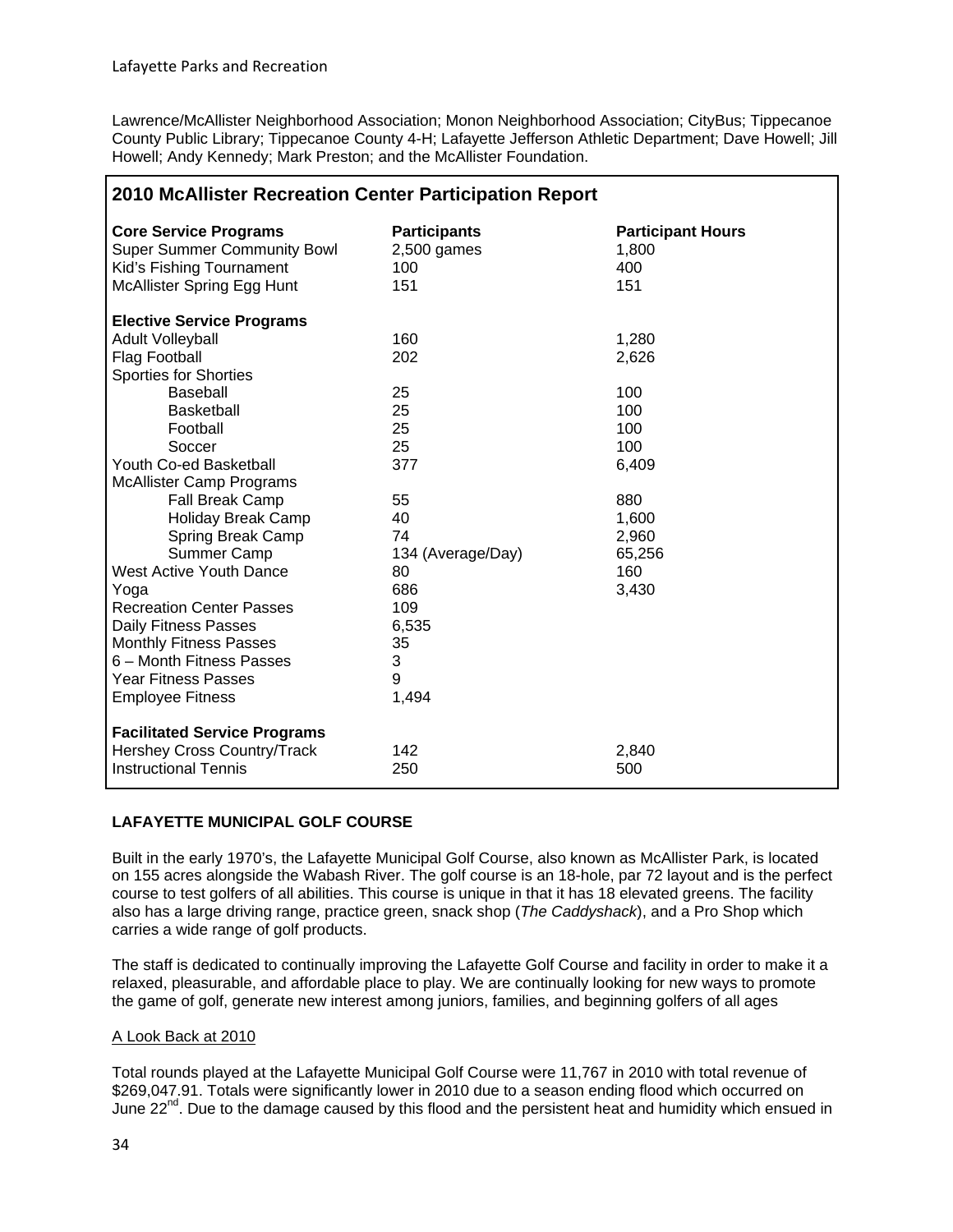its wake, the golf course remained closed until September  $27<sup>th</sup>$ ,

This summer was comparable to past summers of 1998, 2003, and 2004 in which the golf course was closed a majority of the season due to flooding. In 2010, the Wabash River, due to relentless thunderstorm activity over a two week period, overflowed its banks and affected the golf course. The river rose to 19.2 feet at its crest which was approximately 1.5' over the golf course's flood threshold. Due to this flood, a total of 18 outings, school events, and camps had to be cancelled. The total revenue impact of this flood was approximately \$225,000 and 10,000 rounds.

The Lafayette Golf Course, however, experienced great play in the months preceding the flood and post recovery period in the fall.

The course continued its season pass policy for 2010 season pass holders. The golf course was closed for a total of 98 days in 2010. According to our pass policy, our 2010 season pass holders will received a discount of 75% off their 2011 season pass. The discount policy is:

| Number of Days | <b>Percent Discount for</b> |  |
|----------------|-----------------------------|--|
| Closed         | <b>2010 Pass</b>            |  |
| $0 - 27$       | $0\%$                       |  |
| 28-62          | 25%                         |  |
| 63-90          | 50%                         |  |
| 91-118         | 75%                         |  |
| $119+$         | 100%                        |  |

Senior golfers, pass holders and non-pass holders, participated in 3 Senior Scramble Tournaments during the season on April 14th, June 16th, and October 13th. Each team was randomly selected based on average 18-hole score or handicap. Each tournament consisted of 10-15 4-player teams. This tournament series will continue in 2011.

Prior to our flood event, the golf course hosted these events: Tippecanoe County Building Trades Division Outing to benefit the United Way in June, Meals on Wheels Golf Ball Drop (no outing) in August, 3-Par Golf Demo Days in April and May, and 17 school matches and events.

#### Local School Use

The Lafayette Jeff Middle School Boy's golf program called the Lafayette Golf Course home for their spring golf season. The golf course held the Chief Bender Middle School Invitational Tournament on May 15th, as well as a number of matches during their season.

The Lafayette Municipal Golf Course was also the home course for the Central Catholic Boys' during their spring season.

#### Junior Golf

The Lafayette Golf Course was forced to cancel the  $6<sup>th</sup>$  Annual Lafayette Junior City Tournament scheduled for July  $19<sup>th</sup>$  &  $20<sup>th</sup>$ . The tournament will return in 2011.

The golf course hosted a junior camp in 2010; with 28 juniors participating from August  $2^{nd} - 6^{th}$  (this camp was originally scheduled for June 21<sup>st</sup>-25<sup>th</sup> with 73 juniors registered to attend). The camp consisted of 2 shifts with each lasting 1 ½ hours per day. Topics included swing fundamentals, chipping, putting, rules & etiquette. Junior camps, as well as a number of other junior programs are being scheduled for 2011.

The Central Indiana Junior Golf Association (CIJGA) hosted a junior tournament at the Municipal Golf Course on June 9<sup>th</sup>. The tournament consisted of approximately 40 junior golfers ranging in age from 8 -18. The CIJGA will plan another tournament with us in 2011.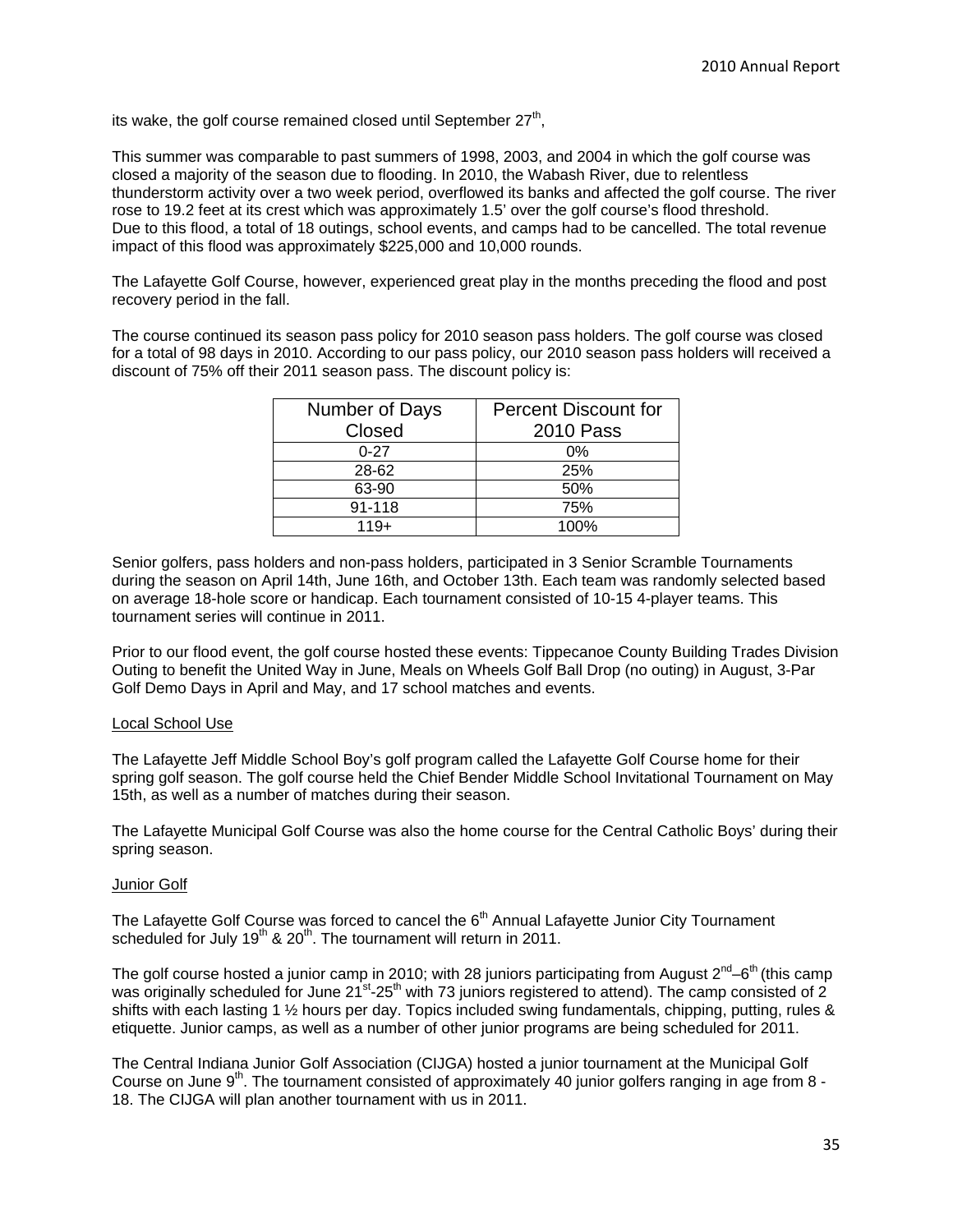#### Family Tee Program

Our family tee program continued in 2010 for its 3<sup>rd</sup> straight year. These are a special set of tees installed to remove the intimidation factor of a regulation golf course. These tees are perfect for beginning juniors as well as adults and even experienced players. Players may choose their own par for this course between 72, 67, and 54 depending on their age and skill level. The entire length of these tees is 2,365 yards with hole distances of 60 – 198 yards. These tees are placed to remove typical course obstacles such as ponds, bunkers, and out of bounds. The CIJGA tour hosted 12 "Little Linkers" at the Municipal this year. These young players competed, many for the first time, playing from the Family Tees during their regular tournament on July 15th.

#### Birthday Club

Lafayette Golf Course continued its popular Birthday Club promotion in 2010. By year's end, over 350 golfers had signed up for the program. The Birthday Club is an email promotion in which the participant receives a free 18-hole round of golf during the month of his or her birthday (or half-birthday for dates in November-March). This program will continue in 2011.

#### Hole Sponsors

The Lafayette Municipal Golf Course would like to thank the following 2010 Hole Sponsors:

- Lafayette Bank & Trust
- T-Bird Design
- Jeffrey Yocum, OD
- Life Smiles Dentistry
- Central Indiana Glass
- $\bullet$  ReMax of Lafayette Dick and Kathy Ketterer
- Pyramid Signs
- Dave & Nancy Schultz and Family
- Lafayette Limo
- John Hatter, Attorney at Law
- Lafayette Glass
- Dale's Southside Liquors
- PEFCU
- **•** Griffith Group
- Von Tobel Lumber & Hardware
- Tom's Parkside Deli
- Tri-Tech Construction

# **IX. ADMINISTRATIVE SERVICES**

The focus of Administrative Services includes technological improvement and support, special events planning, media relations, sales and rentals, fund development, and public information.

#### **TECHNOLOGY**

The Department upgraded several office work stations, printers, and software solutions in 2010. With the cooperation of the City Information Services Department, we will continue to upgrade computer workstations, software, and printers to provide the Parks staff with tools necessary to perform and produce quality work.

To go along the widespread use of social networking, the Department continued using social media websites including Facebook and Twitter. Pages for Columbian Park Zoo, Tropicanoe Cove, McAllister Recreation Center, and Lafayette Golf Course were all used to share information and update users.

#### **SPECIAL EVENTS**

Marketing and promotional activities for 2010 included many exciting projects.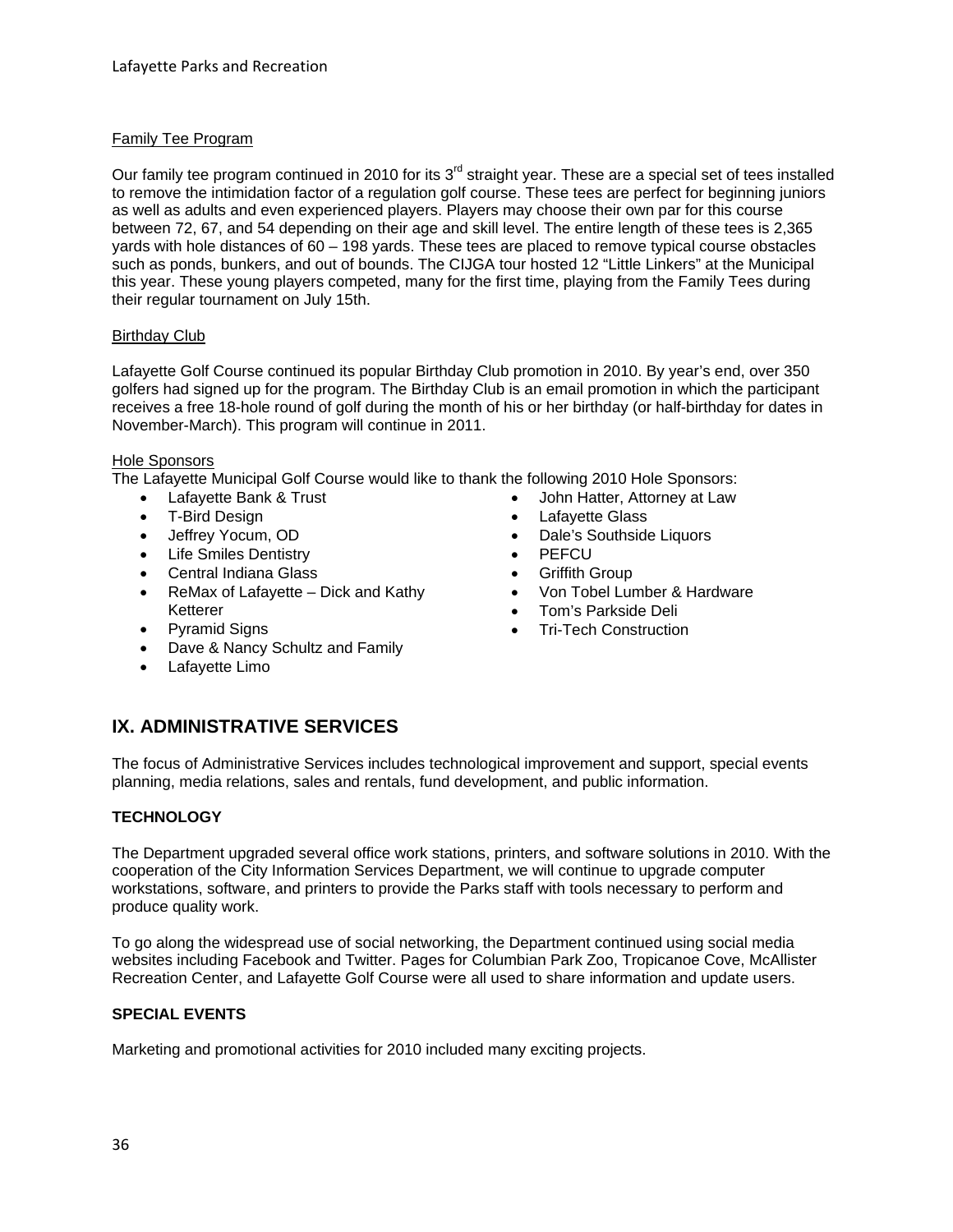#### **Aquatics**

In 2010, the Department added more special events to the calendar; a few were sponsored by local business:

The Department partnered with Clarian Arnett to support sun safety at Tropicanoe Cove. On June 10 staff members from Clarian Arnett had a booth devoted to sun screen and other preventive tactics to sun safety.

Free Water Walking proved to be successful once again; due to Amusement hour changes extra sessions were added in 2010. The free days were Tuesday, June 1 from 6:15-7:00 p.m. and 7:00-7:45 p.m., Tuesday, June 8 from 7:00-8:00 a.m. and 8:00-9:00 a.m., and Saturday, June 19 from 8:00-9:00 a.m. All participants at each free session were given the opportunity to win great prizes and enjoy a healthy snack.

On June  $7<sup>th</sup>$  and July 26<sup>th</sup>, the Department partnered with Lafayette MomsLikeMe.com for Tot Time. Tropicanoe Cove opened an hour early and parents with children under 48" were able to use the facility without the normal swimming crowd. Lafayette MomsLikeMe.com also partnered for Mom's Day on July 29.

June 15 was "Food for Fun" where pool patrons were given a discounted rate by bringing in nonperishable food items. All the donated food was then given to the Lafayette Urban Ministries (LUM).

Later in the summer, and also to prepare for the upcoming school year, Tropicanoe Cove had "School Supply Splash. Om August 10, pool patrons were given a discounted rate by bringing in school supplies. All the donated supplies were given to Crawfordsville High School (if this program continues another local school will be selected for donation).

#### Zoo

Special Events and marketing for the Columbian Park Zoo included the new Zoo van, the fur drive to combat the Gulf Oil Spill, Webkinz Zoo Days two-day event, the Penguin Ball, Zoo Run Run, and Boo at the Zoo.

In early 2010, FOCPZ purchased a newer mini-van for use in conducting travelling programs for the Zoo's Education Department. This van was transformed into a motorized billboard through the application of a brightly colored exterior graphic "wrap".

The Zoo held a fur drive for the Gulf Coast oil spill recovery efforts and the Zoo was featured on a segment of the "Savor Indiana" cable television program. Local news channel, WLFI TV18 featured the fur drive twice and brought awareness to the Zoo's efforts.

On July 30 and 31, the Zoo hosted Webkinz Zoo Days in collaboration with Ganz Corporation. In spite of rainy weather on the second day, the event was a huge success. Hundreds of Webkinz animals and accessories were sold from the Zoo's gift shop and the Ganz employees hosted a variety of Webkinz games, activities and contests; gross sales in the gift shop topped \$8,500 during the two days of this special event.

The fourth annual, black-tie formal event, the Penguin Ball, was held in February 2010 at The Lafayette Country Club. This exclusive invitation-only event was enjoyed by 88 guests and featured an elegant dinner, silent and live auctions, dancing and animal encounters

The  $8<sup>th</sup>$  annual Zoo Run-Run was held on a beautiful summer day in July. This 5K run/walk brought 700 participants to the zoo and was the biggest to date, netting over \$12,500. Bison Financial provided the traditional pancake and sausage breakfast, and children participated in the free kid's run.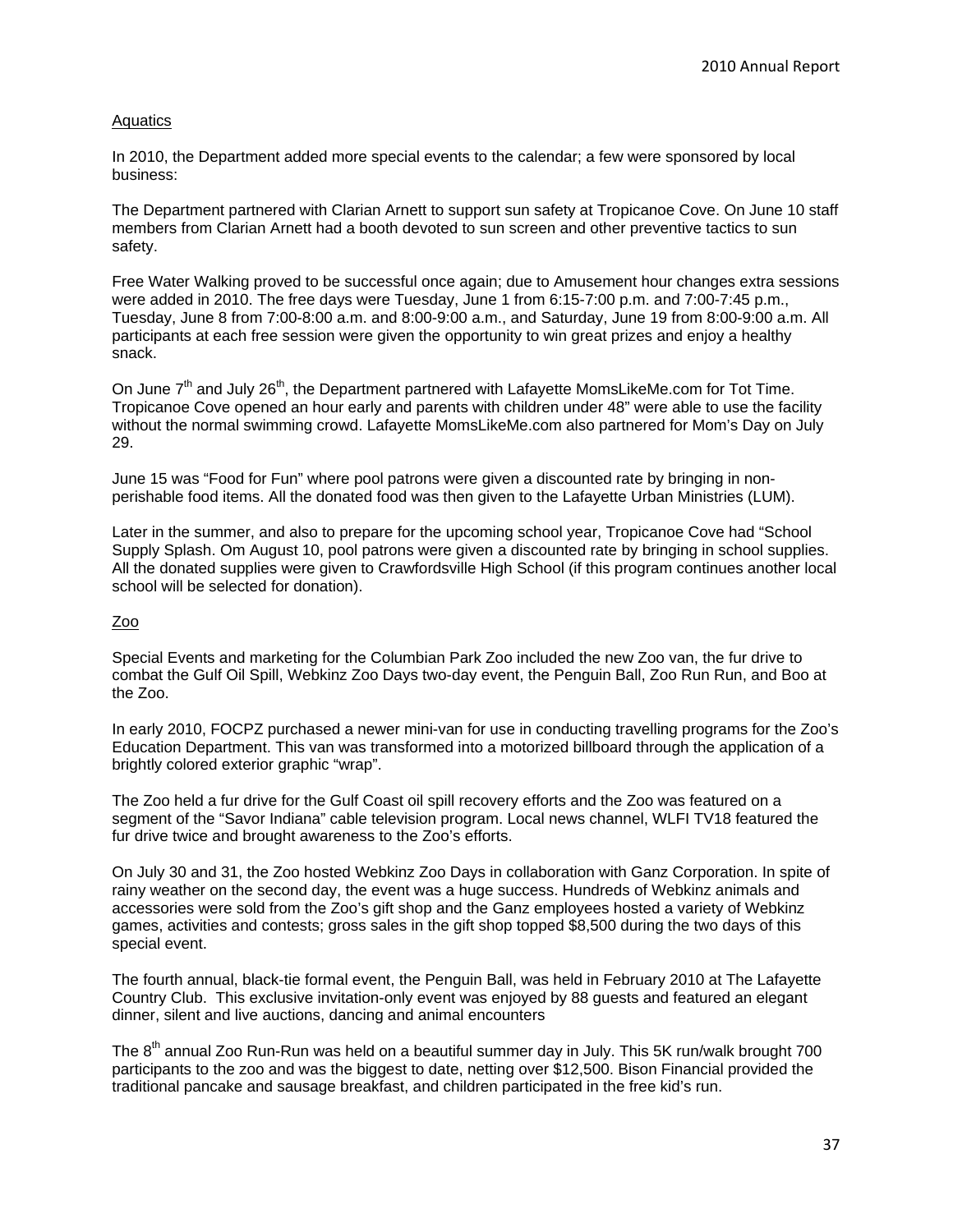In late October 2010, Boo at the Zoo was held on zoo grounds for three evenings. Boo-at-the-Zoo was a huge success, generating over \$27,000 for FOCPZ. Board member Betsy Spencer served as the FOCPZ coordinator for this event which provided a "hauntingly-friendly" experience for the community and featured a nightly kids' costume contest, fun games, encounters with Animal Ambassadors, photo keepsake opportunities, and the Enchanted Train Ride. In just three days, almost 6,000 people attended Boo-at-the-Zoo 2010!

The marketing area also assisted with the promotion of the Zoo's volunteer and internship programs, camps, classes, and other educational initiatives.

#### **Other**

The 9th Annual Hike with your Hound was held on Wednesday, August 25 at Columbian Park; 2010 proceeds benefited Bark for the ARC. The event was designed for people with dogs to come out and enjoy the physical activity that both they and their dogs can attain just by walking around in the park. A variety of local businesses also joined in to pass out vital information on pet health and care. The event was capped off with contests, Best Trick, Best Costume, Biggest Smile, and Dog/Owner Look-a-like. The event's sponsors include The Dog Park Association of Greater Lafayette, Greater Lafayette Kenned Club with Tippecanoe and Rally Too, Pet Nannie, B102.9, WLFI, Pets and Vets as Partners, Hoofstock Veterinary Services, North Central Indiana Spay & Neuter, Almost Home Humane Society, Wolf Park, Sheltie Rescue of Greater Lafayette, The Arc of Tippecanoe County, The Arc Network, Petsburgh Pet Care, Loving Heart Animal Shelter, Natalie's Second Chance No Kill Shelter, Critter Sitters of Lafayette, Bark Avenue Day Spa, American Red Cross, Foppers-Cuddly Critters, Pets To Go Petsitting, A'Dobe Angel, All-Star Greyhound Rescue, Caring Paws, Custom Pet & Animal Photography, Purrfectplay.com, Frozen Custard, Cattle Dog Bakery, Amway, Doggie Dharma. Dr. Baker provided a Low-Cost Shot Clinic during the event. Bill Marion's Frisbee Dog provided entertainment during the event as well. All proceeds from this event were donated to the Arc of Tippecanoe County.

#### **MEDIA COVERAGE**

Media relations continued to be very positive and remain crucial in helping inform the community about facilities, programs, and services provided by Lafayette Parks and Recreation. The Department continued to receive excellent news coverage in 2010 thanks to our marketing and public information initiatives. The local newspapers provided over 350 exposures in the form of articles, editorials, public notices, letters to the editor, photos, and other news items about the Department. Staff articles were also published in trade publications, while several staff members made presentations at local, state, and national conferences.

Additional exposure was received through coverage by WLFI News Channel 18. Many staff members were interviewed by TV-18 staff members at the Department's various events and public meetings throughout the year. News cameras were present at each of our ribbon cutting and dedication ceremonies, most Park Board meetings, and at other special events during 2010.

The Department continued its relationship with B102.9 FM, which broadcasted live from Tropicanoe Cove each Wednesday during Family Nights in the summer. B102.9 also did a live remote during Hike with your Hound in August. The B102.9 Morning Show opened its doors to the Zoo Education Department each month for "Zoo Day". On the second Friday of each month, the Zoo Education staff visited the station with a variety of Animal Ambassadors. Artistic Media Partners was the radio sponsor for both Zoo Run Run and Boo at the Zoo in 2010. WBAA was present at several Department events and ceremonies in 2010. Staff members also did numerous interviews with the station for the announcement of news items.

Late in the year, ads were placed in the Journal and Courier, on B102.9 and on WLFI to promote preseason sales of Aquatic passes. Also an add was put in the "celebrations section" of the Journal and Courier to encourage people to call about rental facilities for weddings, showers, graduation parties, etc.

2010 was the second year that the Lafayette-West Lafayette Convention and Visitors Bureau featured a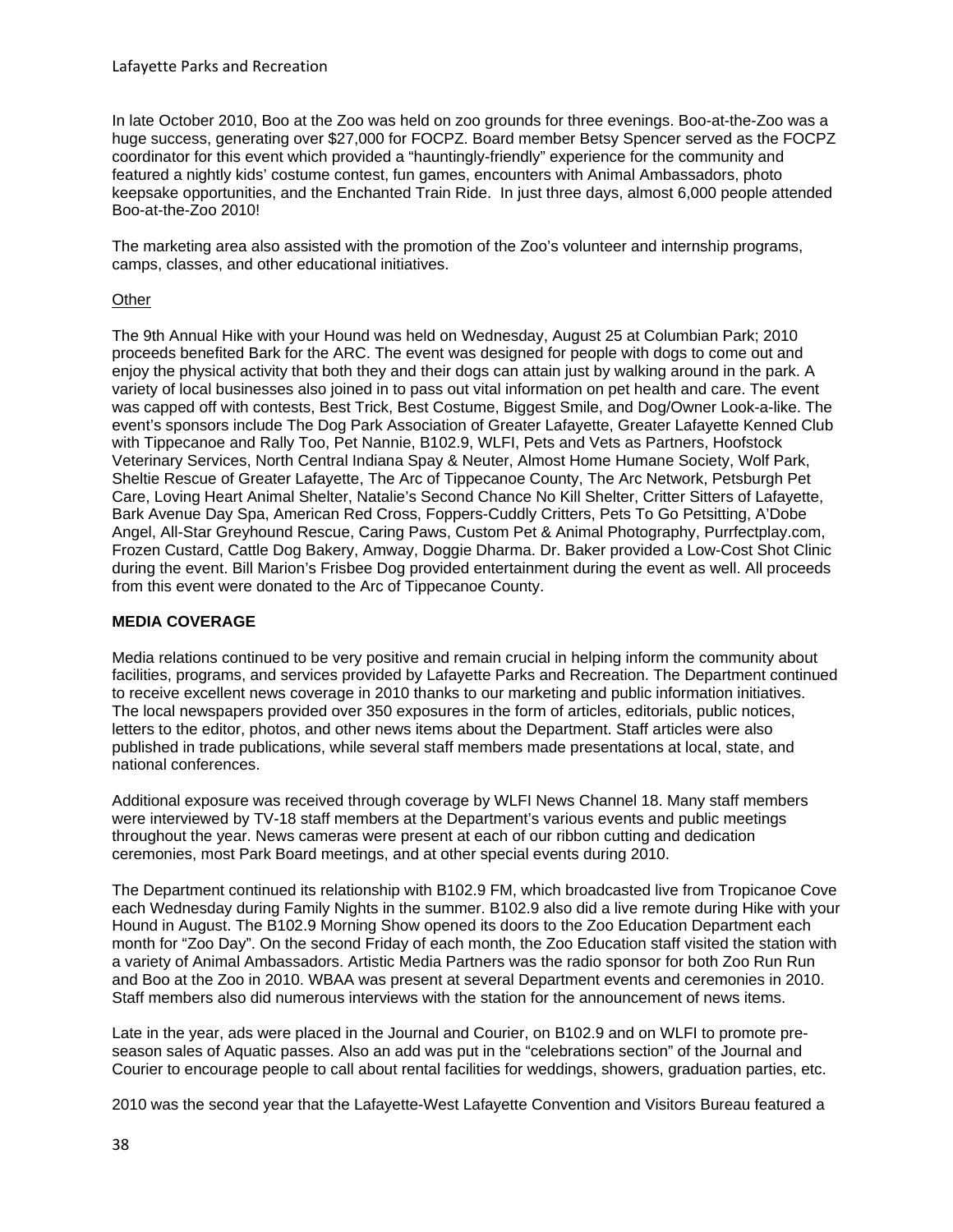picture taken at the Columbian Park Zoo on its cover.

#### **SALES AND RENTALS**

Sales and rentals continued to be a big part of Administrative Services in 2010. Direct staff involvement in this process resulted in more corporate rentals and greater public exposure. More than 1,000 groups rented park facilities for events such as picnics, weddings, receptions, and family reunions. Ongoing customer awareness and training for all park support staff provides citizens with the utmost in services each time they visit a park facility.

#### **FUND DEVELOPMENT**

Fund development initiatives are coordinated through Administrative Services. The Kids Can Scholarship Fund is funded through private donations; a yearly mailing is sent out to solicit funds for the Scholarship. Grant applications were submitted by the marketing staff to various organizations for support of the Kids Can Fund. The Kids Can Scholarship Fund received a grant totaling \$4,600.00 in 2010.

#### Public Information

The Program & Facilities Guide was printed and distributed in early 2010. Updated printings of the Tropicanoe Cove rate card were completed during the summer of 2010. The Zoo Summer Camp Brochure was updated and printed in 2010.

# **X. FRIENDS OF COLUMBIAN PARK ZOO**

The Friends of the Columbian Park Zoo (FOCPZ) is an independent, not-for-profit corporation organized under the laws of the State of Indiana. FOCPZ is comprised of local citizens committed to securing sufficient funding in order to ensure the quality of life of zoo animals through education and conservation and to create, promote and maintain awareness of the zoo for all in the Greater Lafayette area. FOCPZ coordinates several fundraising events each year, including the Penguin Ball, Zoo Run-Run and Boo-atthe-Zoo. Proceeds from these events support new and expanded exhibits as well as educational programs and the purchase of zoo animals.

#### **SPECIAL EVENTS**

The fourth annual, black-tie formal event, the Penguin Ball, was held in February 2010 at The Lafayette Country Club. This exclusive invitation-only event was enjoyed by 88 guests and featured an elegant dinner, silent and live auctions, dancing and animal encounters. The Penguin Ball was coordinated by the Penguin Ball Committee: Connie Ehrlich, Nancy Hazzard, Elaine Kesterson and Robyn Oldfather. This grand event generated over \$13,000 for FOCPZ.

The  $8<sup>th</sup>$  annual Zoo Run-Run was held on a beautiful summer day in July. This 5K run/walk brought 700 participants to the zoo and was the biggest to date, netting over \$12,500. Bison Financial provided the traditional pancake and sausage breakfast, and children participated in the free kid's run.

In late October 2010, Boo at the Zoo was held on zoo grounds for three evenings. Boo-at-the-Zoo was a huge success, generating over \$27,000 for FOCPZ. Board member Betsy Spencer served as the FOCPZ coordinator for this event which provided a "hauntingly-friendly" experience for the community and featured a nightly kids' costume contest, fun games, encounters with Animal Ambassadors, photo keepsake opportunities, and the Enchanted Train Ride. In just three days, almost 6,000 people attended Boo-at-the-Zoo 2010!

In early 2010, FOCPZ purchased a newer mini-van for use in conducting travelling programs for the Zoo's Education Department. This van was transformed into a motorized billboard through the application of a brightly colored exterior graphic "wrap.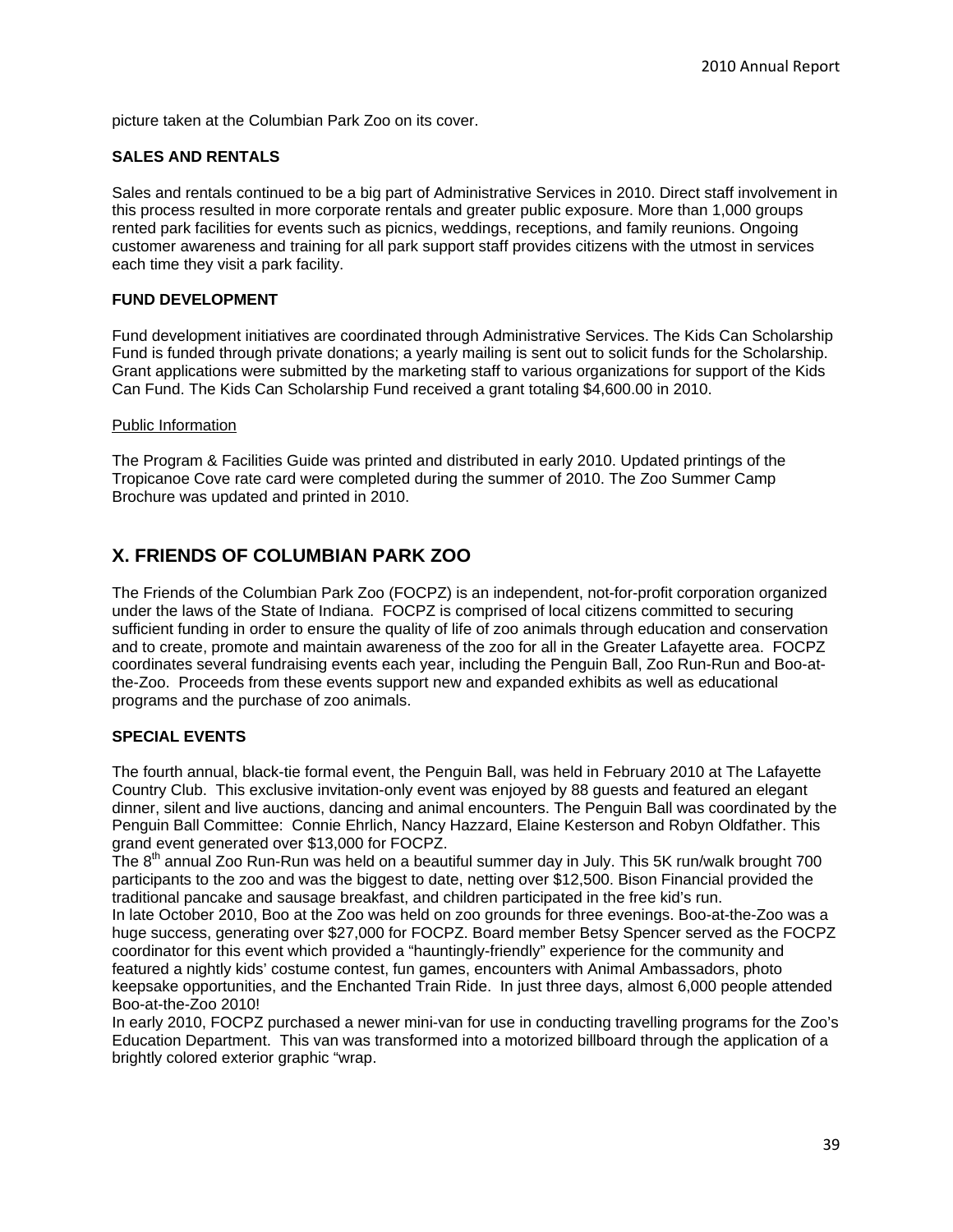# **2010 FRIENDS OF COLUMBIAN PARK ZOO BOARD MEMBERS**

- Steve Knecht, Vonderheide and Knecht
- Connie Ehrlich, Business Owner
- Tanya Foster, Purdue University Athletic Department
- Jane Harper, Ivy Tech Community College
- Nancy Hazzard, Purdue University Student Health Center
- Craig Irvine, Irvine Travel Services
- Jimmie Kesterson, Caterpillar Corporation
- Kristy McCain, Eli Lilly and Company
- **Betsy Spencer, JR Kelly Company, Inc.**
- **•** Emily Truett, PEFCU
- Dr. Ching Ching Wu, Purdue University School of Veterinary Medicine
- Douglas Keith, Purdue University, Building Construction Management
- Patrice Rankine, Purdue University, Foreign Languages and Literature
- Rebecca Shane, Kirby Risk

#### **DONATIONS**

The Friends of Columbian Park Zoo received major contributions from the following in 2010:

- Anonymous \$2500.00
- Jerry and Connie Ehrlich \$3545.00
- J.R. Kelly \$1250.00
- Dr. Ching Ching Wu \$1175.00
- Lafayette Community Bank \$1152.36
- Kettelhut Construction Company \$1000.00
- Steve and Doreen Habben \$ 940.00
- **Don Stein \$ 900.00**
- Ivy Tech Community College \$ 750.00
- Douglas and Cindy Keith \$700.00
- Lafayette Bank & Trust \$ 600.00
- Joseph Bumbleburg \$ 570.00
- John Rowe  $$560.00$

In-Kind donations valued at \$500 and above:

- WASK Radio Group
- Bison Financial Group
- Lafayette Moms/Journal Courier
- Purdue Throckmorton Farm
- Roth Jewelers
- WLFI
- Mom's Like Me
- Zachary Confections
- Sergey & Julia Kirshner \$ 500.00 • Richard Giromini \$ 500.00 • Dental Care of Lafayette \$ 500.00 • Gregory and JoAnn Brooks \$ 500.00 • PEFCU \$ 500.00 • Patrice Rankine \$ 500.00 • Emily Truett \$485.00 • Phil and Carla Arth \$485.00 • Kevin Harris \$450.00 • Craig Irvine \$450.00 • IFCU \$ 450.00 • Landis + Gyr  $$400.00$ 
	- Frito Lay
	- David & Janet Hayes
	- Jerry and Connie Ehrlich
	- Bob and Pam Grieves
	- Jimmie and Elaine Kesterson
	- SDI Camps and Races, LLC
	- Tanya Foster